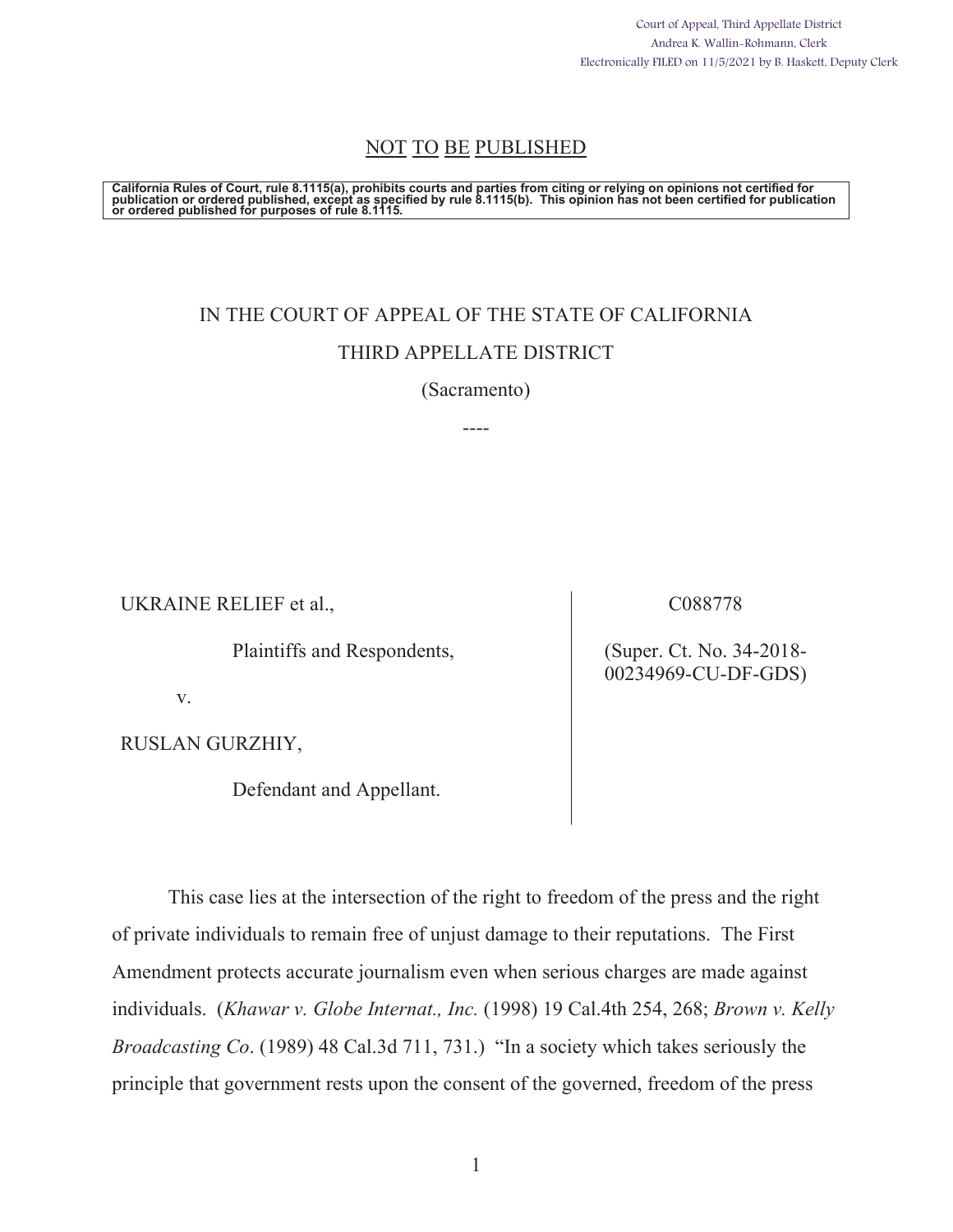must be the most cherished tenet." (*Edwards v. National Audubon Soc.* (2d Cir. 1977) 556 F.2d 113, 115.) Even so, freedom of the press does not undermine an "individual's right to be free of unjust damage to his [or her] reputation . . . ." (*Ibid.*) Thus, " '[a] reasonable degree of protection for a private individual's reputation is essential to our system of ordered liberty.' " (*Khawar*, at p. 273, quoting *Brown*, at p. 743.)

In 2017 and 2018, Ruslan Gurzhiy published three articles on his online platform, titled The Slavic Sacramento. Gurzhiy's articles described how Stephan, Roman, Vitaliy, and Vladimir Skots**1** allegedly engaged in a series of self-enriching criminal activities that they disguised through their humanitarian aid organizations. The Skots family members and entities who were targeted by Gurzhiy's articles sued him.**2** The complaint alleged that Gurzhiy's three articles contained a total of 112 defamatory statements. In response, Gurzhiy filed an anti-SLAPP motion to strike the complaint.**3** The trial court granted the anti-SLAPP motion as to 82 allegedly defamatory statements and denied the motion as to the remaining 30 allegedly defamatory statements.

<sup>&</sup>lt;sup>1</sup> For ease of reference, we refer to members of the Skots family by their first names. We refer to Stephan, Roman, Vitaliy, and Vladimir Skots collectively as the Skots brothers.

<sup>&</sup>lt;sup>2</sup> In addition to the Skots brothers, plaintiffs are Ukraine Relief, Great Commission Ministry International (Great Commission), USKO Shipping, Inc. (USKO Shipping), USKO Express, Inc., and Anna Skots.

**<sup>3</sup>** "Anti-SLAPP" refers to the procedural vehicle provided by Code of Civil Procedure section 425.16 to strike legal actions intended as a "strategic lawsuit against public participation." (*Equilon Enterprises v. Consumer Cause, Inc.* (2002) 29 Cal.4th 53, 57.)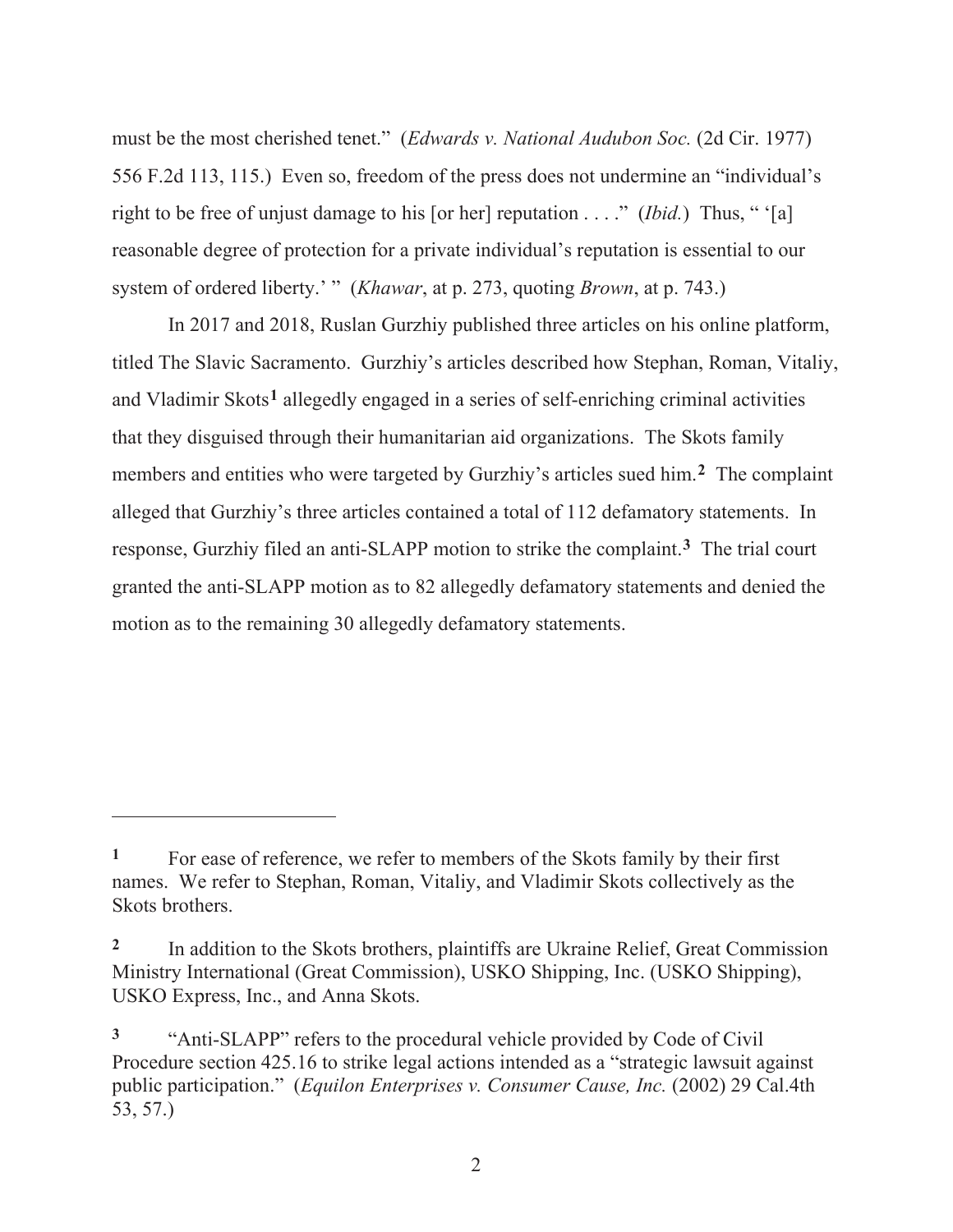On appeal, Gurzhiy contends (1) the trial court properly found that the anti-SLAPP statute applies to plaintiffs' claims,**4** (2) Civil Code section 48a, subdivision (a),**<sup>5</sup>** bars plaintiffs' claims except for special damages because they never demanded retraction, (3) plaintiffs did not meet their burden to show the falsity of Gurzhiy's statements, (4) "most of the statements are protected as subjective statements based on disclosed facts,"**6** (5) seven of the alleged defamatory statements are protected by the litigation privilege and as true reports of public records, (6) four of Gurzhiy's allegedly defamatory statements are not actually defamatory, (7) two of the statements are not " 'of and concerning' " any of the plaintiffs, and (8) the trial court erred in overruling Gurzhiy's evidentiary objections. We have also received and considered a brief by amici curiae, the Reporters Committee for Freedom of the Press and additional media organizations.**<sup>7</sup>**

**<sup>5</sup>** Undesignated statutory references are to the Civil Code.

**<sup>4</sup>** Gurzhiy's first contention is not actually a claim of error. Thus, his argument that the anti-SLAPP statute applies to plaintiffs' claims is unnecessary. Indeed, the respondents' brief filed by plaintiffs confirms that there is no argument that the anti-SLAPP statute is inapplicable. Instead, plaintiffs argue that they have met their burden under Code of Civil Procedure section 425.16 to show that their defamation claims have at least minimal merit. Accordingly, we pass on this "claim" and do not discuss it further in this opinion.

<sup>&</sup>lt;sup>6</sup> In the Factual and Procedural History section, below, we catalog the disposition of the allegedly defamatory statements in plaintiffs' complaint. For allegedly defamatory statements for which the trial court overruled the anti-SLAPP motion, we quote the pertinent statements from Gurzhiy's articles. Due to the numerosity of statements at issue for each of Gurzhiy's arguments on appeal, we identify the statements relating to each contention in the Discussion section, below.

<sup>&</sup>lt;sup>7</sup> Amici curiae are comprised of the Reporters Committee for Freedom of the Press, California News Publishers Association, CalMatters, The Center for Investigative Reporting, Embarcadero Media, Investigative Reporting Workshop at American University, The Media Institute, MPA - The Association of Magazine Media, The News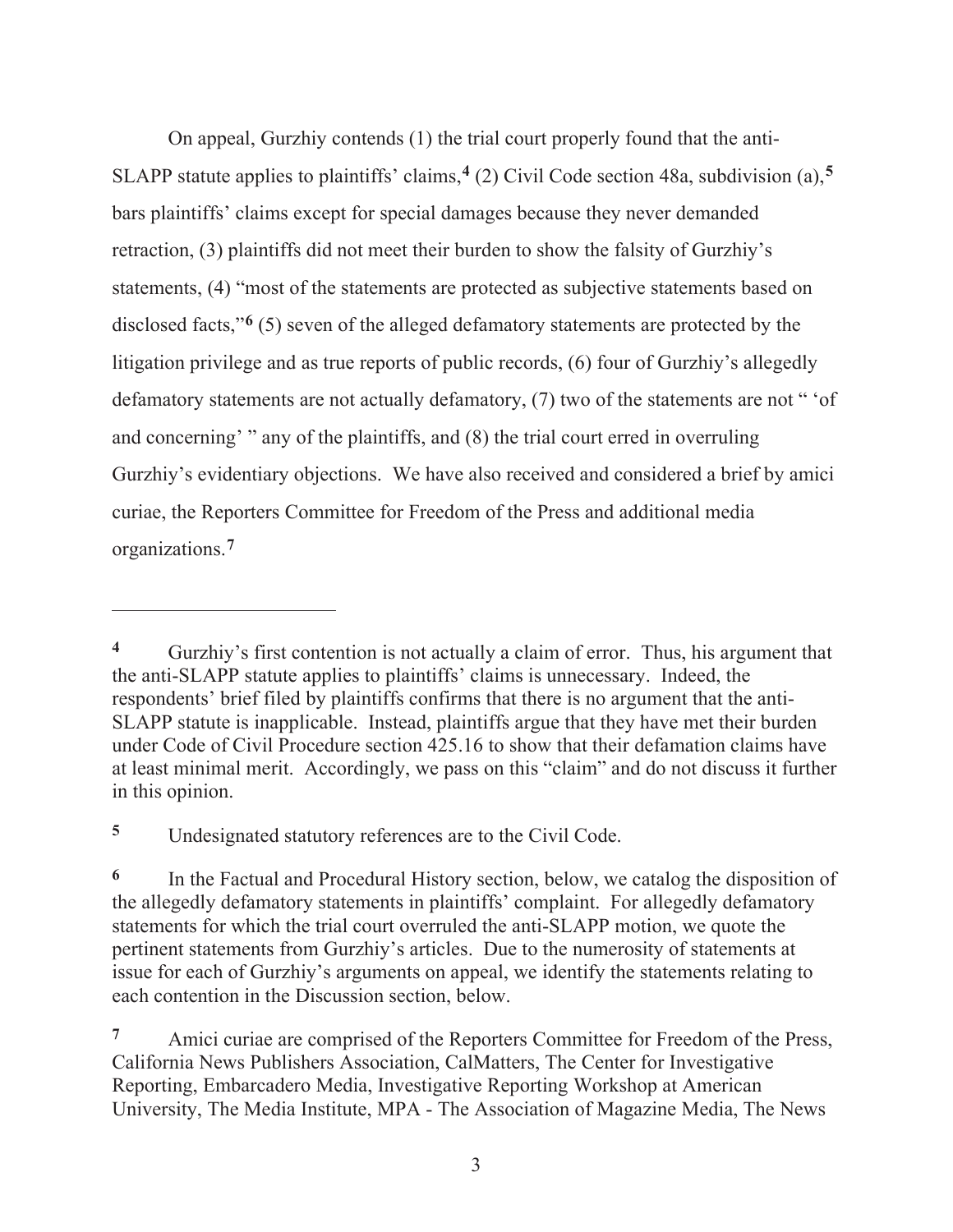We reject arguments by Gurzhiy and amici curiae that the retraction statute applies to bar plaintiffs' claims except for special damages. The record does not show that The Slavic Sacramento constitutes a daily or weekly publication within the meaning of section 48a. As to allegedly defamatory statements for which plaintiffs tendered evidence of falsity, we conclude that the trial court did not err. As to Gurzhiy's argument that most of the statements at issue in this case are subjective statements not capable of being proven true or false, we conclude that statements 33.i, 33.j, 33.x, and 33.jjj are statements of subjective opinion not capable of being proven or disproven. The remainder of the statements challenged by Gurzhiy are not statements of subjective opinion. We are not persuaded by Gurzhiy's challenges to statements he believes should have been dismissed as true reports of public records. We reject Gurzhiy's argument that two enumerated statements are not " 'of and concerning' " any of the plaintiffs. Finally, we conclude that Gurzhiy has not demonstrated prejudice for his claims of error regarding his evidentiary objections. In sum, we reverse the trial court's order on Gurzhiy's anti-SLAPP motion insofar as the court denied the motion as to statements 33.i, 33.j, 33.x, and 33.jjj. As to the remainder of the trial court's order, we affirm.

#### **FACTUAL AND PROCEDURAL HISTORY**

#### *Gurzhiy Publishes The Slavic Sacramento*

Gurzhiy is the publisher of The Slavic Sacramento, an online publication addressing matters of public concern to the Slavic community. As pertinent to this case, Gurzhiy published articles on June 15, 2017, October 1, 2017, and February 25, 2018.**<sup>8</sup>**

Leaders Association, Northern California Chapter of the Society of Professional Journalists, The Sacramento Bee, Society of Environmental Journalists, Society of Professional Journalists, and Tully Center for Free Speech.

**<sup>8</sup>** Even though the articles were published online in a form that presumably displayed clearly readable text, the appellate record reprints the articles in a manner that is, in parts, nearly unreadable due to extremely small font size and/or blurry reproduction. Despite the legibility challenges, we have reviewed the entirety of the three articles at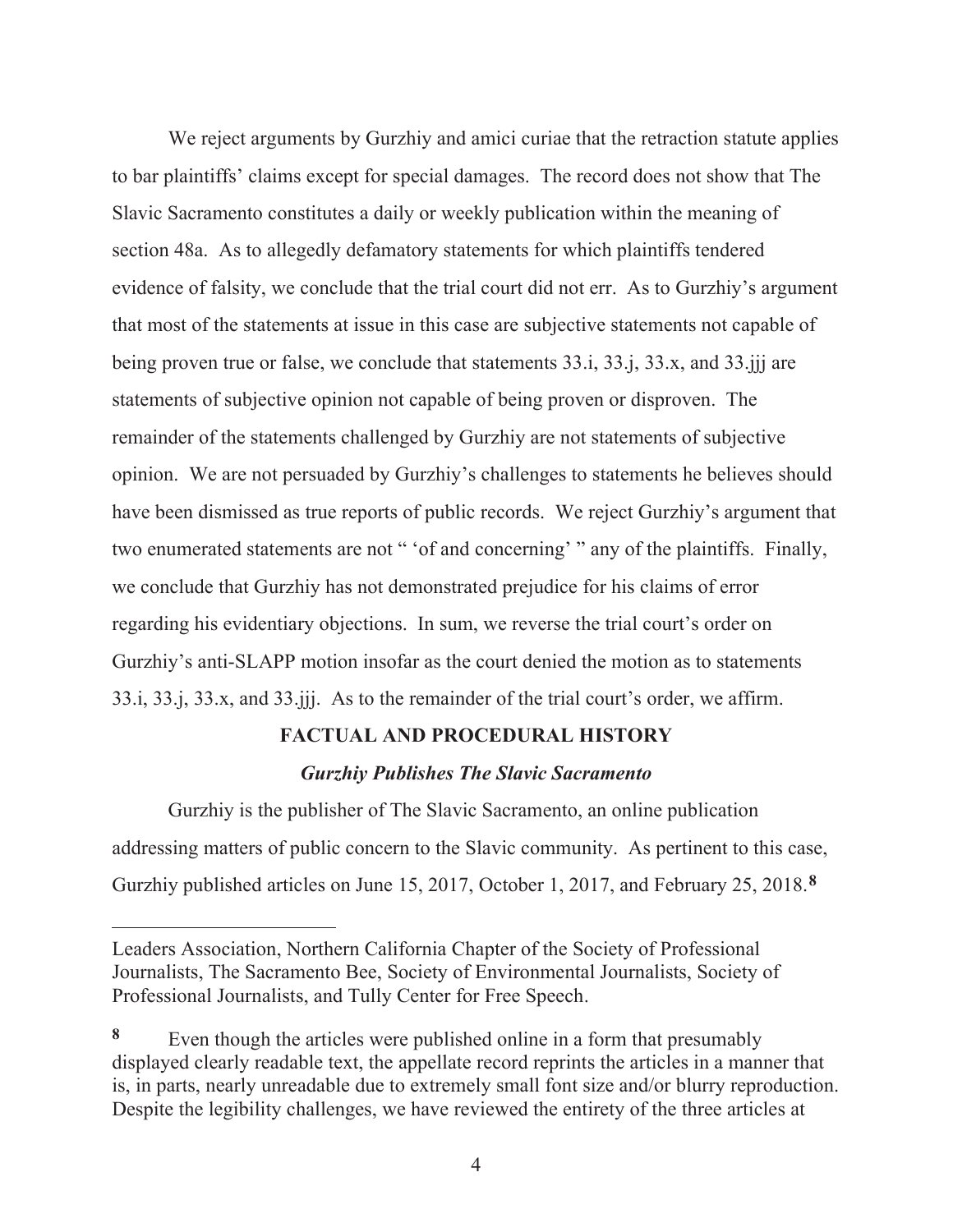In June 2018, plaintiffs sued Gurzhiy for defamation as to 112 statements made in these articles. Plaintiffs' complaint also alleged claims for intentional and negligent infliction of emotional distress. In September 2018, Gurzhiy responded by filing an anti-SLAPP motion as to all allegedly defamatory statements. Plaintiffs opposed the motion.

The trial court granted the anti-SLAPP motion as to 82 of the 112 allegedly defamatory statements. As to the remaining 30 statements, the trial court found that plaintiffs had established their claims of defamation had at least minimal merit. For the sake of our review, we catalog the numerated statements in the complaint – quoting the statements for which the trial court rejected the anti-SLAPP motion and noting statements that were stricken by the trial court.

#### *First Article: "Ukraine Relief: Where do the Donations REALLY go?"*

The first set of allegedly defamatory statements relates to an article published by Gurzhiy in June 15, 2017, that he titled, "Ukraine Relief: Where do the Donations REALLY go?" Gurzhiy captured the scope and tone of the article with the following synopsis: " 'Religious mafia' from California sells humanitarian aid in Ukraine. The Bethany Slavic Missionary Church of Sacramento helps extremists from the Right Sector. USKO Shipping employees are caught with hundreds of thousands of dollars in unaccounted money. Roman Skots and Anna Skots are sued in the US District court for money laundering and flee from California to Ukraine. Millions of dollars of donated money are wasted and lost in Malawi, Mexico, and Ukraine." Plaintiffs alleged this article contained 66 defamatory statements:**<sup>9</sup>**

issue in this case even though we have had to guess about certain particularly illegible words and phrases.

<sup>&</sup>lt;sup>9</sup> The parties seem agree on this set of statements – even though different in minor details from the original complaint. Statement numbers relate to the paragraph and subparagraph in the complaint in which they were originally alleged. We do not recite the statements for which the trial court granted the anti-SLAPP motion because respondents have not challenged them by filing a cross-appeal.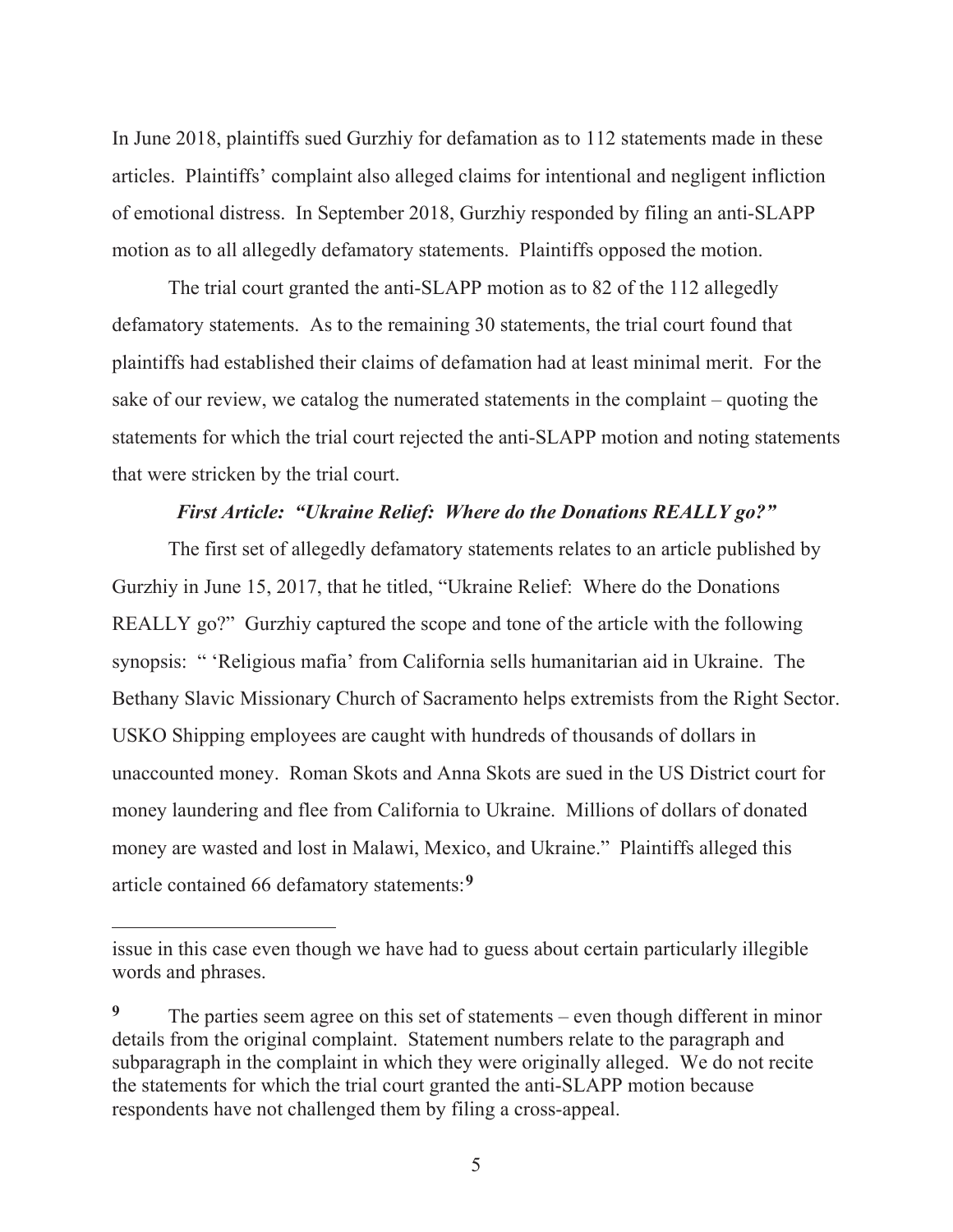| Statement 33.a: | "USKO Shipping employees are caught with hundreds of thousands<br>of dollars in unaccounted money."                                                                                                                                                                                                                  |
|-----------------|----------------------------------------------------------------------------------------------------------------------------------------------------------------------------------------------------------------------------------------------------------------------------------------------------------------------|
| Statement 33.b: | The trial court granted the anti-SLAPP motion as to this statement<br>on grounds that it was barred by statutory and/or constitutional<br>privileges.                                                                                                                                                                |
| Statement 33.c: | "Millions of dollars of donated money [to Ukraine Relief/Great<br>Commission] are wasted and lost in Malawi, Mexico, and Ukraine."<br>(Original bracketed insertion.)                                                                                                                                                |
| Statement 33.d: | "According to the fund management, in those three years, there is no<br>verifiable accounting of how much money was donated to this so-<br>called public fund, nor are there any verifiable donations sent to the<br>people of Ukraine."                                                                             |
| Statement 33.e: | The trial court granted the anti-SLAPP motion as to this statement<br>on grounds that it was a subjective statement not capable of being<br>proven true or false and was barred for lack of defamatory meaning.                                                                                                      |
| Statement 33.f: | The trial court granted the anti-SLAPP motion as to this statement<br>on grounds that it was a subjective statement not capable of being<br>proven true or false and was barred for lack of defamatory meaning.                                                                                                      |
| Statement 33.g: | The trial court granted the anti-SLAPP motion as to this statement<br>on grounds that it was a subjective statement not capable of being<br>proven true or false.                                                                                                                                                    |
| Statement 33.h: | The trial court granted the anti-SLAPP motion as to this statement<br>on grounds that it was a subjective statement not capable of being<br>proven true or false.                                                                                                                                                    |
| Statement 33.i: | "Disastrous and suspicious projects of the missionary businessman<br>Stephan Skots."                                                                                                                                                                                                                                 |
| Statement 33.j: | "Let's take a closer look at the business and church projects of a<br>founder of Ukraine Relief - Stephan Skots. Let's talk about his past<br>and present 'Christian' projects, including some suspicious and<br>totally disastrous ones."                                                                           |
| Statement 33.k: | "According to our sources, [Stephan] Skots used his mission to send<br>containers with humanitarian aid [to the] Ukraine – where the goods<br>were sold in thrift stores owned by his brother Roman Skots a pastor<br>and a business." (First bracketed insertion in original, second<br>bracketed insertion added.) |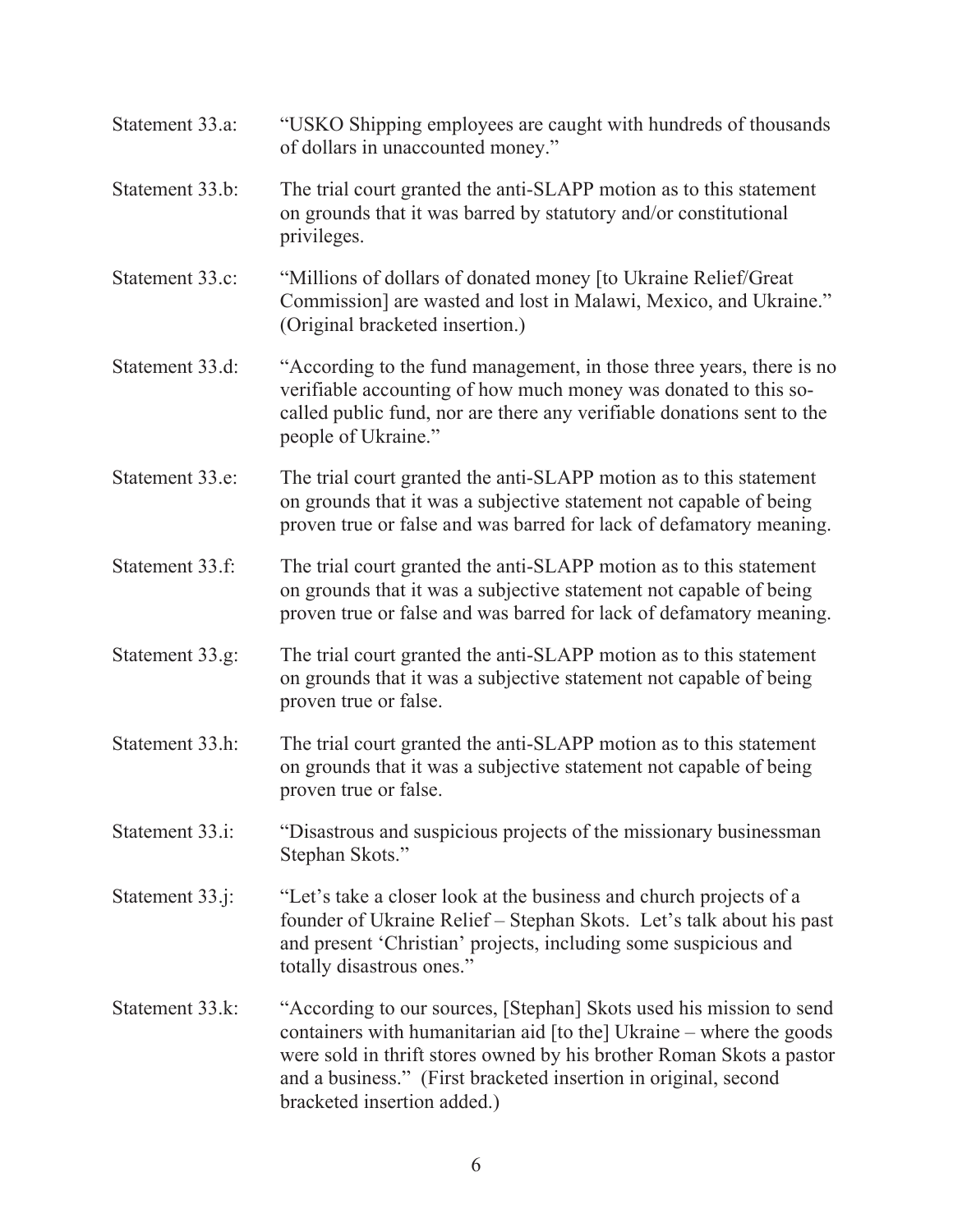| Statement 33.l: | The trial court granted the anti-SLAPP motion as to this statement<br>on grounds that it was barred by statutory and/or constitutional<br>privileges.                                                                                                    |
|-----------------|----------------------------------------------------------------------------------------------------------------------------------------------------------------------------------------------------------------------------------------------------------|
| Statement 33.m: | "It is quite possible that Ukraine Relief still charges American<br>churches and charities \$6500 to ship every container with<br>humanitarian aid, despite using the government subsidies. That's<br>double dipping!"                                   |
| Statement 33.n: | The trial court granted the anti-SLAPP motion as to this statement<br>on grounds that it was barred for lack of defamatory meaning.                                                                                                                      |
| Statement 33.o: | "Stolen or wasted - \$1.5 million in Malawi."                                                                                                                                                                                                            |
| Statement 33.p: | "I want every parishioner of Bethany Slavic Missionary Church (as<br>well as others) to ask what happened to one and a half million<br>dollars that was stolen in Malawi, where Stephan Skots and the<br>members of Great Commission went 10 years ago." |
| Statement 33.q: | "[T] he wells promised to Malawian children were never built."                                                                                                                                                                                           |
| Statement 33.r: | The trial court granted the anti-SLAPP motion as to this statement<br>on grounds that it was barred for lack of defamatory meaning.                                                                                                                      |
| Statement 33.s: | The trial court granted the anti-SLAPP motion as to this statement<br>on grounds that it was barred for lack of defamatory meaning.                                                                                                                      |
| Statement 33.t: | "According to some information, up to \$1.5 million has disappeared<br>in the Well Water Ministry project."                                                                                                                                              |
| Statement 33.u: | "Witnesses have said that the missionaries who left the country hid<br>stacks of cash under their clothes."                                                                                                                                              |
| Statement 33.v: | "Two of them were even arrested by the local authorities for trying<br>to smuggle out a large amount of money and had to spend some time<br>in a local jail."                                                                                            |
| Statement 33.w: | The trial court granted the anti-SLAPP motion as to this statement<br>on grounds that it was a subjective statement not capable of being<br>proven true or false.                                                                                        |
| Statement 33.x: | "The next suspicious project under the guidance of Stephan Skots<br>was the highly unfortunate affair in Mexico called International<br>Ministries Salidad, started in 2014 by Bethany Church members."                                                  |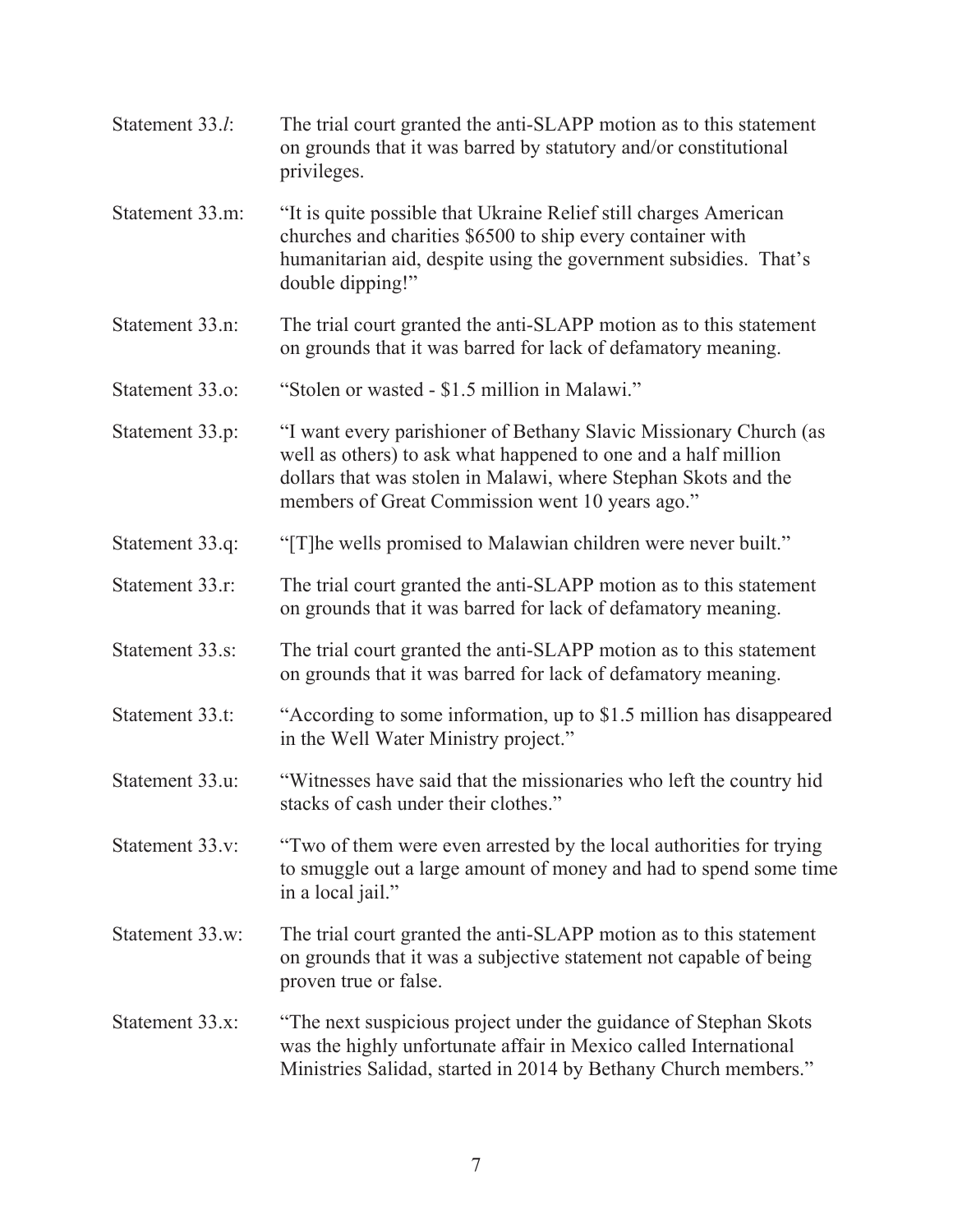Statement 33.y: The trial court granted the anti-SLAPP motion as to this statement on grounds that it was barred for lack of defamatory meaning. Statement 33.z: The trial court granted the anti-SLAPP motion as to this statement on grounds that it was a subjective statement not capable of being proven true or false. Statement 33.aa: The trial court granted the anti-SLAPP motion as to this statement on grounds that it was a subjective statement not capable of being proven true or false. Statement 33.bb: "It is well known that the Skots family made their money in transportation deals in the United States and around the world; but, their initial capital, according to our sources, was made by selling humanitarian aid and organizing missionary projects — where, as far as I know, no one has ever performed any audits or accounting checks." Statement 33.cc: The trial court granted the anti-SLAPP motion as to this statement on grounds that it was a subjective statement not capable of being proven true or false. Statement 33.dd: "We can see that the Skots' name jumps from one missionary project to the next, and each project either fails to be completed or irresponsibly wastes the public's money. Wherever the Skots brothers show up, hundreds of thousands of dollars suddenly disappear without a trace. As soon as the money runs out, they seamlessly switch to the next affair." Statement 33.ee: The trial court granted the anti-SLAPP motion as to this statement on grounds that it was a subjective statement not capable of being proven true or false and was barred for lack of defamatory meaning. Statement 33.ff: The trial court granted the anti-SLAPP motion as to this statement on grounds that it was barred for lack of defamatory meaning. Statement 33.gg: The trial court granted the anti-SLAPP motion as to this statement on grounds that it was a subjective statement not capable of being proven true or false and was barred by the statutory and/or constitutional privileges. Statement 33.hh: The trial court granted the anti-SLAPP motion as to this statement on grounds that it was a subjective statement not capable of being proven true or false, was barred by statutory and/or constitutional privileges, and was barred for lack of defamatory meaning.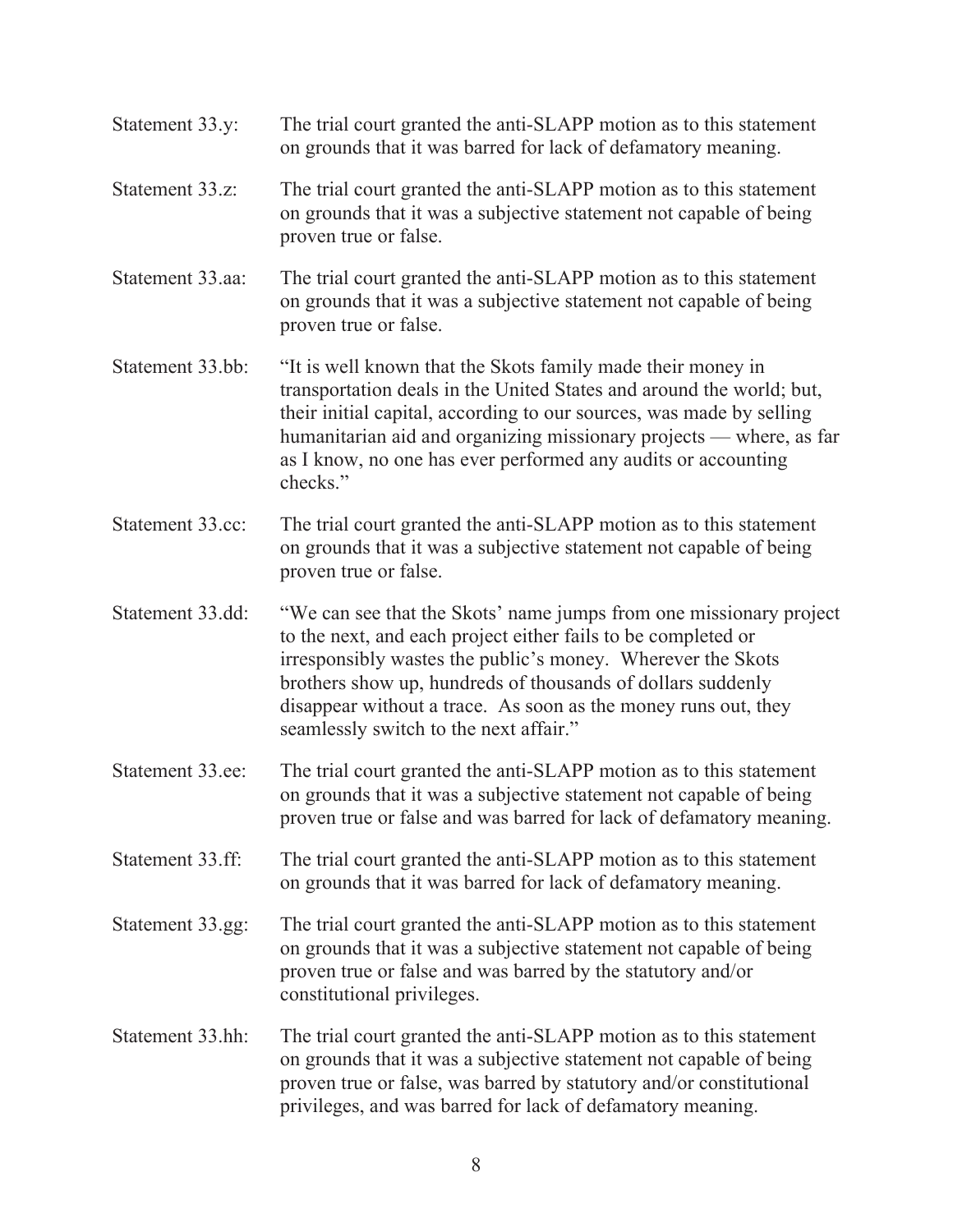- Statement 33.ii: The trial court granted the anti-SLAPP motion as to this statement on grounds that it was a subjective statement not capable of being proven true or false and was barred by statutory and/or constitutional privileges. Statement 33.j. "According to information from open sources, the annual income of USKO Shipping does not exceed \$200,000, which is far less than the amounts of money mentioned in the criminal case against the [Roman] Skots." (Original bracketed insertion.)
- Statement 33.kk: The trial court granted the anti-SLAPP motion as to this statement on grounds that it was a subjective statement not capable of being proven true or false, was barred by statutory and/or constitutional privileges, and was barred for lack of defamatory meaning.
- Statement 33.*ll*: The trial court granted the anti-SLAPP motion as to this statement on grounds that it was a subjective statement not capable of being proven true or false, and was barred by the statutory and/or constitutional privileges.
- Statement 33.mm: The trial court granted the anti-SLAPP motion as to this statement on grounds that it was barred by statutory and/or constitutional privileges and was barred for lack of defamatory meaning.
- Statement 33.nn: The trial court granted the anti-SLAPP motion as to this statement on grounds that it was barred by statutory and/or constitutional privileges.
- Statement 33.oo: The trial court granted the anti-SLAPP motion as to this statement on grounds that it was a subjective statement not capable of being proven true or false.
- Statement 33.pp: The trial court granted the anti-SLAPP motion as to this statement on grounds that it was a subjective statement not capable of being proven true or false.
- Statement 33.qq: The trial court granted the anti-SLAPP motion as to this statement on grounds that it was a subjective statement not capable of being proven true or false.
- Statement 33.rr: "Meanwhile, the authorities told Slavic Sacramento that an arrest warrant was issued for Anna Skots and Roman Skots, but just prior to that they fled the country."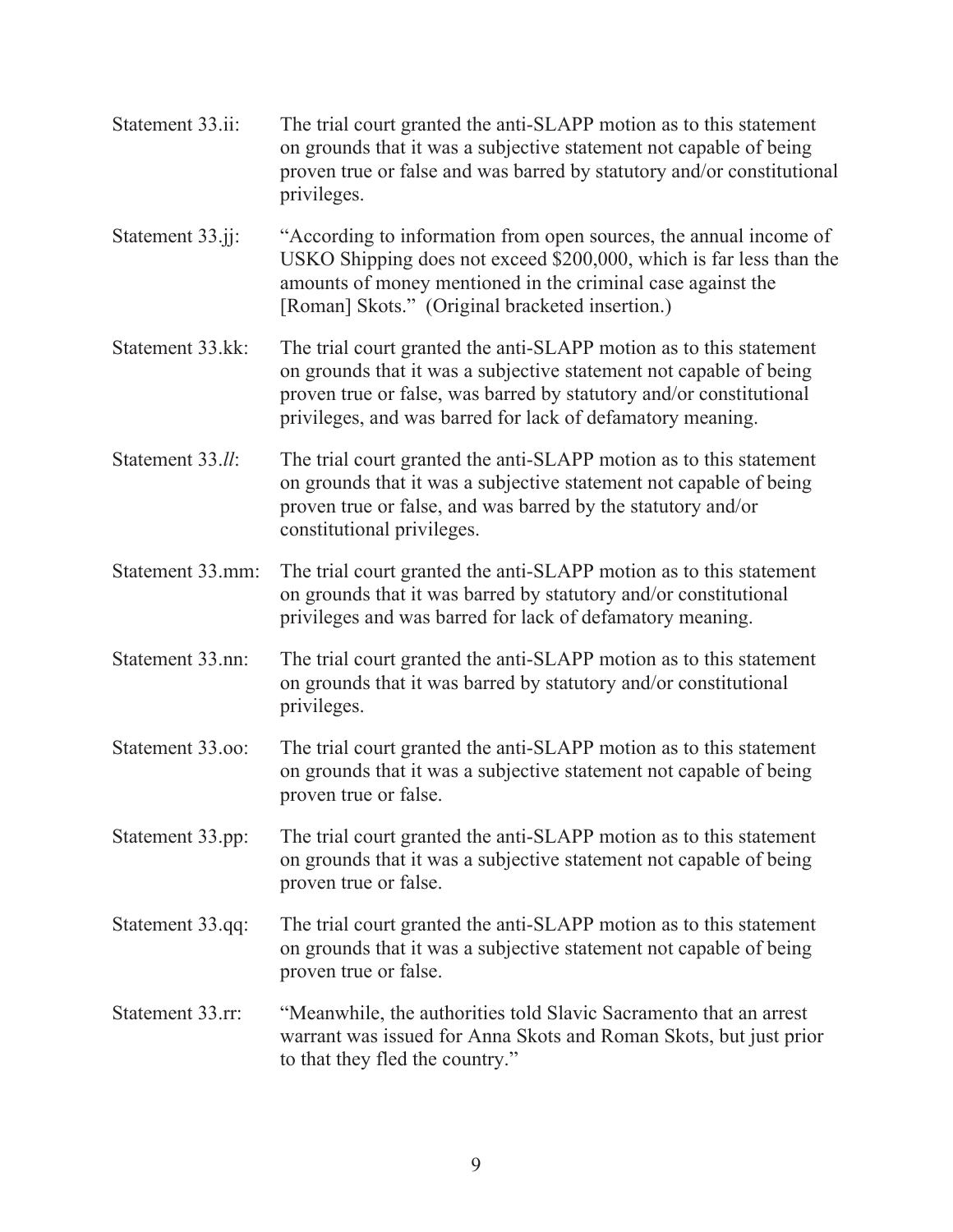| Statement 33.ss:  | The trial court granted the anti-SLAPP motion as to this statement<br>on grounds that it was a subjective statement not capable of being<br>proven true or false, and was barred for lack of defamatory meaning.                                                                                         |
|-------------------|----------------------------------------------------------------------------------------------------------------------------------------------------------------------------------------------------------------------------------------------------------------------------------------------------------|
| Statement 33.tt:  | The trial court granted the anti-SLAPP motion as to this statement<br>on grounds that it was barred for lack of defamatory meaning.                                                                                                                                                                      |
| Statement 33.uu:  | The trial court granted the anti-SLAPP motion as to this statement<br>on grounds that it was a subjective statement not capable of being<br>proven true or false.                                                                                                                                        |
| Statement 33.vv:  | The trial court granted the anti-SLAPP motion as to this statement<br>on grounds that it was barred for lack of defamatory meaning.                                                                                                                                                                      |
| Statement 33.ww:  | "As was witnessed by Slavic Sacramento reporters, hired<br>shopkeepers sell humanitarian aid in the stores owned by the Skots<br>family."                                                                                                                                                                |
| Statement 33.xx:  | The trial court granted the anti-SLAPP motion as to this statement<br>on grounds that it was barred by statutory and/or constitutional<br>privileges and was barred for lack of defamatory meaning.                                                                                                      |
| Statement 33.yy:  | "The Ukrainian press reports a much smaller quantity of delivered<br>aid as well — the only news source that did a single mention of the<br>humanitarian aid containers was the Ukrainian newspaper Observer,<br>which has connections to the fund [Ukraine Relief]!" (Original<br>bracketed insertion.) |
| Statement 33.zz:  | The trial court granted the anti-SLAPP motion as to this statement<br>on grounds that it was a subjective statement not capable of being<br>proven true or false and was barred for lack of defamatory meaning.                                                                                          |
| Statement 33.aaa: | The trial court granted the anti-SLAPP motion as to this statement<br>on grounds that it was a subjective statement not capable of being<br>proven true or false and was barred for lack of defamatory meaning.                                                                                          |
| Statement 33.bbb: | The trial court granted the anti-SLAPP motion as to this statement<br>on grounds that it was a subjective statement not capable of being<br>proven true or false, was barred by statutory and/or constitutional<br>privileges, and was barred for lack of defamatory meaning.                            |
| Statement 33.ccc: | The trial court granted the anti-SLAPP motion as to this statement<br>on grounds that it was a subjective statement not capable of being<br>proven true or false and was barred for lack of defamatory meaning.                                                                                          |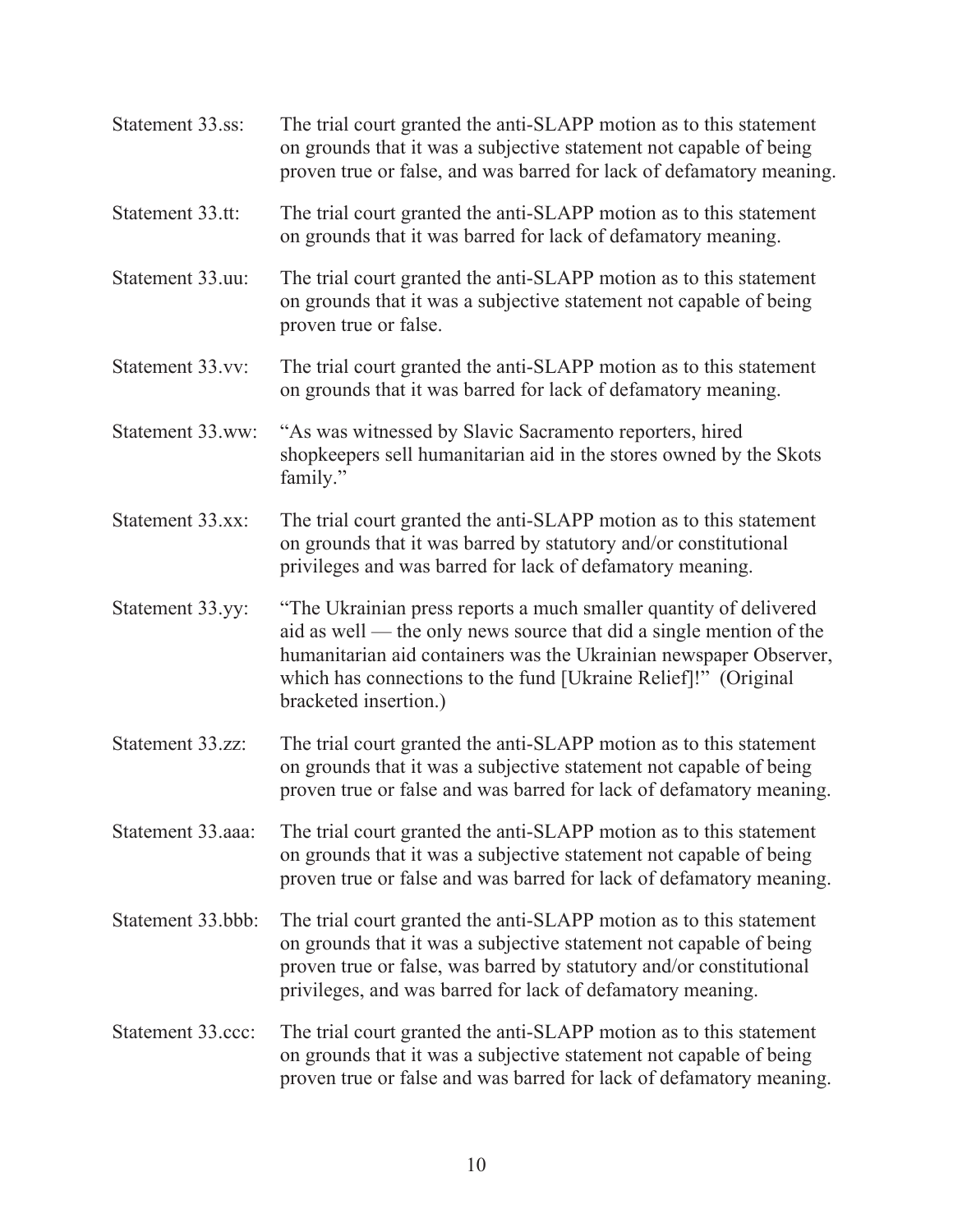- Statement 33.ddd: The trial court granted the anti-SLAPP motion as to this statement on grounds that it was a subjective statement not capable of being proven true or false and was barred for lack of defamatory meaning. Statement 33.eee: The trial court granted the anti-SLAPP motion as to this statement on grounds that it was a subjective statement not capable of being proven true or false.
- Statement 33.fff: The trial court granted the anti-SLAPP motion as to this statement on grounds that it was a subjective statement not capable of being proven true or false and was barred for lack of defamatory meaning.
- Statement 33.ggg: The trial court granted the anti-SLAPP motion as to this statement on grounds that it was a subjective statement not capable of being proven true or false.
- Statement 33.hhh: The trial court granted the anti-SLAPP motion as to this statement on grounds that it was a subjective statement not capable of being proven true or false and was barred by statutory and/or constitutional privileges.
- Statement 33.iii: The trial court granted the anti-SLAPP motion as to this statement on grounds that it was a subjective statement not capable of being proven true or false.
- Statement 33.jjj: "Meetings with crooked Ukrainian politicians who are quickly losing popularity in their home country, flying all over the world at the expense of the credulous believers, pretentious interviews on TV, lavish dinners at restaurants — these are the finishing touches to the picture of 'serving God and the Ukrainian people' by the Skots family. Could it be that this is the exact purpose of the charities such as Ukraine Relief and Great Commission?"
- Statement 33.kkk: The trial court granted the anti-SLAPP motion as to this statement on grounds that it was a subjective statement not capable of being proven true or false, was barred by statutory and/or constitutional privileges, and was barred for lack of defamatory meaning.
- Statement 33.*lll*: The trial court granted the anti-SLAPP motion as to this statement on grounds that it was a subjective statement not capable of being proven true or false.
- Statement 33.mmm: The trial court granted the anti-SLAPP motion as to this statement on grounds that it was a subjective statement not capable of being proven true or false.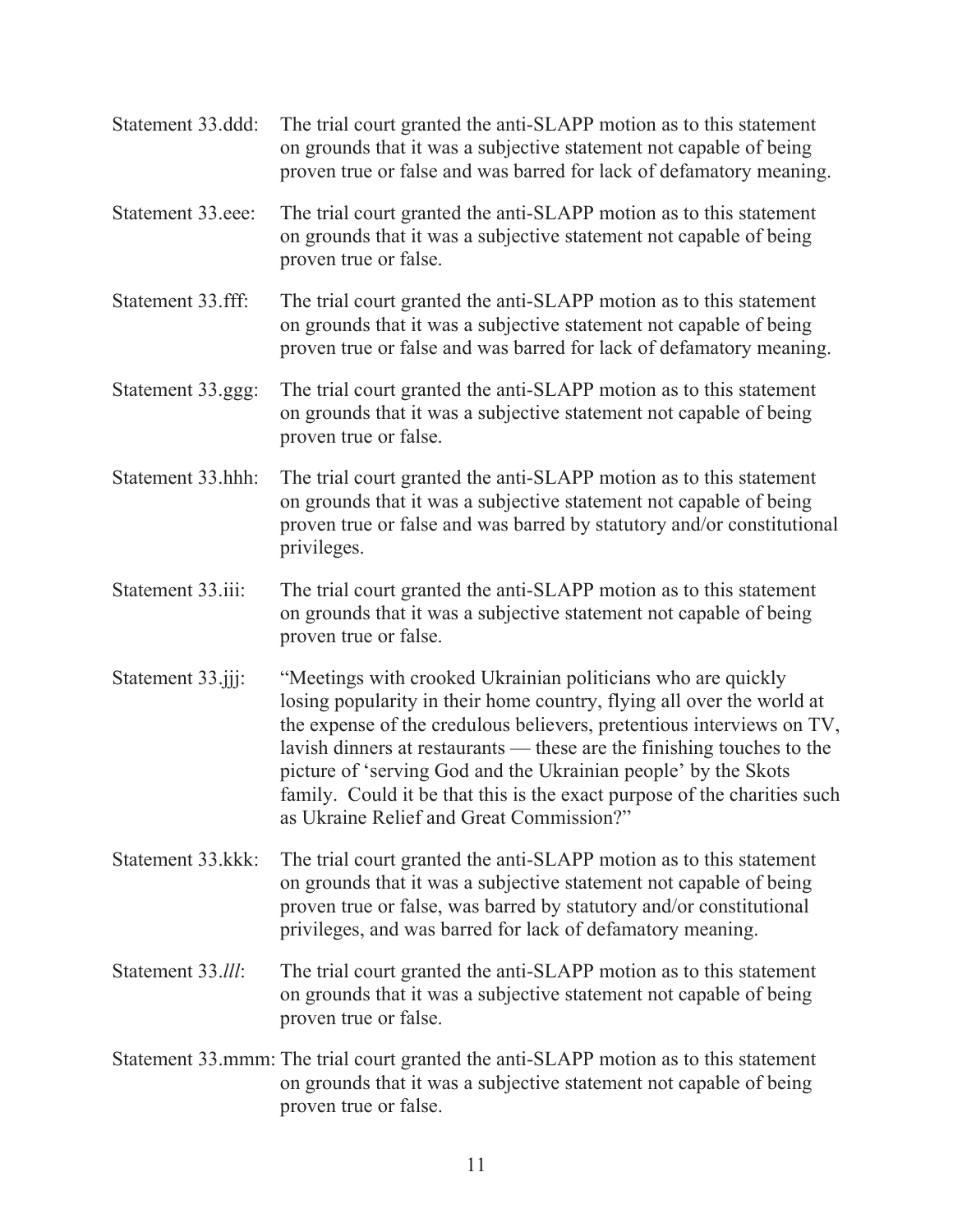Statement 33.nnn: The trial court granted the anti-SLAPP motion as to this statement on grounds that it was a subjective statement not capable of being proven true or false.

#### *Second Article: "American Raider Pastors Sell Humanitarian Aid in Ukraine"*

On October 1, 2017, Gurzhiy published an article titled, "American Raider Pastors Sell Humanitarian Aid in Ukraine." The introductory paragraph summarizes the article by stating: "Pastor Roman Skots, who escaped justice in the U.S., unlawfully took land from his compatriots in Ukraine, forged documents, and blackmailed and bribed public officials while other members of his family sold humanitarian aid from the West. The administration of American and Ukrainian Protestant churches encouraged and covered up the fugitive's shameless deeds." Regarding this article, plaintiffs alleged that 37 statements were defamatory:

| Statement 35.a: | "Pastor Roman Skots, who escaped justice in the U.S., unlawfully<br>took land from his compatriots in Ukraine, forged documents, and<br>blackmailed and bribed public officials while other members of his<br>family sold humanitarian aid from the West."                                                             |
|-----------------|------------------------------------------------------------------------------------------------------------------------------------------------------------------------------------------------------------------------------------------------------------------------------------------------------------------------|
| Statement 35.b: | "The administration of American and Ukrainian Protestant churches<br>encouraged and covered up the fugitive's shameless deeds."                                                                                                                                                                                        |
| Statement 35.c: | The trial court granted the anti-SLAPP motion as to this statement<br>on grounds that it was a subjective statement not capable of being<br>proven true or false and was barred by statutory and/or constitutional<br>privileges.                                                                                      |
| Statement 35.d: | The trial court granted the anti-SLAPP motion as to this statement<br>on grounds that it was barred for lack of defamatory meaning.                                                                                                                                                                                    |
| Statement 35.e: | The trial court granted the anti-SLAPP motion as to this statement<br>on grounds that it was a subjective statement not capable of being<br>proven true or false.                                                                                                                                                      |
| Statement 35.f: | "In this article, we will talk about the sale of humanitarian aid by the<br>family of pastor Roman Skots, who fled the U.S. to his native<br>Ukraine a few years ago and who closely cooperates with the top<br>leadership of the Bethany Slavic Missionary Church in Sacramento,<br>where his 5 brothers still live." |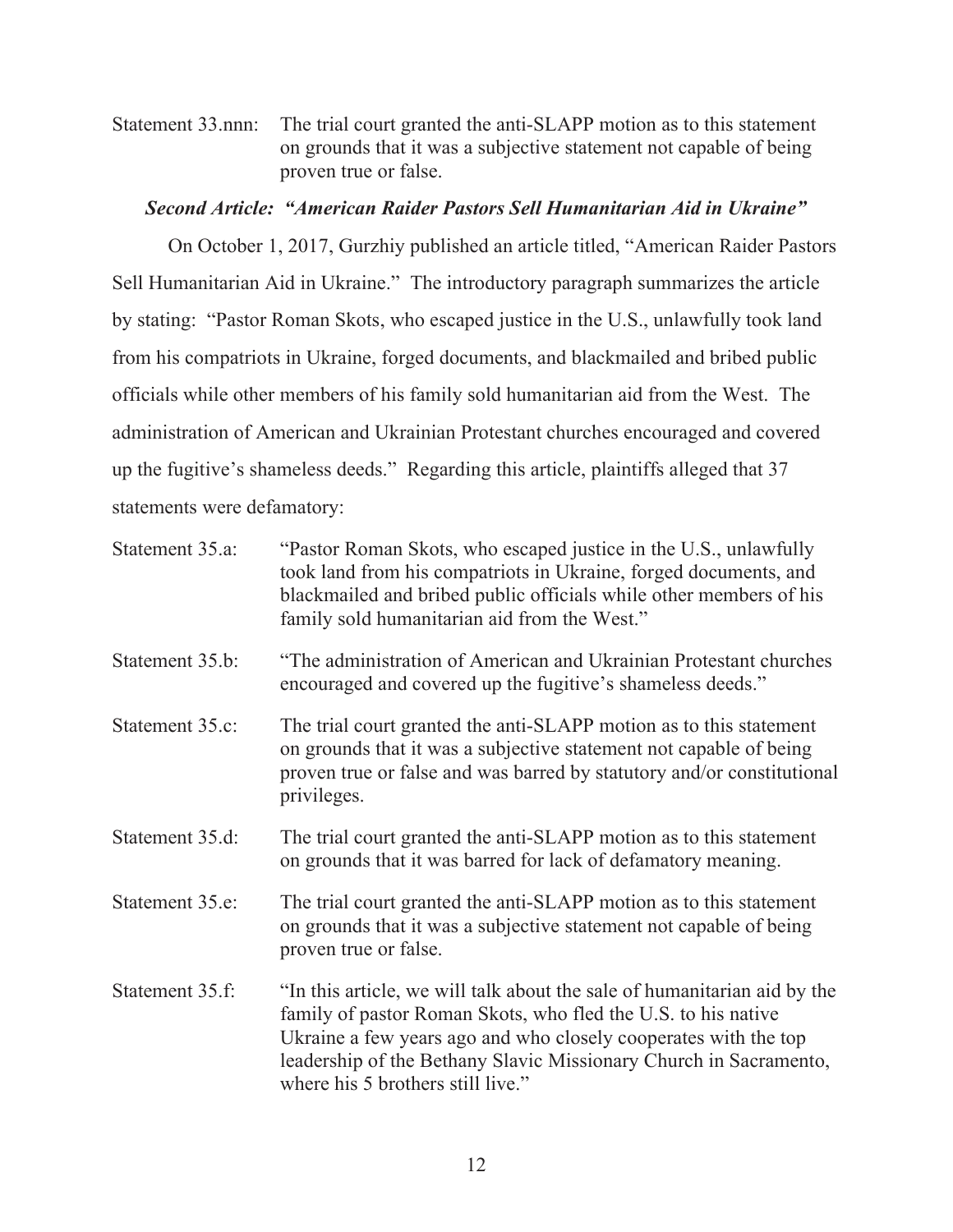| Statement 35.g: | The trial court granted the anti-SLAPP motion as to this statement<br>on grounds that it was barred by statutory and/or constitutional<br>privileges.                                                                             |
|-----------------|-----------------------------------------------------------------------------------------------------------------------------------------------------------------------------------------------------------------------------------|
| Statement 35.h: | The trial court granted the anti-SLAPP motion as to this statement<br>on grounds that it was barred by statutory and/or constitutional<br>privileges.                                                                             |
| Statement 35.i: | The trial court granted the anti-SLAPP motion as to this statement<br>on grounds that it was barred by statutory and/or constitutional<br>privileges.                                                                             |
| Statement 35.j: | The trial court granted the anti-SLAPP motion as to this statement<br>on grounds that it was a subjective statement not capable of being<br>proven true or false.                                                                 |
| Statement 35.k: | The trial court granted the anti-SLAPP motion as to this statement<br>on grounds that it was a subjective statement not capable of being<br>proven true or false.                                                                 |
| Statement 35.l: | The trial court granted the anti-SLAPP motion as to this statement<br>on grounds that it was barred by statutory and/or constitutional<br>privileges and was barred for lack of defamatory meaning.                               |
| Statement 35.m: | The trial court granted the anti-SLAPP motion as to this statement<br>on grounds that it was barred by statutory and/or constitutional<br>privileges and was barred for lack of defamatory meaning.                               |
| Statement 35.n: | The trial court granted the anti-SLAPP motion as to this statement<br>on grounds that it was a subjective statement not capable of being<br>proven true or false.                                                                 |
| Statement 35.o: | The trial court granted the anti-SLAPP motion as to this statement<br>on grounds that it was a subjective statement not capable of being<br>proven true or false and was barred by statutory and/or constitutional<br>privileges. |
| Statement 35.p: | The trial court granted the anti-SLAPP motion as to this statement<br>on grounds that it was barred for lack of defamatory meaning.                                                                                               |
| Statement 35.q: | The trial court granted the anti-SLAPP motion as to this statement<br>on grounds that it was a subjective statement not capable of being<br>proven true or false.                                                                 |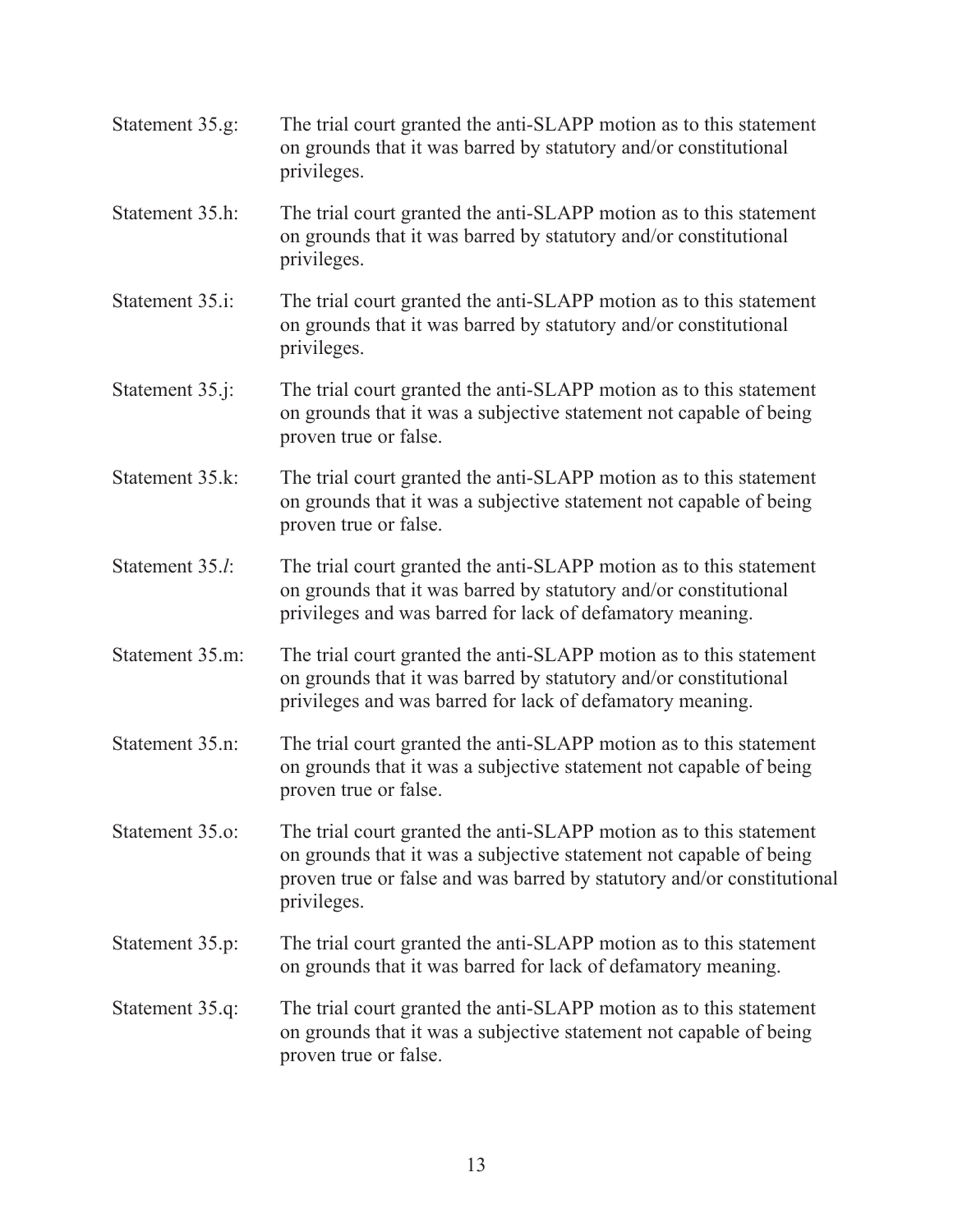| Statement 35.r:  | "We visited all four outlets owned by members of the Skots family<br>and found evidence of selling humanitarian aid (Please watch this<br>video)."                                                                                                                         |
|------------------|----------------------------------------------------------------------------------------------------------------------------------------------------------------------------------------------------------------------------------------------------------------------------|
| Statement 35.s:  | "Interestingly, along with second-hand clothing from Europe and the<br>U.S., the store sells exactly the same 'rice from India' for which the<br>Californian Skots [B]rothers collect money in American churches -<br>\$25 for a 5kg bag." (Original bracketed insertion.) |
| Statement 35.t:  | The trial court granted the anti-SLAPP motion as to this statement<br>on grounds that it was a subjective statement not capable of being<br>proven true or false.                                                                                                          |
| Statement 35.u:  | The trial court granted the anti-SLAPP motion as to this statement<br>on grounds that it was a subjective statement not capable of being<br>proven true or false.                                                                                                          |
| Statement 35.v:  | The trial court granted the anti-SLAPP motion as to this statement<br>on grounds that it was a subjective statement not capable of being<br>proven true or false.                                                                                                          |
| Statement 35.w:  | The trial court granted the anti-SLAPP motion as to this statement<br>on grounds that it was a subjective statement not capable of being<br>proven true or false.                                                                                                          |
| Statement 35.x:  | "But, as we see, instead of actually helping orphans and war victims,<br>the donations from the West make a profit for the fugitive<br>swindlers."                                                                                                                         |
| Statement 35.y:  | "Ukrainian-American Pastor [Roman] Raids and Intimidates<br>Christians." (Original bracketed insertion.)                                                                                                                                                                   |
| Statement 35.z:  | The trial court granted the anti-SLAPP motion as to this statement<br>on grounds that it was barred by statutory and/or constitutional<br>privileges.                                                                                                                      |
| Statement 35.aa: | The trial court granted the anti-SLAPP motion as to this statement<br>on grounds that it was barred by statutory and/or constitutional<br>privileges.                                                                                                                      |
| Statement 35.bb: | "This is what happened. In 2009, Roman and his family escaped<br>from the U.S., fleeing from the FBI's persecution for laundering<br>hundreds of thousands of dollars through USKO Shipping."                                                                              |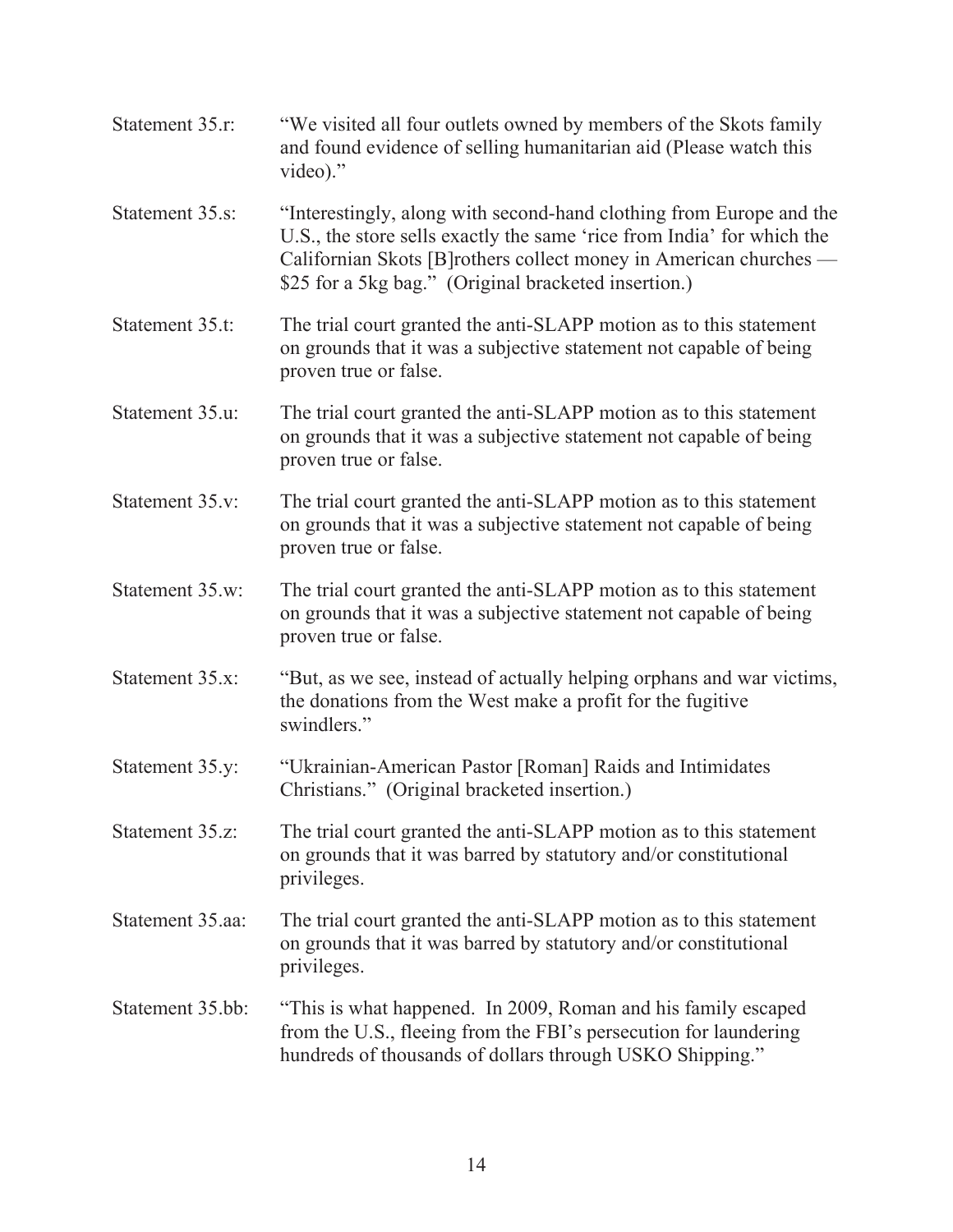- Statement 35.cc: The trial court granted the anti-SLAPP motion as to this statement on grounds that it was a subjective statement not capable of being proven true or false and was barred by statutory and/or constitutional privileges.
- Statement 35.dd: The trial court granted the anti-SLAPP motion as to this statement on grounds that it was a subjective statement not capable of being proven true or false and was barred by statutory and/or constitutional privileges.
- Statement 35.ee: The trial court granted the anti-SLAPP motion as to this statement on grounds that it was a subjective statement not capable of being proven true or false and was barred by statutory and/or constitutional privileges.
- Statement 35.ff: "... Roman's own people are suspected of setting fire to those houses to clear the land for the church construction." (Original ellipses.)
- Statement 35.gg: The trial court granted the anti-SLAPP motion as to this statement on grounds that it was a subjective statement not capable of being proven true or false.
- Statement 35.hh: The trial court granted the anti-SLAPP motion as to this statement on grounds that it was barred by statutory and/or constitutional privileges.
- Statement 35.ii: The trial court granted the anti-SLAPP motion as to this statement on grounds that it was a subjective statement not capable of being proven true or false and was barred by statutory and/or constitutional privileges.
- Statement 35.jj: The trial court granted the anti-SLAPP motion as to this statement on grounds that it was barred by statutory and/or constitutional privileges.
- Statement 35.kk: The trial court granted the anti-SLAPP motion as to this statement on grounds that it was barred by statutory and/or constitutional privileges, and was barred for lack of defamatory meaning.

## *Third Article: "How the Pentecostal Mafia From the U.S. Operates in Ukraine"*

On February 25, 2018, Gurzhiy published an article titled, "How the Pentecostal

Mafia from the U.S. Operates in Ukraine." The article's synopsis states: "Americans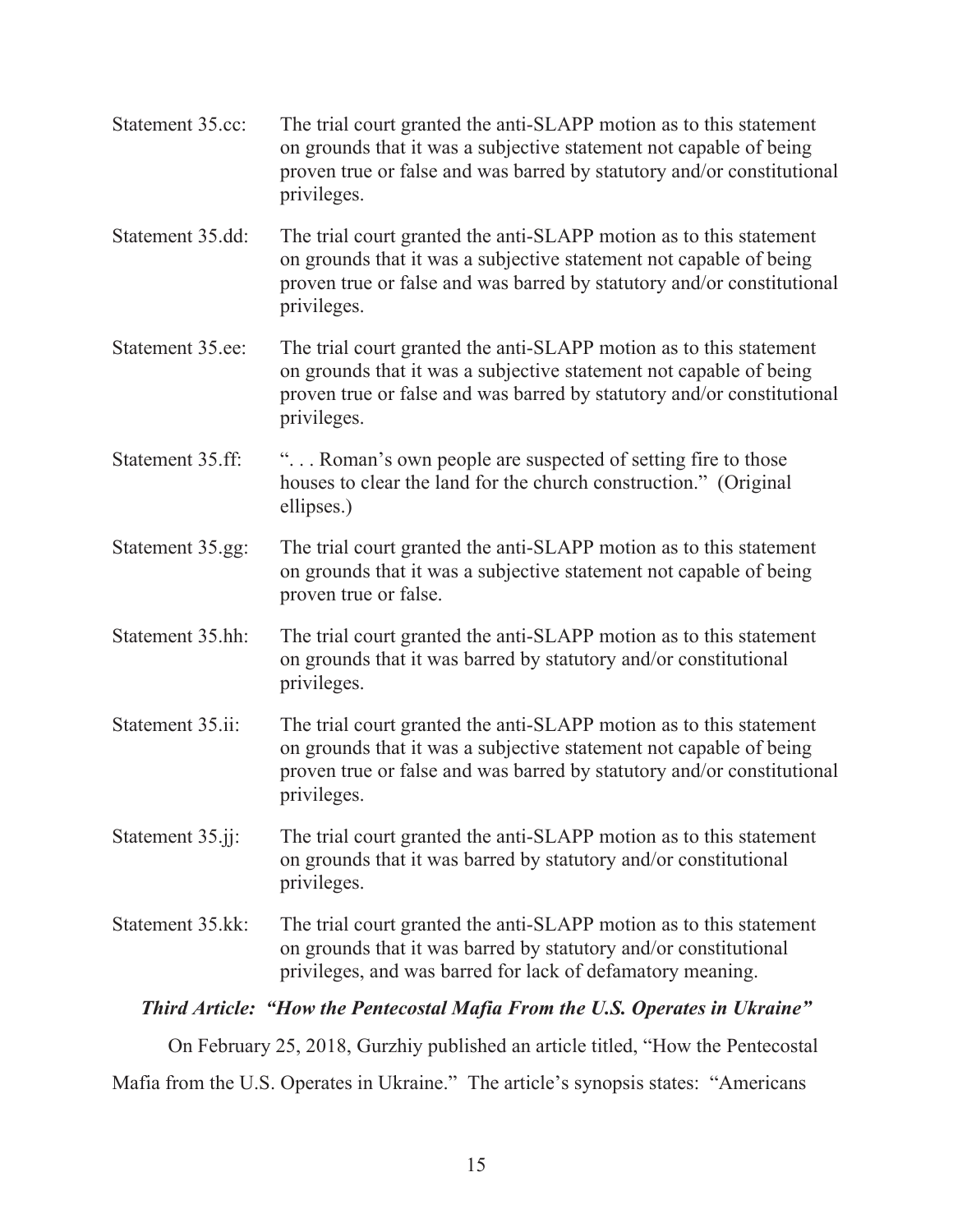have no understanding of what is actually happening in Ukraine. Take a look at what's going on in the political arena, on the streets of Kiev, Lvov, and Donbas: politicians are being attacked in broad daylight, journalists are being blown up, the authorities shamelessly and unceremoniously rob their own people, one hand of Poroshenko pretends to be occupied with reforms while the other ruthlessly drops shells on the country's enemies. While the government is at war, the President is on vacation in the Maldives, betraying the ideals that the 'Heavenly Hundred' heroes died for at Maidan." As to this article, the plaintiffs alleged there were nine defamatory statements – all of which were stricken by the trial court on the anti-SLAPP motion as follows:

- Statement 37.a: The trial court granted the anti-SLAPP motion as to this statement on grounds that it was a subjective statement not capable of being proven true or false and was barred by statutory and/or constitutional privileges.
- Statement 37.b: The trial court granted the anti-SLAPP motion as to this statement on grounds that it was a subjective statement not capable of being proven true or false, was barred by statutory and/or constitutional privileges, and that the statement was not "of and concerning" any of the plaintiffs.
- Statement 37.c: The trial court granted the anti-SLAPP motion as to this statement on grounds that it was barred by statutory and/or constitutional privileges.
- Statement 37.d: The trial court granted the anti-SLAPP motion as to this statement on grounds that it was barred by statutory and/or constitutional privileges.
- Statement 37.e: The trial court granted the anti-SLAPP motion as to this statement on grounds that it was barred by statutory and/or constitutional privileges.
- Statement 37.f: The trial court granted the anti-SLAPP motion as to this statement on grounds that it was a subjective statement not capable of being proven true or false.
- Statement 37.g: The trial court granted the anti-SLAPP motion as to this statement on grounds that it was a subjective statement not capable of being proven true or false and was barred by statutory and/or constitutional privileges.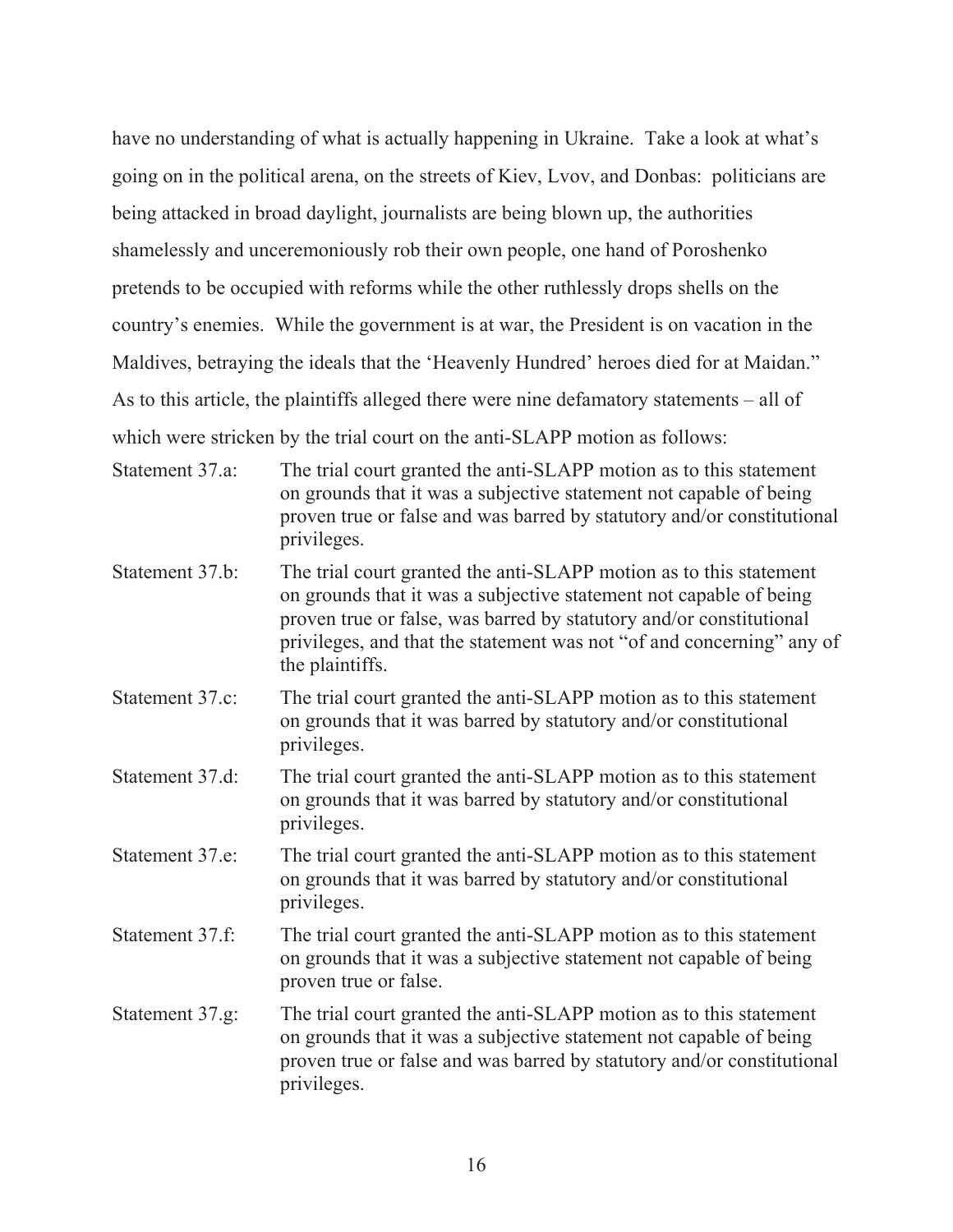| Statement 37.h: | The trial court granted the anti-SLAPP motion as to this statement     |
|-----------------|------------------------------------------------------------------------|
|                 | on grounds that it was a subjective statement not capable of being     |
|                 | proven true or false and was barred by statutory and/or constitutional |
|                 | privileges.                                                            |

Statement 37.i: The trial court granted the anti-SLAPP motion as to this statement on grounds that it was a subjective statement not capable of being proven true or false.

 In ruling on the anti-SLAPP motion, the trial court rejected Gurzhiy's argument that plaintiffs may claim only special damages because they did not first demand a retraction within the meaning of section 48a. The trial court dismissed plaintiffs' false light, libel per se, and libel per quod claims as redundant to the defamation claims. Similarly, the trial court dismissed plaintiffs' claims for intentional and negligent infliction of emotional distress as duplicative of the defamation claims.

From the trial court's order on the anti-SLAPP motion, Gurzhiy timely filed a notice of appeal.

#### **DISCUSSION**

## **I**  *Anti-SLAPP*

Code of Civil Procedure section 425.16 provides, in pertinent part, that "[a] cause of action against a person arising from any act of that person in furtherance of the person's right of petition or free speech under the United States Constitution or the California Constitution in connection with a public issue shall be subject to a special motion to strike, unless the court determines that the plaintiff has established that there is a probability that the plaintiff will prevail on the claim." (Code Civ. Proc., § 425.16, subd. (b)(1).) Regarding section 425.16, the California Supreme Court has explained that " 'section 425.16 sets out a procedure for striking complaints in harassing lawsuits that are commonly known as SLAPP suits . . . , which are brought to challenge the exercise of constitutionally protected free speech rights.' (*Kibler v. Northern Inyo County Local Hospital Dist.* (2006) 39 Cal.4th 192, 196.) A cause of action arising from a person's act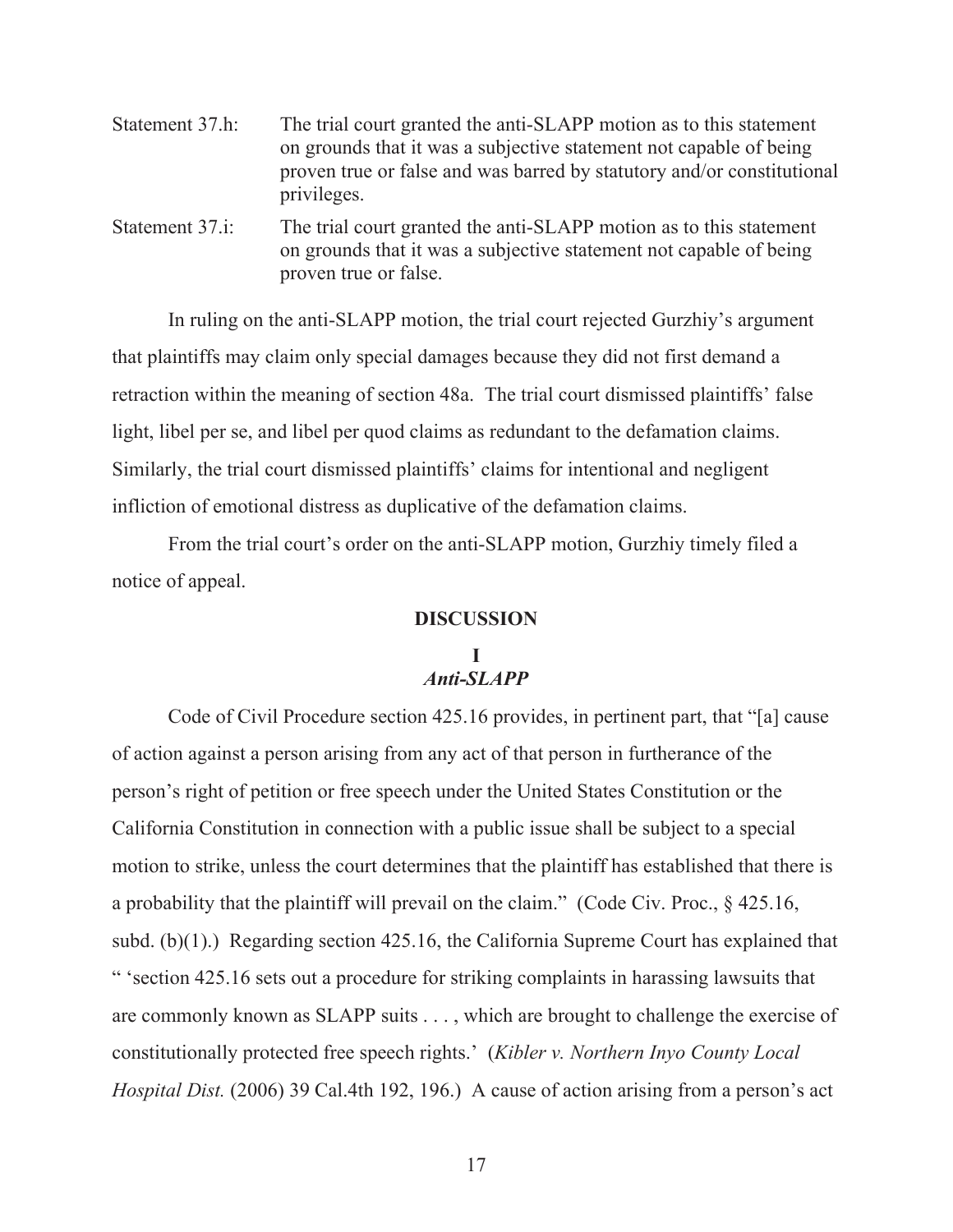in furtherance of the 'right of petition or free speech under the United States Constitution or the California Constitution in connection with a public issue shall be subject to a special motion to strike, unless the court determines that the plaintiff has established that there is a probability' that the claim will prevail. (Code Civ. Proc., § 425.16, subd. (b)(1).) 'The anti-SLAPP statute does not insulate defendants from *any* liability for claims arising from the protected rights of petition or speech. It only provides a procedure for weeding out, at an early stage, *meritless* claims arising from protected activity.' " (*Monster Energy Co. v. Schechter* (2019) 7 Cal.5th 781, 788 (*Monster Energy*).)

When presented with an anti-SLAPP motion, a trial court must engage in a twostep analysis. First, the trial court considers whether a defendant has established that the gravamen of the complaint challenges activity protected by Code of Civil Procedure section 425.16. (*Monster Energy, supra,* 7 Cal.5th at p. 788.) If the defendant establishes that the complaint relates to protected activity, the second step requires the trial court to consider whether the plaintiff can satisfy the burden of showing that there is a probability of success on the merits of the causes of action in the complaint. (*Ibid.*)

The California Supreme Court has described " 'this second step as a "summaryjudgment-like procedure." [Citation.] The court does not weigh evidence or resolve conflicting factual claims. Its inquiry is limited to whether the plaintiff has stated a legally sufficient claim and made a prima facie factual showing sufficient to sustain a favorable judgment. It accepts the plaintiff's evidence as true, and evaluates the defendant's showing only to determine if it defeats the plaintiff's claim as a matter of law. [Citation.] "[C]laims with the requisite minimal merit may proceed." ' (*Baral* [*v. Schnitt* (2016)] 1 Cal.5th [376,] 384-385, fn. omitted.) . . . As to the second step, a plaintiff seeking to demonstrate the merit of the claim 'may not rely solely on its complaint, even if verified; instead, its proof must be made upon competent admissible evidence.' " (*Monster Energy, supra,* 7 Cal.5th at p. 788, quoting *San Diegans for Open*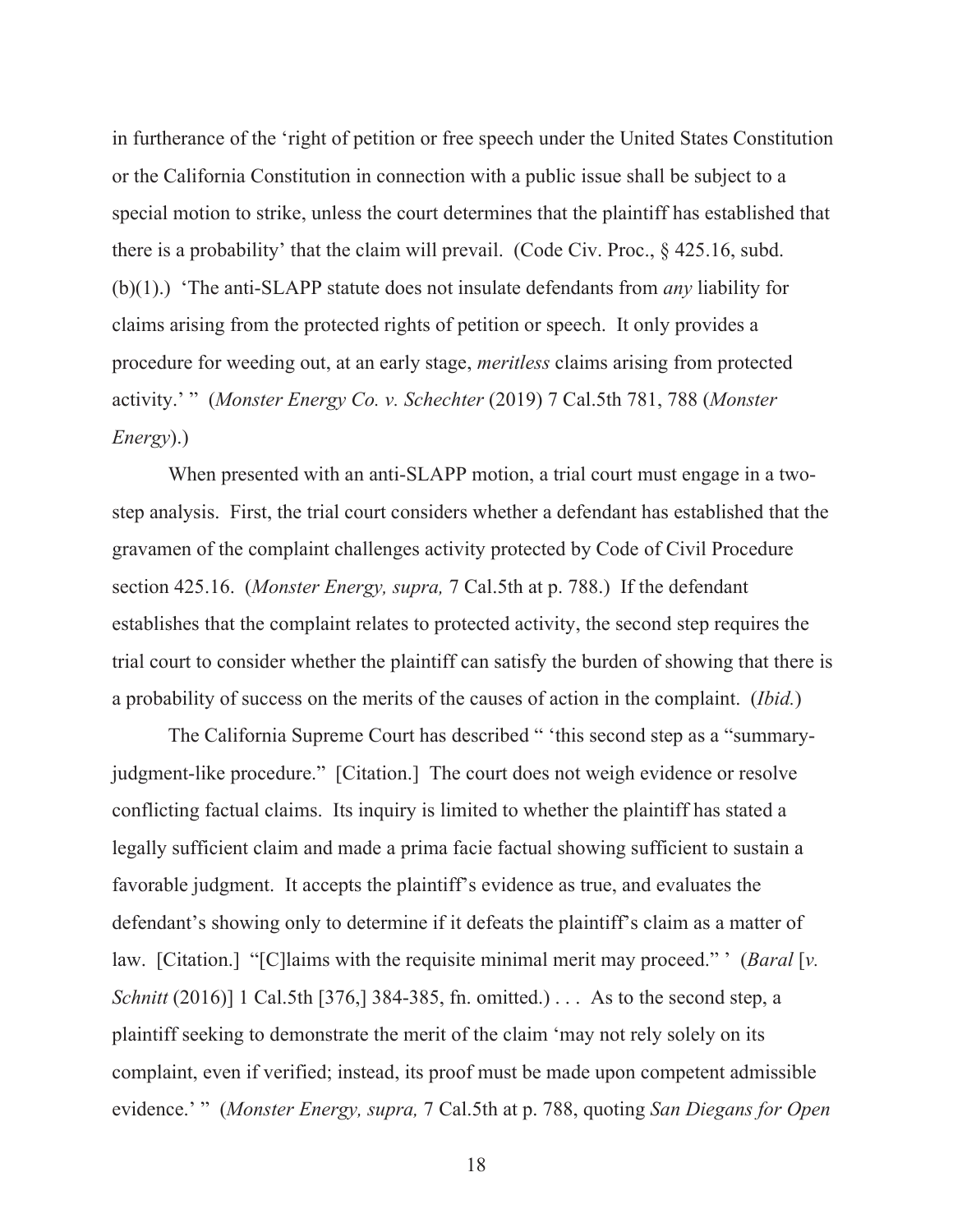*Government v. San Diego State University Research Foundation* (2017) 13 Cal.App.5th 76, 95.)

We apply the independent standard of review to the trial court's ruling on the anti-SLAPP motion. (*Flatley v. Mauro* (2006) 39 Cal.4th 299, 325.) And, as part of our review, " '[w]e consider "the pleadings, and supporting and opposing affidavits . . . upon which the liability or defense is based." ([Code Civ. Proc.,] § 425.16, subd. (b)(2).) However, we neither "weigh credibility [nor] compare the weight of the evidence. Rather, [we] accept as true the evidence favorable to the plaintiff [citation] and evaluate the defendant's evidence only to determine if it has defeated that submitted by the plaintiff as a matter of law." ' " (*Id.* at p. 326.)

## **II**  *Retraction Statute*

Gurzhiy argues that the trial court erred in determining that section 48a does not apply to limit plaintiffs to special damages in this case. Amici curiae concur and suggest that Gurzhiy's declaration alone should have sufficed to establish that The Slavic Sacramento was a daily or weekly publication within the meaning of section 48a. We are not persuaded.

#### **A.**  *Publication Frequency of The Slavic Sacramento*

In his anti-SLAPP motion, Gurzhiy asserted that plaintiffs are limited to claiming only special damages because they did not first demand retraction. To establish that The Slavic Sacramento was a daily or weekly publication under section 48a, Gurzhiy declared: "*The Slavic Sacramento* has been publishing news on a weekly basis (between two and five articles each week) since 2014." Gurzhiy's declaration, however, does not list a publication schedule for The Slavic Sacramento. Instead, the only dates of publication mentioned in Gurzhiy's declaration refer to the three articles at issue in this case.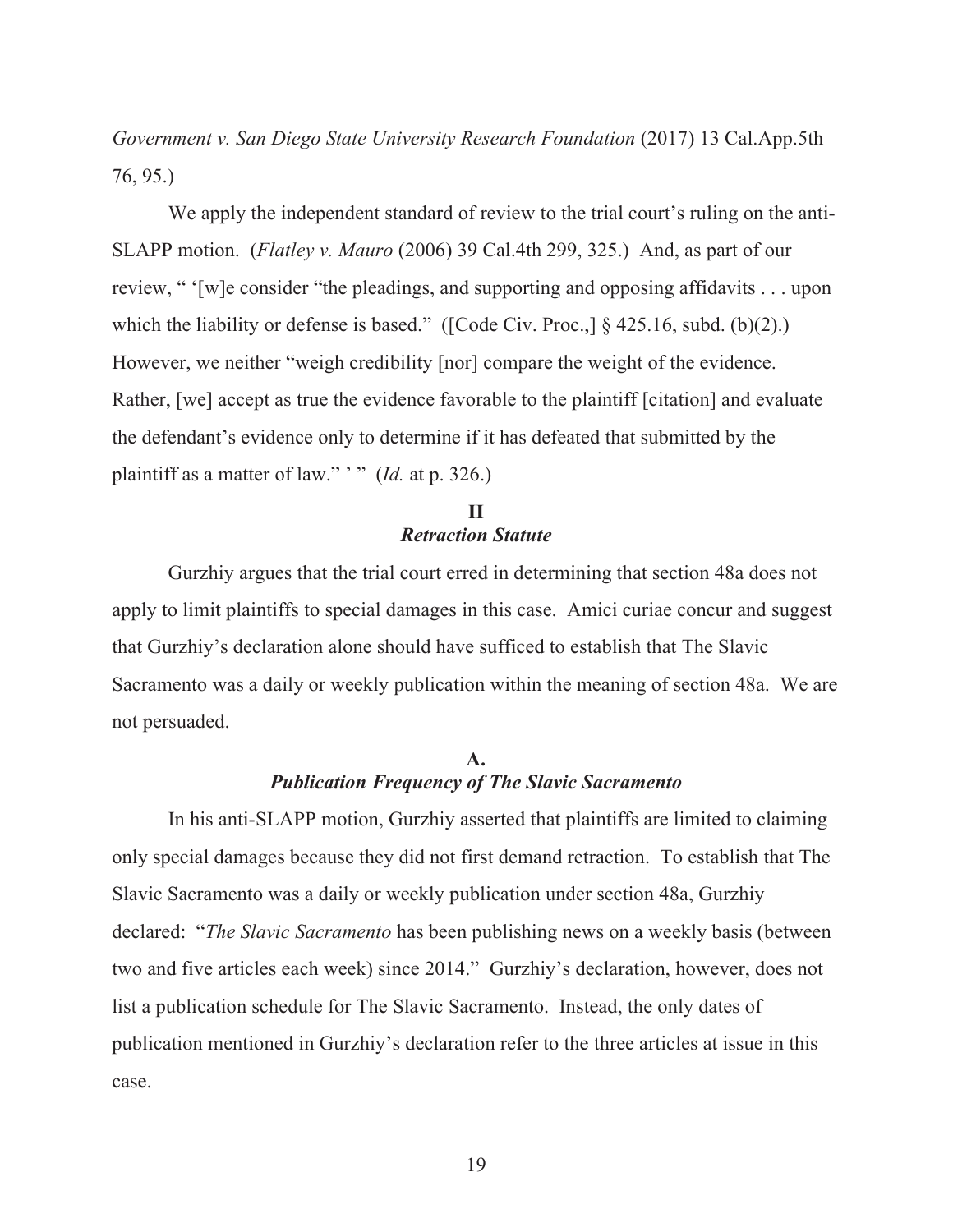The trial court rejected Gurzhiy's attempt to invoke section 48a. The trial court noted that "plaintiffs did not demand retraction as required by California's retraction statute Civil Code [section] 48a." However, the trial court rejected Gurzhiy's assertion that The Slavic Sacramento constituted a daily or weekly publication, explaining: "Despite [Gurzhiy's] general conclusory declaration regarding the nature of his publication, the record does not otherwise contain sufficient evidence from which the Court may determine that *The Slavic Sacramento* contains news on matters of public concern and that it publishes such news at least once a week."

## **B.**  *Section 48a*

Section 48a, subdivision (a), provides in pertinent part that, "[i]n any action for damages for the publication of a libel in a *daily or weekly news publication*, . . . plaintiff shall only recover special damages unless a correction is demanded and is not published or broadcast, as provided in this section." (Italics added.) Subdivision (d) of section 48a states that, " 'Daily or weekly news publication' means a publication, either in print or electronic form, that contains news on matters of public concern and that publishes at least once a week." (§ 48a, subd. (d)(5).) Regarding section 48a, the Legislature has declared its intent "to ensure that weekly and online publications are afforded the same protection under Section 48a of the Civil Code as is afforded to a daily newspaper to the extent that the weekly and online publications perform the same news-disseminating function as a daily newspaper." (Stats. 2015, ch. 343, § 1.) Equally importantly for purposes of this case, is the declaration that "[i]t is not the intent of the Legislature that Section 48a of the Civil Code should apply to periodicals that publish at longer than weekly intervals, *nor is it the intent of the Legislature that Section 48a of the Civil Code should apply to casual postings on a social networking Internet Web site, chat room, electronic bulletin board, discussion group, online forum, or other related Internet Web site*." (Stats. 2015, ch. 343, § 1, italics added.)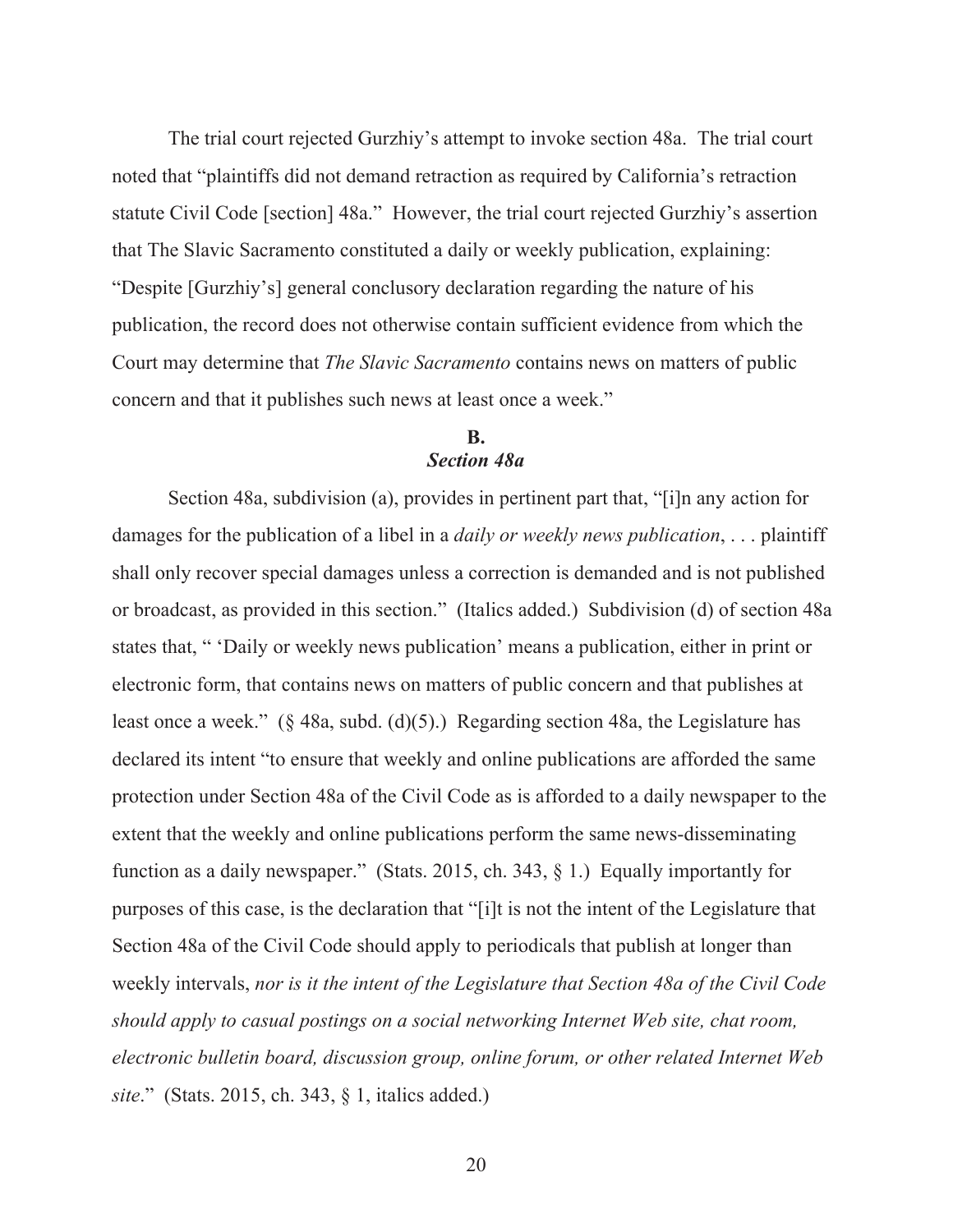Gurzhiy's invocation of section 48a's limitation on damages required him to demonstrate that The Slavic Sacramento published at least once per week. " '[A]lthough [Code of Civil Procedure] section 425.16 places on the plaintiff the burden of substantiating its claims, a defendant that advances an affirmative defense to such claims properly bears the burden of proof on the defense. (See, e.g., *Mann* [*v. Quality Old Time Service, Inc.* (2004)] 120 Cal.App.4th [90,] 109 [noting, in the context of a [section] 425.16 analysis, that defendants had failed to carry their burden of establishing their allegedly defamatory statements were protected under the conditional privilege of Civil Code [section] 47, [subdivision] c].)' " (*Premier Medical Management Systems, Inc. v. California Ins. Guarantee Assn*. (2006) 136 Cal.App.4th 464, 477, quoting *Peregrine Funding, Inc. v. Sheppard Mullin Richter & Hampton LLP* (2005) 133 Cal.App.4th 658, 676.) Thus, Gurzhiy bore the burden to establish at a minimum a weekly publication schedule.

#### **C.**  *Gurzhiy Did Not Meet His Burden*

Gurzhiy's declaration that the articles at issue this case were published between June 15, 2017, and February 25, 2018, means that there was a 36-week span between the publications. Establishing The Slavic Sacramento as a weekly publication required a showing that it published at least 36 times during the relevant time period. (§ 48a, subd. (d)(5).) Gurzhiy, however, did not provide any dates of publication for The Slavic Sacramento aside from the three articles alleged by plaintiffs to be defamatory.

Gurzhiy does not argue that his conclusory declaration of weekly publication alone suffices under section 48a, subdivision (d)(5). At oral argument, however, counsel for Gurzhiy asserted that his declaration alone could suffice to establish that The Slavic Sacramento published on at least a weekly basis. For failure to make this argument in the opening brief, the argument is not timely. (*Aptos Council v. County of Santa Cruz* (2017) 10 Cal.App.5th 266, 296, fn. 7 [holding the issues not raised in the opening brief are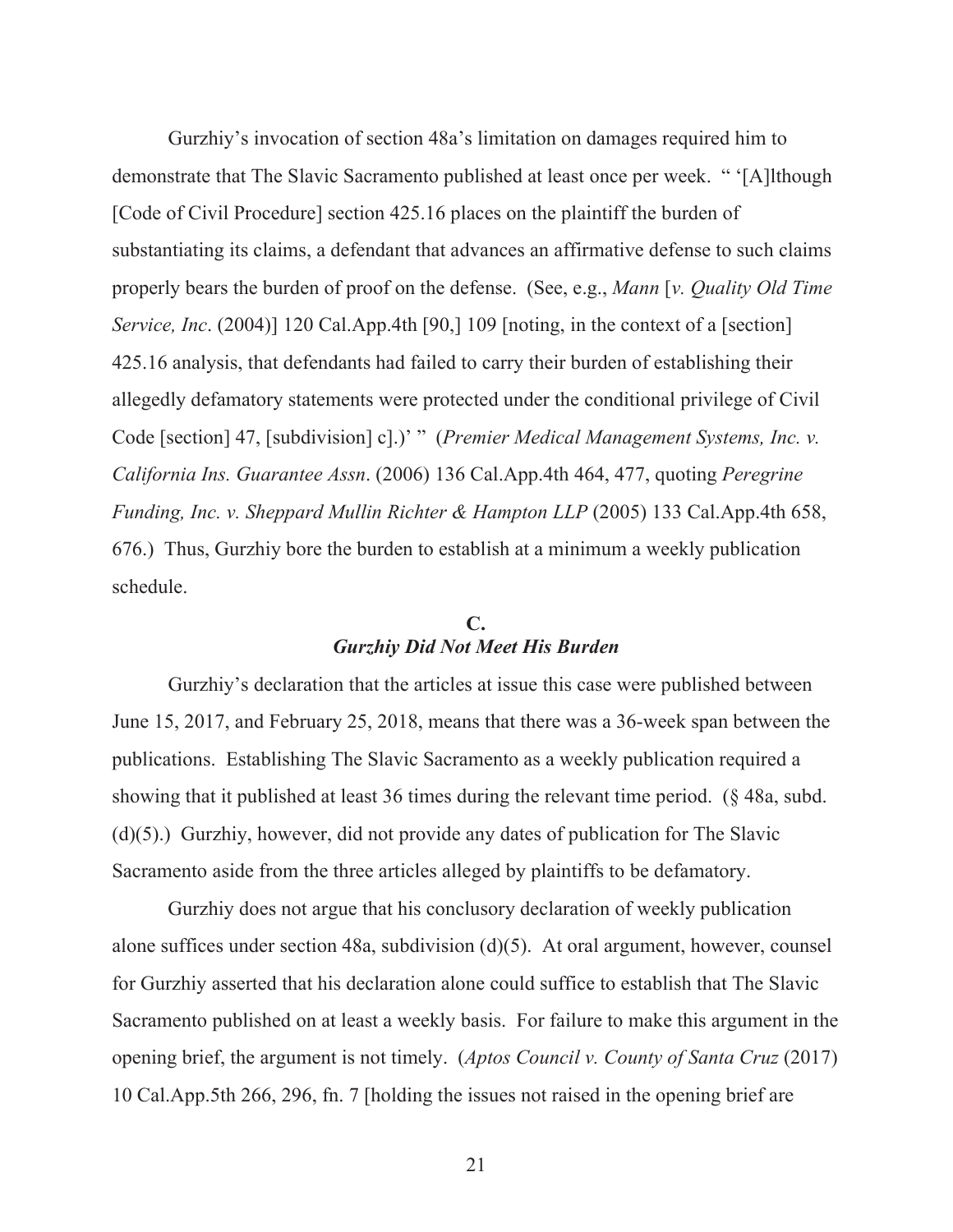deemed abandoned].) In any event, the argument is not persuasive. Indeed, Gurzhiy's opening brief itself provides the reasoning where he argues that plaintiffs' conclusory declarations did not constitute admissible evidence for the summary-judgment-like procedure of Code of Civil Procedure section 425.16. Specifically, Gurzhiy argues that "[t]o meet their burden, Plaintiffs were required to provide the ultimate facts that support their claims. See *Sinai Memorial Chapel v. Dudler*, 231 Cal.App.3d 190, 196-197 (1991) (broadly phrased conclusory allegations inadmissible); *Baron v. Mare*, 47 Cal.App.3d 304, 311 (1975) (*rejecting declaration that was 'mostly conclusionary rather than factual'*). Yet, they assert only that donations to Ukraine Relief stopped, and USKO Shipping lost \$40,000, due to the Articles. They do not provide any underlying facts to support these claims *which, therefore, are inadmissible as a matter of law*." (Italics added.)

In *Sinai Memorial Chapel v. Dudler*, the First District reviewed the sufficiency of evidence in the context of a motion for summary judgment and concluded: "An issue of fact can only be created by a conflict of evidence. It is not created by 'speculation, conjecture, imagination or guess work.' (*O'Neil v. Dake* (1985) 169 Cal.App.3d 1038, 1044-1045.) Further, an issue of fact is not raised by 'cryptic, broadly phrased, and conclusory assertions' (*Van Komen v. Montgomery Ward & Co*. (C.D. Cal. 1986) 638 F.Supp. 739, 741), or mere possibilities (*Jones v. Ortho Pharmaceutical Corp*. (1985) 163 Cal.App.3d 396, 402-403)." (*Sinai Memorial Chapel v. Dudler* (1991) 231 Cal.App.3d 190, 196-197.) This reasoning also applies under the summary-judgmentlike procedure for Code of Civil Procedure section 425.16. (Cf. *Monster Energy, supra,*  7 Cal.5th at p. 788.)

Here, Gurzhiy's declaration offers nothing more than the conclusory statement that he published The Slavic Sacramento "on a weekly basis (between two and five articles each week) since 2014." Gurzhiy describes no publication schedule, provides no list of issues, and gives no way to determine the truth of his statement. In short, his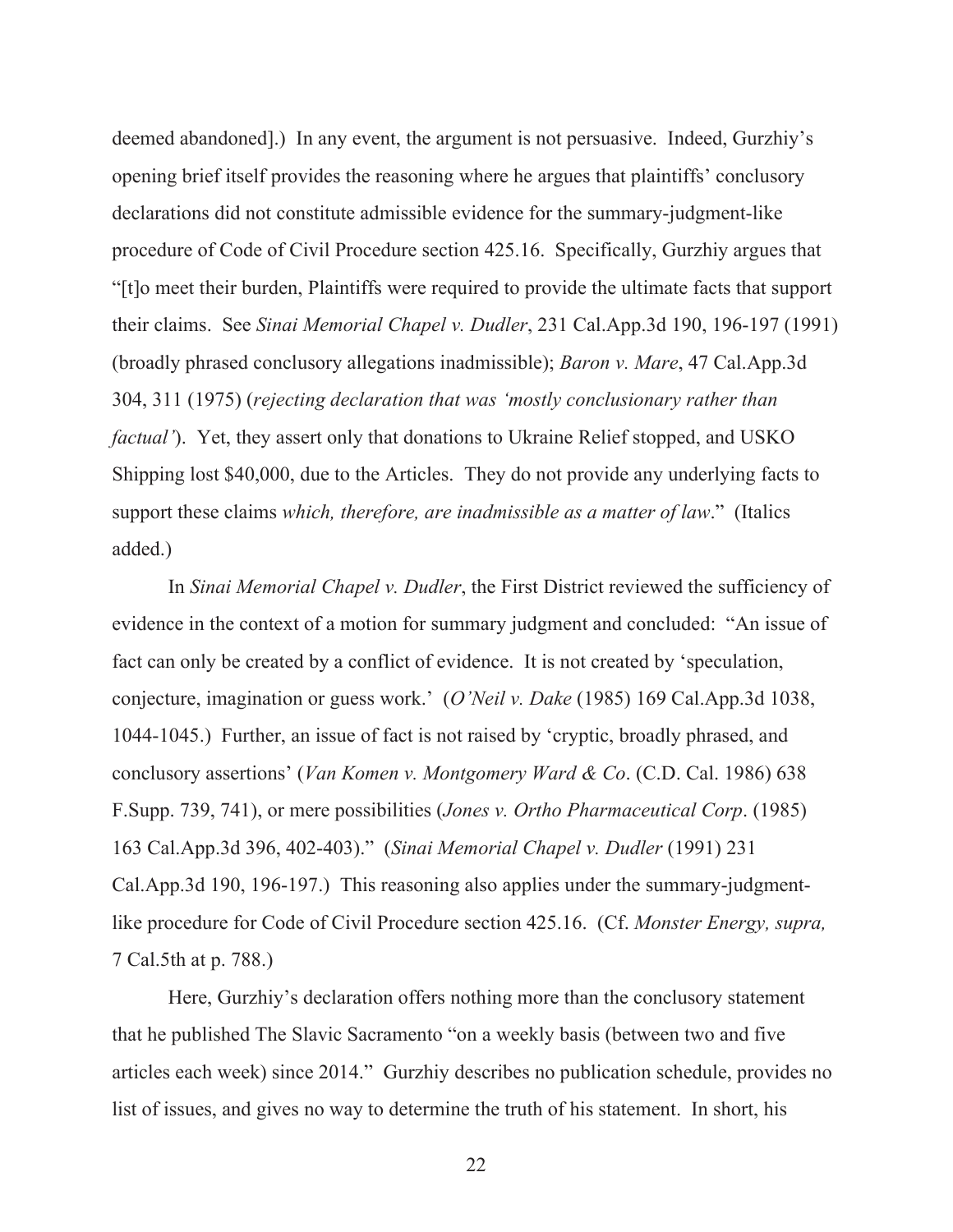statement offers only a conclusion that did not meet his burden of proof. (See *Sinai Memorial Chapel v. Dudler*, *supra*, 231 Cal.App.3d at pp. 196-197.) For the same reason, we also reject the argument of amici curiae. Gurzhiy's mere assertion of weekly publication, without more, did not suffice to show that The Slavic Sacramento was a weekly publication under section 48a.

On appeal, Gurzhiy attempts to establish the weekly nature of publication by pointing to a reprint of his June 15, 2017, article in which the article seems to point to 12 other previously published articles. The illegible nature of the reprint challenges us with discerning whether the 12 cited articles were published by The Slavic Sacramento*.* Even assuming that the 12 articles were published by The Slavic Sacramento, these are more than two dozen short of the requisite number for establishing weekly publication under section 48a.

We are also not persuaded by Gurzhiy's assertion that his attorney established The Slavic Sacramento to be a weekly publication by argument in the trial court. It is well established that the "[a]rgument of counsel is not evidence." (*Fuller v. Tucker* (2000) 84 Cal.App.4th 1163, 1173.) Whatever Gurzhiy's attorney may have argued during the hearing on the anti-SLAPP motion, it did not constitute evidence that satisfied section 48a.

Finally, Gurzhiy argues the importance of the articles published by The Slavic Sacramento*.* To this end, he notes the participation of The Slavic Sacramento in press conferences along with national and international coverage. The importance and reach of a publication, however, is not a criterion established by section 48a for limitation of claims to special damages. The claimed importance and reach of articles in The Slavic Sacramento cannot substitute for evidence showing it was published at least weekly during the relevant time period.  $(\S$  48a, subd. (d)(5).) The trial court did not err in rejecting Gurzhiy's assertion that section 48a limited plaintiffs' claims to special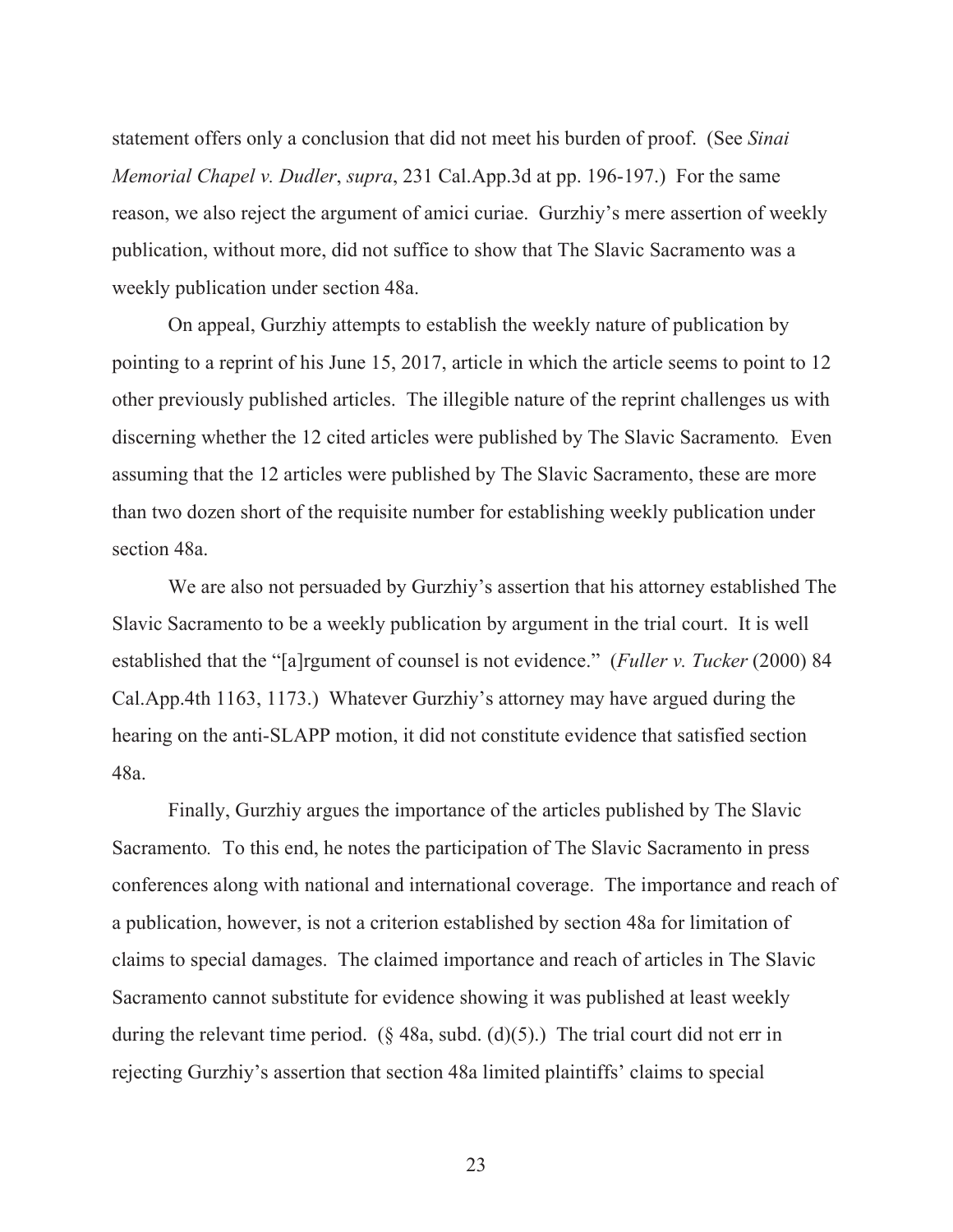damages in the absence of their demand for a retraction of the allegedly defamatory articles.

### **III**  *Evidence Regarding Falsity of Statements*

Gurzhiy argues that the trial court erred in denying the anti-SLAPP motion as to 30 allegedly defamatory statements for which plaintiffs have not met their "heavy burden" to prove falsity.**10** We disagree.

## **A.**  *Partial Denial of the Anti-SLAPP Motion*

The trial court's order on the anti-SLAPP motion noted that plaintiffs bore "the burden of proving the purported falsity of each of the 112 separate statements on which their claims for defamation are based . . . ." Although the trial court struck 82 claims, the court found for the remaining 30 claims that plaintiffs' "[c]omplaint is legally sufficient as to the Libel claim and supported by a sufficient *prima facie* showing of facts as to falsity to sustain a favorable judgment if the evidence submitted by the plaintiff[s] is credited." We examine the 30 claims below.

## **B.**  *Falsity of Statements*

When a defendant who has filed an anti-SLAPP motion has shown that the complaint relates to protected activity, the burden shift to plaintiffs to show a probability of prevailing on their claims. (*Monster Energy, supra*, 7 Cal.5th at p. 788.) "In determining whether a plaintiff has made the required showing in opposition to a special motion to strike, ' "[w]e do not weigh credibility, nor do we evaluate the weight of the

**<sup>10</sup>** Gurzhiy appears to accept that plaintiffs are private figures for purpose of defamation analysis. Thus, plaintiffs did not need to show that the allegedly defamatory statements were made with actual malice. (*Khawar v. Globe Internat., Inc*.*, supra*, 19 Cal.4th at p. 274; see also *Nguyen-Lam v. Cao* (2009) 171 Cal.App.4th 858, 867.) Accordingly, we do not consider the issue of actual malice.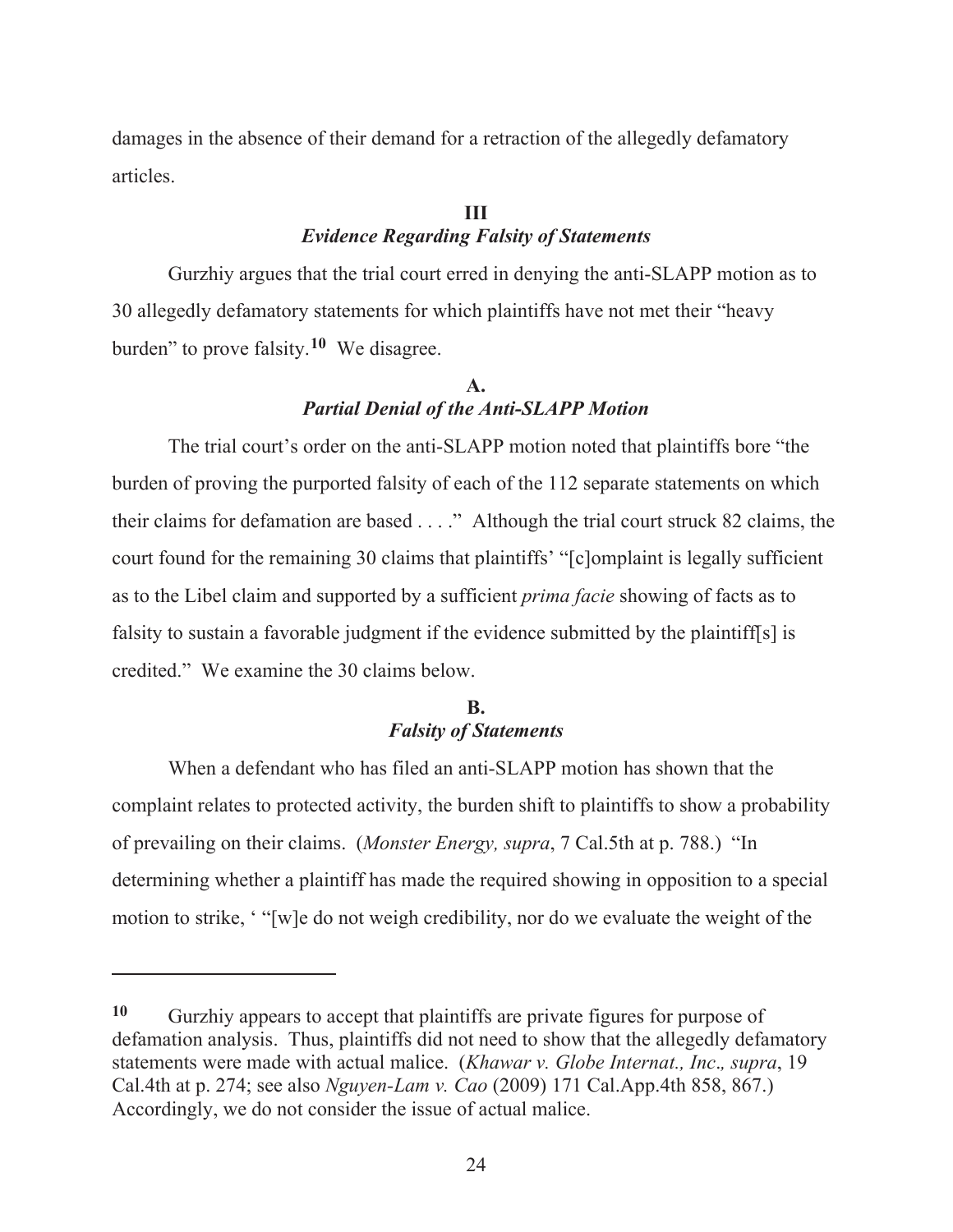evidence. Instead, we accept as true all evidence favorable to the plaintiff and assess the defendant's evidence only to determine if it defeats the plaintiff's submission as a matter of law." ' (*Grewal v. Jammu* (2011) 191 Cal.App.4th 977, 989.) Thus, in order to defeat a special motion to strike, a plaintiff need only present sufficient evidence showing 'a case of "minimal merit." ' (*Ibid*.)" (*GetFugu, Inc. v. Patton Boggs LLP* (2013) 220 Cal.App.4th 141, 155 (*GetFugu*).) As noted by the California Supreme Court, "[i]t bears emphasis that a plaintiff's burden at the second anti-SLAPP step is a low one, requiring only a showing that a cause of action has at least 'minimal merit within the meaning of the anti-SLAPP statute.' " (*Monster Energy*, *supra*, 7 Cal.5th at p. 793, quoting *Oasis West Realty, LLC v. Goldman* (2011) 51 Cal.4th 811, 825 (*Oasis West*).) Thus, we reject Gurzhiy's assertion that plaintiffs bore a "heavy burden" to establish the falsity of their statements in order to defeat the anti-SLAPP motion.

Nonetheless, in the second step of the analysis plaintiffs did bear a burden to show falsity. This is because the falsity of the allegedly defamatory statements is a key element of a defamation cause of action. Section 45 provides that "[l]ibel is a false and unprivileged publication by writing, printing, picture, effigy, or other fixed representation to the eye, which exposes any person to hatred, contempt, ridicule, or obloquy, or which causes him to be shunned or avoided, or which has a tendency to injure him in his occupation." Thus, "[t]he elements of a defamation claim are (1) a publication that is (2) false, (3) defamatory, (4) unprivileged, and (5) has a natural tendency to injure or causes special damage." (*Wong v. Jing* (2010) 189 Cal.App.4th 1354, 1369 (*Wong*).) "To ascertain whether the statements in question are provably false factual assertions, courts consider the totality of the circumstances. (*Nygård, Inc. v. Uusi-Kerttula* (2008) 159 Cal.App.4th 1027, 1049.) Whether challenged statements convey the requisite factual imputation is ordinarily a question of law for the court." (*GetFugu, supra*, 220 Cal.App.4th at p. 156.)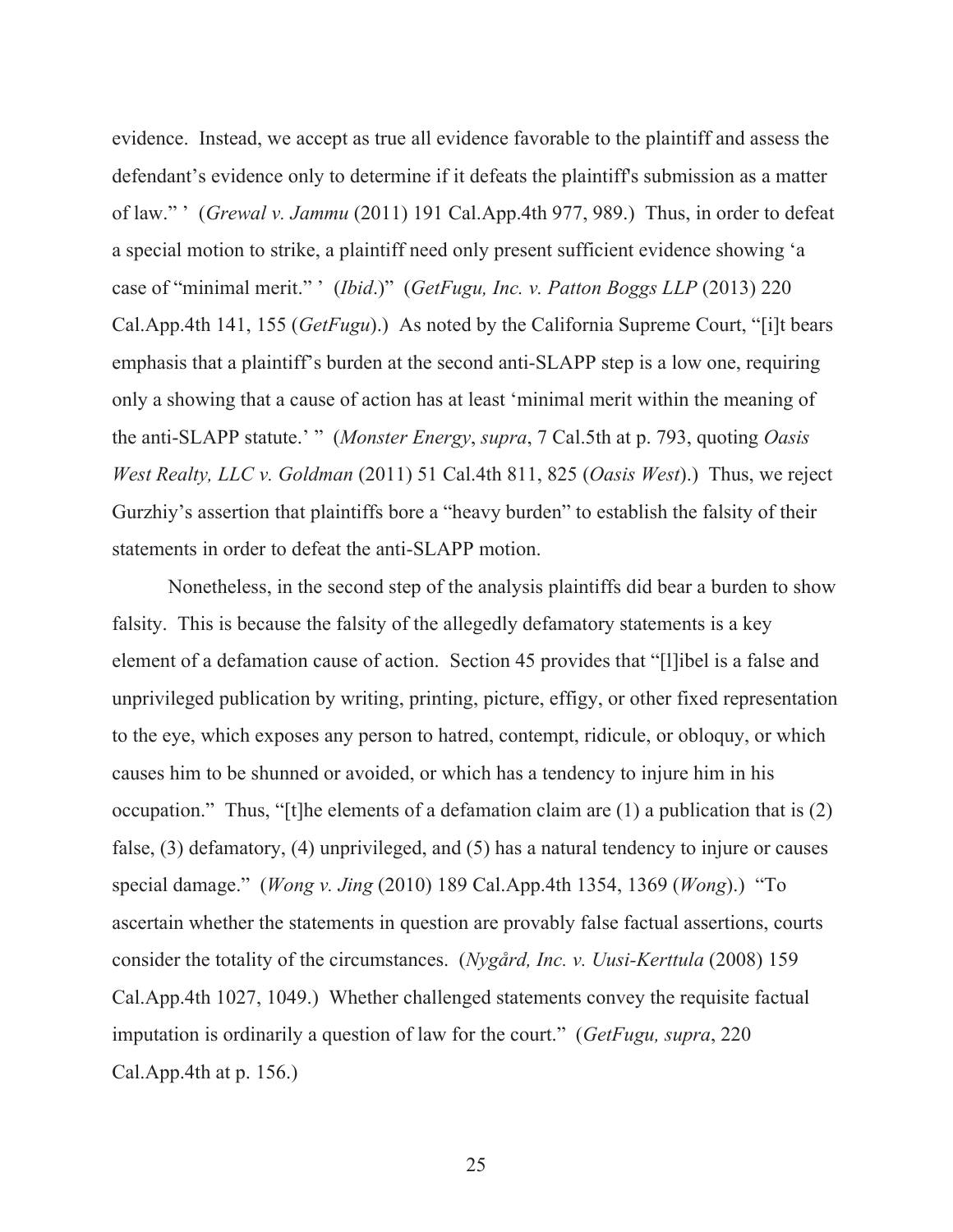## **C.**  *Evidence Regarding Falsity*

As to statements 33.c, 33.d, 33.i, 33.j., 33.k, 33.o, 33.p, 33.q, 33.t, 33.u, 33.v, 33.x, and 33.dd, Gurzhiy argues that plaintiffs "did not offer a shred of financial information other than vague statements about spending — no accounting; no evidence at all regarding the total amount donated to the charities; and inherently ambiguous assertions about the work purportedly done, and money allegedly spent, by the charities." (Italics & boldface omitted.) Gurzhiy argues that plaintiffs did not "carry their burden of proving the falsity of the Statements that Stephan engaged in 'suspicious' and 'disastrous' humanitarian projects (Statement Nos. 33.i., 33.j., 33.k., 33.x.)." We do not need to consider statements  $33.i, 33.i,$  and  $33.x$  because – as we explain in part IV, below – these statements of subjective opinion are not capable of being proven or disproven. As to the remainder of the statements for which Gurzhiy argues that plaintiffs did not show falsity, we reject Gurzhiy's argument.

Statements 33.c, 33.d, 33.k, 33.o, 33.p, 33.q, 33.t, 33.u, 33.v, and 33.dd pertain to Gurzhiy's claims that plaintiffs accepted millions of dollars in charitable donations to be used in Malawi, Mexico, and Ukraine but which were stolen or wasted by plaintiffs. Gurzhiy claimed some of the thefts were as brazen as simply hiding stacks of cash under their clothing. Some of the missionaries for the projects overseen by the plaintiffs were arrested and spent time in a local jail. Putting these claims into the context of the entirety of Gurzhiy's article gives the unmistakable sense that he intended to portray plaintiffs as criminals who stole money donated by churchgoers and then repeated their criminal scheme.

To support plaintiffs' assertions of falsity for these statements, plaintiffs submitted declarations and evidence that included the following: Edward Andriychuk's declaration that he has been a board member and volunteer for Great Commission since it was started in 2009. He stated that since inception, Great Commission has spent approximately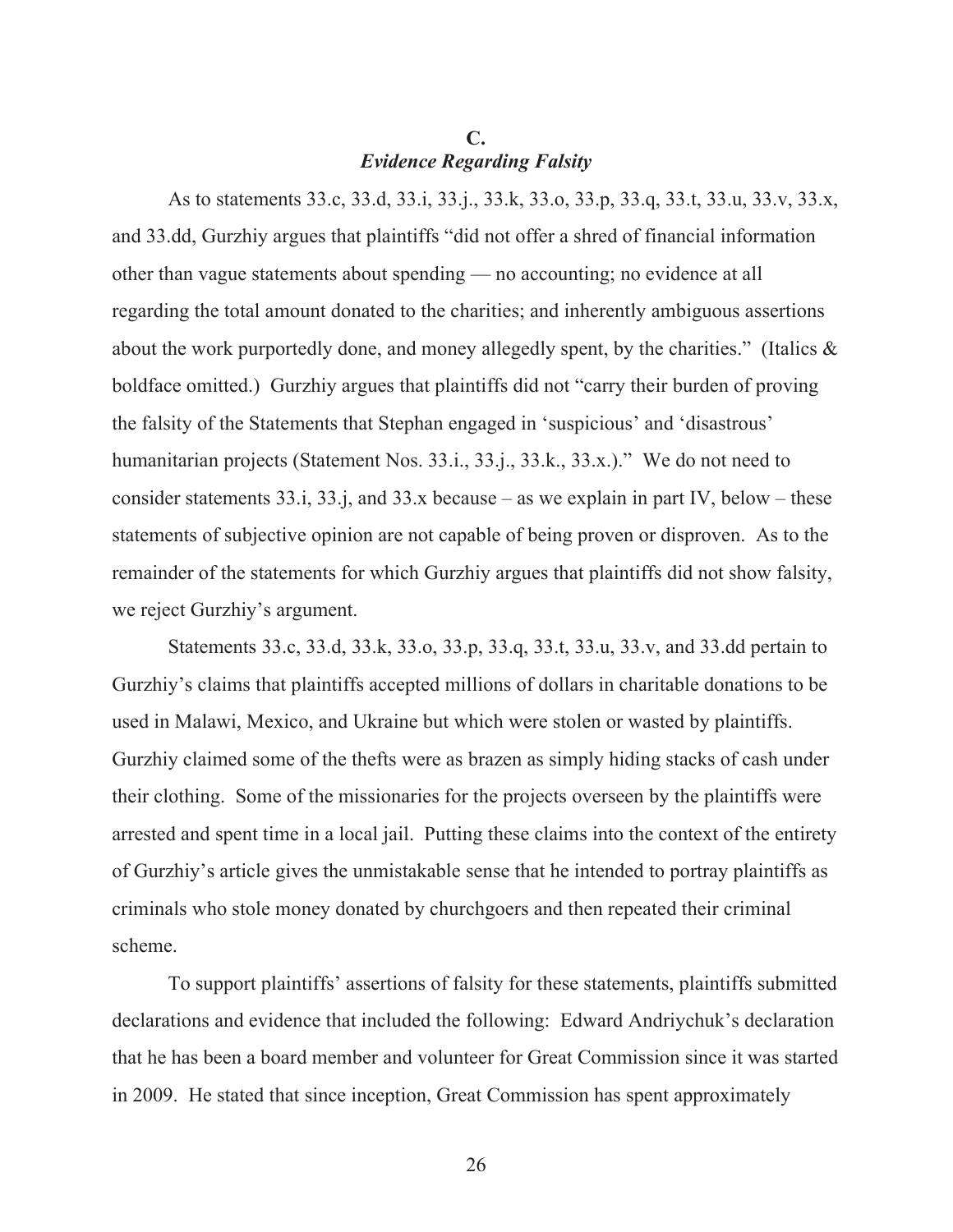\$200,000 to build churches and water wells in Malawi, spends approximately \$20,000 annually on its work in Ukraine, and organizes youth camps to build houses for local populations in Mexico. Andriychuk concluded, "I am not aware of any money that was wasted or lost by Great Commission charity on any project at any point."

Stephan submitted a similar declaration in which he explained that he is president of Great Commission and was "not aware of any money that was wasted or lost by Great Commission charity on any project at any point." He also declared that Great Commission spent approximately \$200,000 to build churches and wells in Malawi, and that it spends approximately \$20,000 each year in Ukraine. Stephan explained, "Great Commission financially supports various missionaries on a regular basis, helps build churches, and put on programs to help the poor and disabled with medical, food and clothes assistance and supplies in Ukraine, Russia, Spain, Malawi, India, and Mexico." He also noted that Great Commission sent at least 25 tons of rice to Ukraine over the course of several years. Stephan submitted shipping manifests for the rice. He also submitted photographs showing water wells that had been built in Malawi. Stephan declared, "I have never been involved with the sale of humanitarian aid – either in the U.S. or abroad . . . ."

In assessing plaintiffs' showing, we do not review from the vantage point of a trier of fact charged with determining whether the evidence is sufficient to prove defamation at trial. Instead, we determine only whether plaintiffs' showing met the "low" burden of demonstrating " 'minimal merit' " to their assertions of falsity for the pertinent statements published by Gurzhiy. (*Monster Energy*, *supra*, 7 Cal.5th at p. 793; *Oasis West, supra,* 51 Cal.4th at p. 825.) Collectively, plaintiffs could establish the falsity of Gurzhiy's statements if a trier of fact accepted their declarations and evidence as true. Plaintiffs' evidence supported their categorical claims that they had not stolen or wasted money donated to their charitable organizations for projects abroad.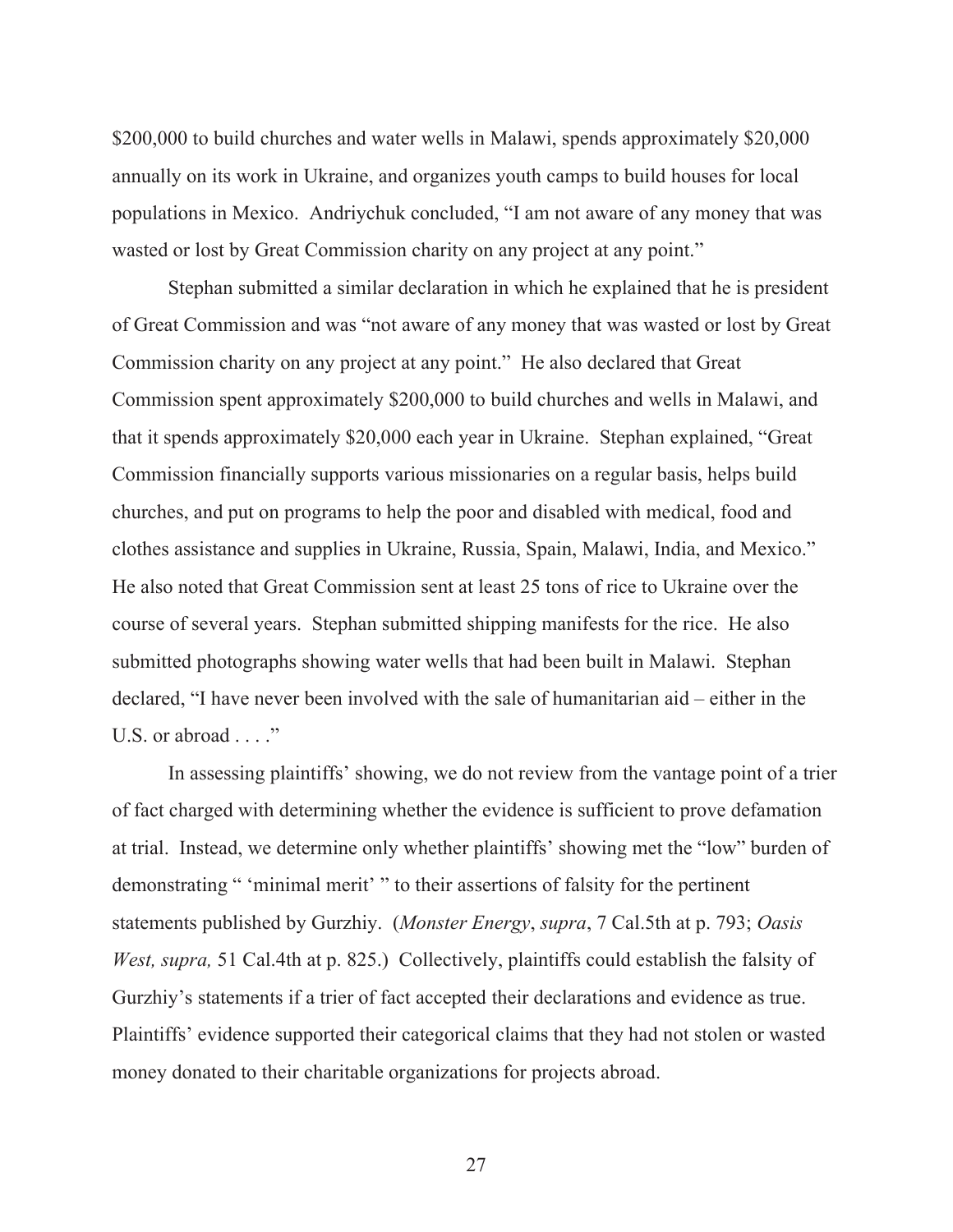We reject Gurzhiy's attempt to undermine the plaintiffs' evidence by contesting their assertions of falsity with his own evidence. "In determining whether a plaintiff has made the required showing in opposition to a special motion to strike, ' "[w]e do not weigh credibility, nor do we evaluate the weight of the evidence. Instead, we accept as true all evidence favorable to the plaintiff and assess the defendant's evidence only to determine if it defeats the plaintiff's submission as a matter of law." ' " (*GetFugu*, *supra*, 220 Cal.App.4th at p. 155, quoting *Grewal v. Jammu* (2011) 191 Cal.App.4th 977, 989.) The *GetFugu* court held that "declarations [opposing the anti-SLAPP motion], by disputing the existence of an FBI criminal investigation . . . , were sufficient to meet that slight threshold, so as to enable [plaintiffs] to proceed on the defamation claim." (*GetFugu*, at p. 155, italics & fn. omitted.) In short, Gurzhiy's challenges to plaintiffs' evidence create triable issues of fact rather than demonstrating that plaintiffs submitted noncredible evidence.

We are not persuaded by Gurzhiy's suggestion that "[p] laintiffs easily could have submitted the annual accountings that they claim to make available on request." Gurzhiy offers no legal authority for the proposition that plaintiffs had to submit this, or any other, particular form of evidence to meet their burden to demonstrate falsity. Instead, the testimony of a single witness – even when the witness is a party – suffices to provide substantial evidence in support of a claim. (*In re Marriage of Mix* (1975) 14 Cal.3d 604, 614.)

In statements 33.u and 33.v, Gurzhiy accused missionaries with plaintiffs' charities of smuggling cash and getting arrested for the smuggling. As to statements 33.u and 33.v, Gurzhiy argues that Stephan responded with what "is perhaps the epitome of a negative pregnant," by which "Stephan alone denied the literal and precise statement as to himself and — to his knowledge — other missionaries he traveled with, while offering no denial at all of the substance of the statements." (Italics & boldface omitted.) Thus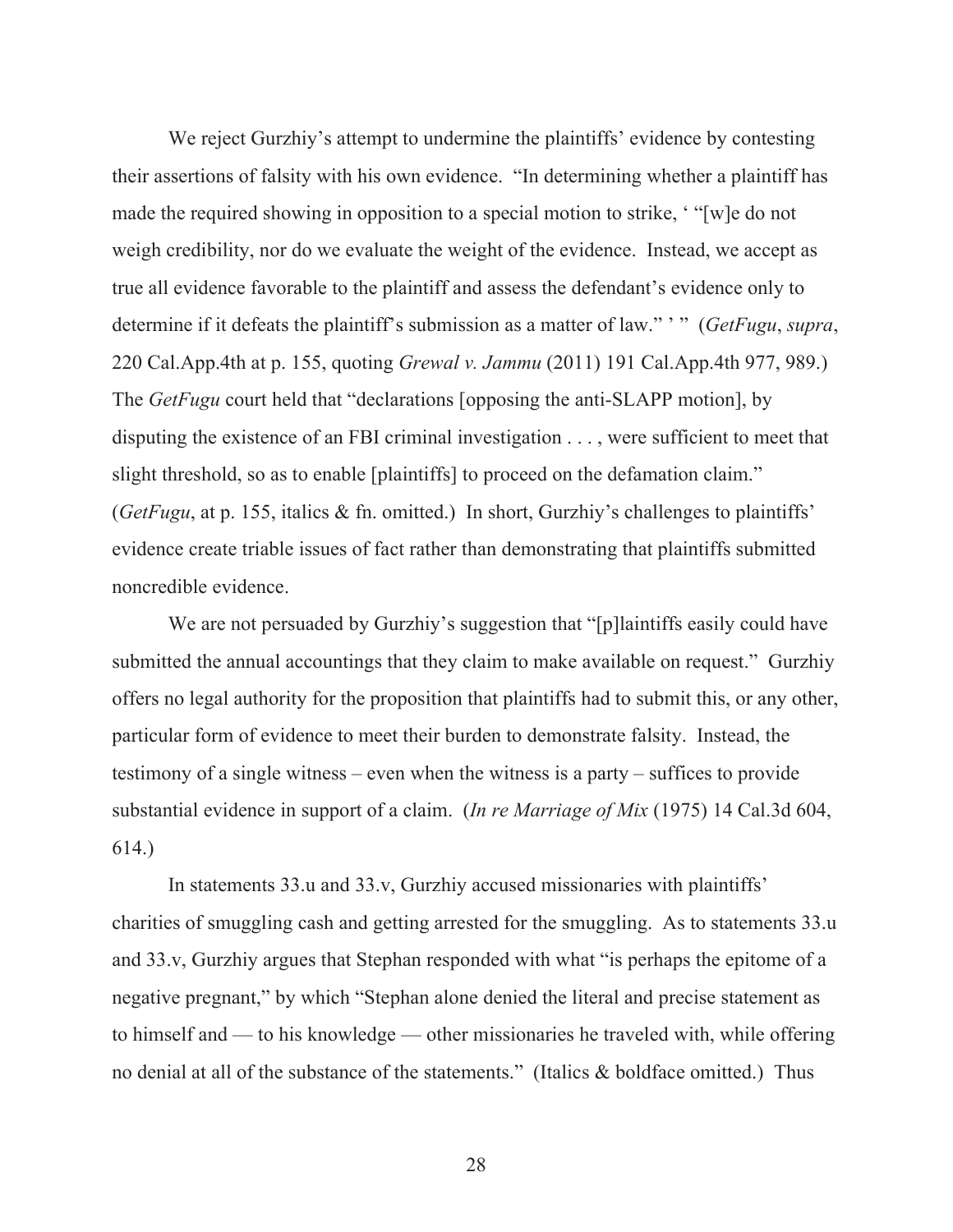Gurzhiy argues that Stephan's declaration is so carefully worded that it obscures the truth by telling only a part of the truth.

To assess Gurzhiy's argument, we recount Stephan's declaration. In pertinent part, Stephan declared: "Upon completion of each of my three missionary trips to Malawi, I did not hide stacks of cash under my clothes while leaving the country of Malawi. To my knowledge, no other missionaries I travelled with to Malawi, hide [*sic*] any money when leaving the country. Neither myself, nor any other member of the missionary group I travelled with to Malawi has ever been arrested or spent time in a local jail." Stephan's declaration is sufficient to meet plaintiffs' minimal burden to establish falsity. As founder of the charitable organization that Gurzhiy accuses of criminal self-dealing, Stephan established his familiarity with charitable operations. His blanket statement that he did not know of anyone smuggling cash or being arrested for smuggling was sufficient to meet the low threshold required to defeat the anti-SLAPP motion and proceed to trial on the defamation claim.

Gurzhiy argues that, with respect to statements 33.m and 33.bb, plaintiffs did not prove that they did not personally gain from selling humanitarian aid that was donated by others. Statement 33.bb further alleged that "no one has ever performed any audits or accounting checks." The response by plaintiffs to these statements was categorical denial of their truth. Anna, Roman, Stephan, Vitaliy, and Vladimir declared that they have never been involved in the sale of humanitarian aid. Roman further declared that "[n]one of the items sold in my stores are received directly or indirectly from Ukraine Relief or the Great Commission." Reading the declarations on this issue as a whole and in context, they indicated that if a trier of fact found them to be credible they could establish the falsity of Gurzhiy's statements about sale of aid intended to be given for humanitarian purposes. Regarding the accusation that there was never an accounting, Stephan explained that "Ukraine Relief's accounting is performed by Solomia Treschuk,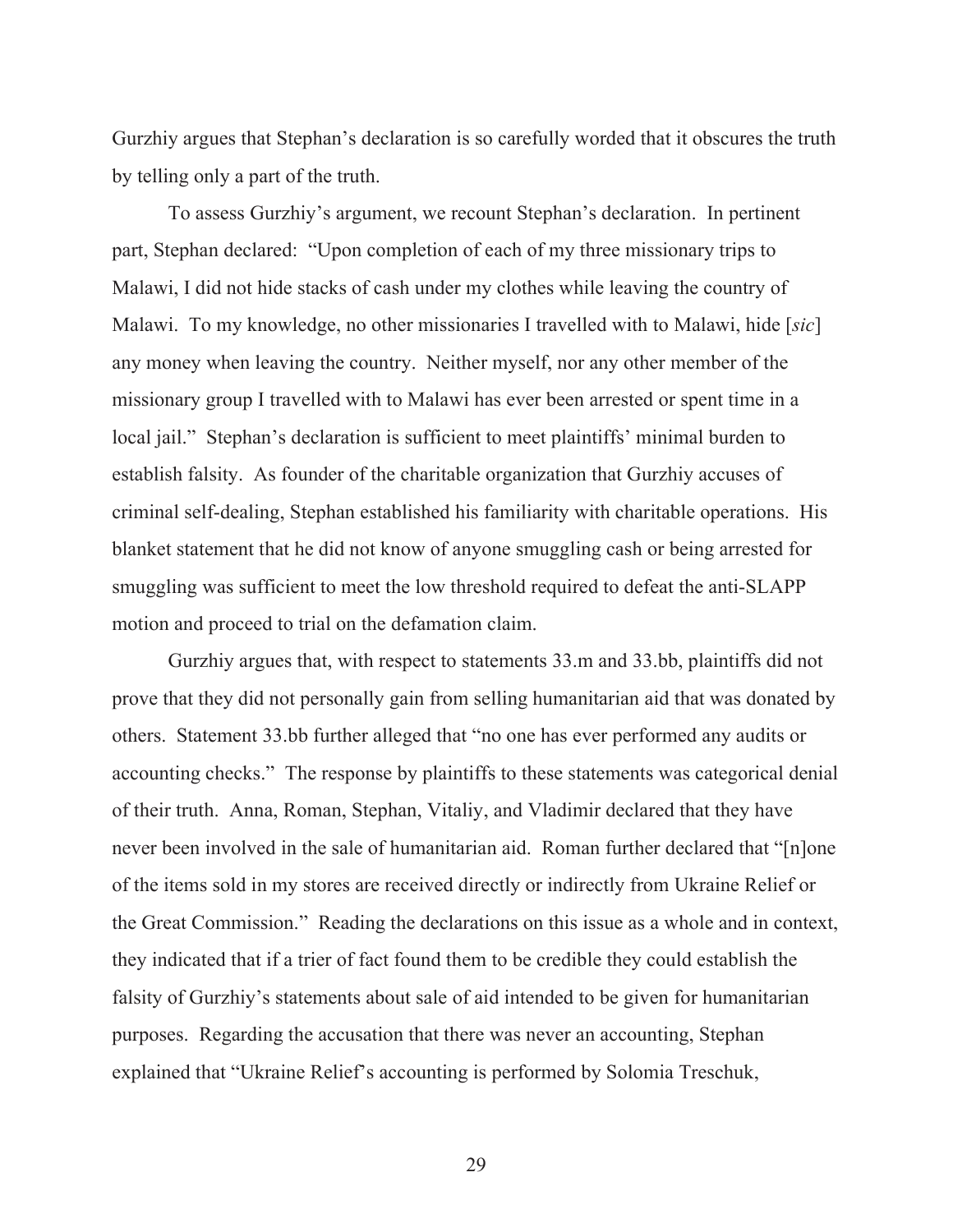Accountant/Enrolled Agent on a regular basis." Stephan further explained that Ukraine Relief offered full accountings on request.

The next set of statements involve Gurzhiy's statements that portray the plaintiffs as indicted criminals and fugitives from crime. With respect to statement 33.jj, Gurzhiy argues that "Plaintiffs attempt to deflect by pointing to Vitaliy and Roman's statements denying the literal truth of the Article, but not its substance." We reject the idea that plaintiffs failed to meet their burden to defeat the anti-SLAPP motion by denying the literal truth because they somehow neglected to address a different underlying substance to Gurzhiy's statement. So too, with respect to statements 33.rr and 35.bb, we reject Gurzhiy's argument that the anti-SLAPP motion was erroneously denied because "Roman and Anna deny matters for which the substantial truth is established by the record . . . ."

An examination of the record shows that each of the Skots plaintiffs declared that they have not been charged with or convicted of any crime. They further declared that they had not been engaged in criminal activity. Moreover, Anna explained that the federal case to which Gurzhiy's articles refer was a civil forfeiture proceeding that was settled by the parties. The parties settled the case without any admission of guilt or criminal liability. Gurzhiy's view that his own evidence undermines Roman and Anna's denials sets the stage for a trial on competing evidentiary claims rather than entitling him to the summary-judgment-like procedure of an anti-SLAPP motion.

With respect to statements 33.ww, 33.yy, 35.a, 35.b, 35.f, 35.r, 35.s, and 35.x, Gurzhiy argues that "carefully-worded declarations do not discuss Gurzhiy's investigation, nor do they deny (1) that Gurzhiy visited and videotaped their stores; or (2) that the items discussed in the Articles came from their stores." (Italics & boldface omitted.) Gurzhiy's argument on this topic relates to the allegedly defamatory assertions that plaintiffs are "fugitive swindlers" who systematically stole humanitarian aid to sell it for their own profit in stores abroad. We are not persuaded by the argument.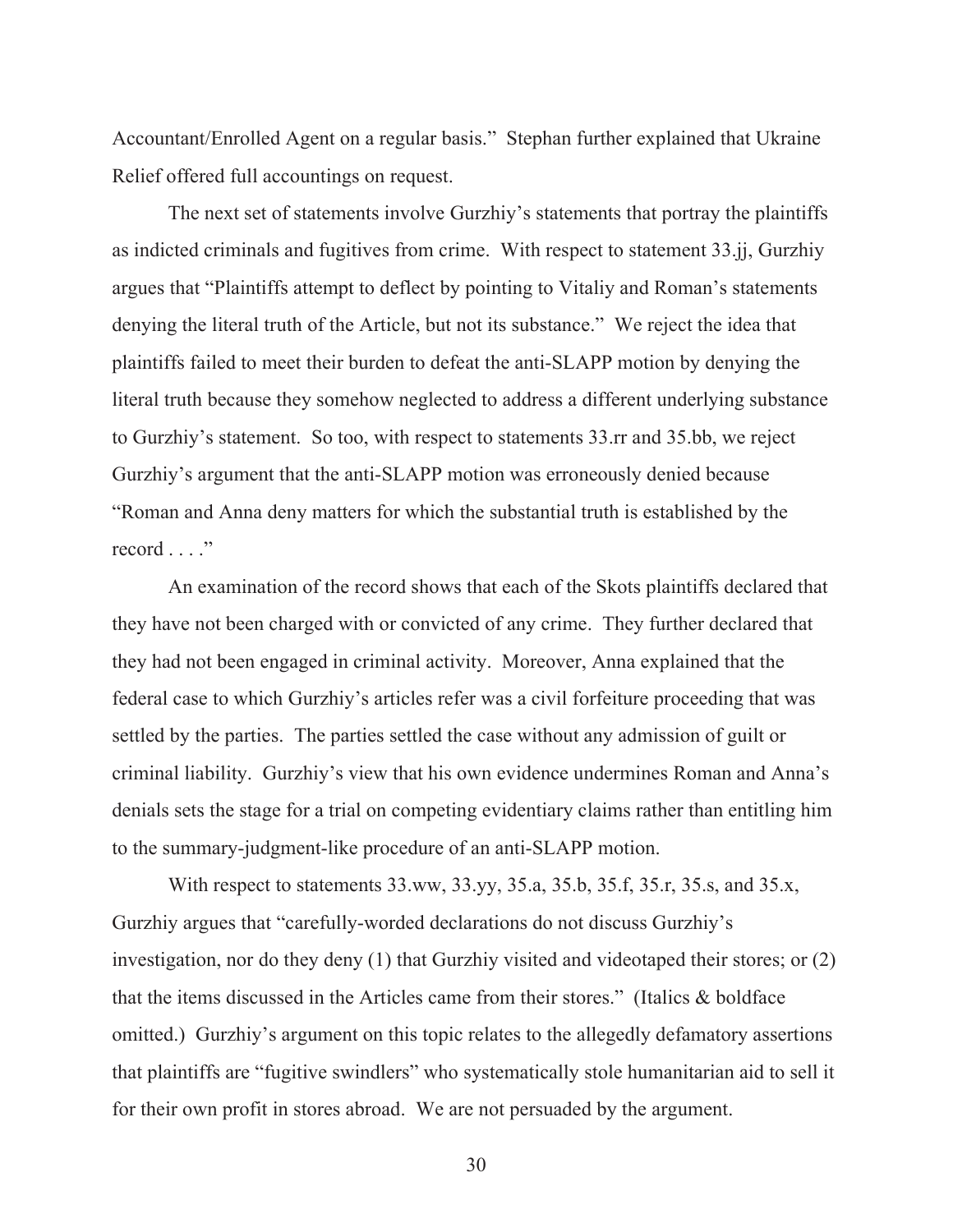The declarations to which Gurzhiy refers are those of Anna, Roman, Stephan, Vitaliy, and Vladimir. These members of the Skots extended family declared that they have never been involved in the sale of humanitarian aid. Roman further declared that "[n]one of the items sold in my stores are received directly or indirectly from Ukraine Relief or the Great Commission." Reading the declarations on this issue as a whole and in context, if a trier of fact found them to be credible they would establish the falsity of Gurzhiy's statements about sale of aid intended to be given for humanitarian aid. Consequently, the plaintiffs met their burden to defeat the anti-SLAPP motion as to statements 33.ww, 33.yy, 35.a, 35.b, 35.f, 35.r, 35.s, and 35.x.

## **IV**  *Subjective Opinions*

Gurzhiy argues that the trial court erroneously determined statements 33.a, 33.c, 33.d, 33.i, 33.j, 33.k, 33.m, 33.o, 33.p, 33.q, 33.t, 33.x, 33.bb, 33.dd, 33.jj, 33.rr, 33.ww, 33.yy, 33.jjj, 35.a, 35.b, 35.f, 35.r, 35.s, 35.x, 35.y, 35.bb, and 35.ff to be statements for which their accuracy or falsity may be established. According to Gurzhiy, each of these is a subjective opinion incapable of being proven false. We conclude that statements 33.i, 33.j, 33.x, and 33.jjj are statements of subjective opinion not capable of being proven or disproven. The remainder of the challenged statements, however, are not statements of subjective opinion.

#### **A.**  *Statements Not Provably Accurate or False*

In evaluating Gurzhiy's argument that the trial court erred in holding subjective opinions to be actionable we remain mindful that falsity is a key element of a defamation claim. " 'Because the statement must contain a provable falsehood, courts distinguish between statements of fact and statements of opinion for purposes of defamation liability. Although statements of fact may be actionable as libel, statements of opinion are constitutionally protected.' (*McGarry v. University of San Diego* (2007) 154 Cal.App.4th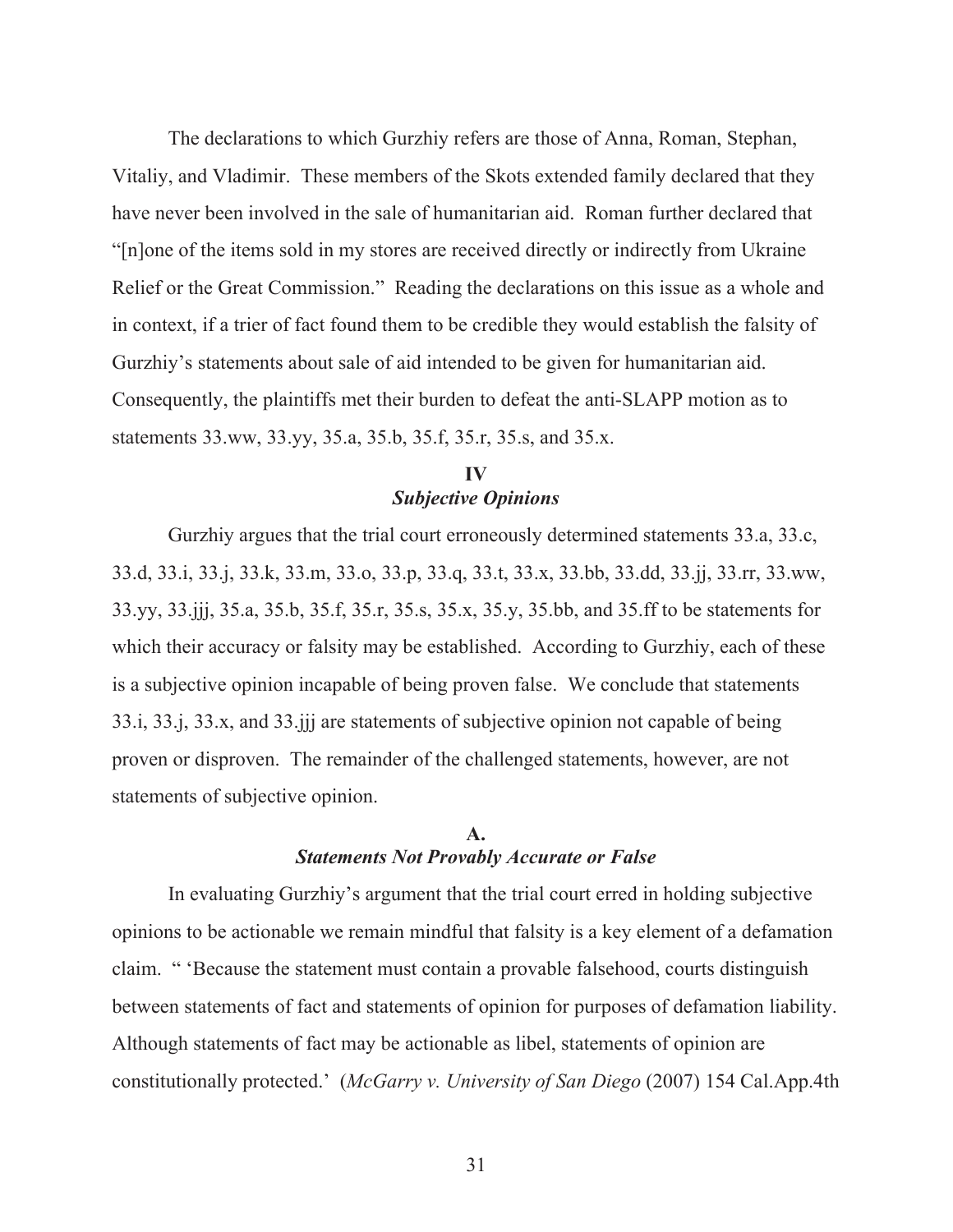97, 112 (*McGarry*).) [¶] 'That does not mean that statements of opinion enjoy blanket protection. [Citation.] On the contrary, where an expression of opinion implies a false assertion of fact, the opinion can constitute actionable defamation. [Citation.] The critical question is not whether a statement is fact or opinion, but " 'whether a reasonable fact finder could conclude the published statement declares or implies a provably false assertion of fact.' " ' " (*Sanders v. Walsh* (2013) 219 Cal.App.4th 855, 862, quoting in part *Wong, supra*, 189 Cal.App.4th at p. 1370.)

In reviewing whether a statement represents " 'actionable fact or nonactionable opinion, courts use a totality of the circumstances test of whether the statement in question communicates or implies a provably false statement of fact. [Citation.] Under the totality of the circumstances test, "[f]irst, the language of the statement is examined. For words to be defamatory, they must be understood in a defamatory sense. . . . [¶] Next, the context in which the statement was made must be considered." ' (*McGarry, supra,* 154 Cal.App.4th at p. 113.) [¶] 'The "crucial question of whether challenged statements convey the requisite factual imputation is ordinarily a question of law for the court. [Citation.]" [Citation.] "Only once the court has determined that a statement is reasonably susceptible to such a defamatory interpretation does it become a question for the trier of fact whether or not it was so understood. [Citations.]" [Citation.] The question is " 'whether a reasonable fact finder could conclude the published statement declares or implies a provably false assertion of fact. . . .' " ' " (*Sanders v. Walsh*, *supra*, 219 Cal.App.4th at pp. 862-863, quoting *Summit Bank v. Rogers* (2012) 206 Cal.App.4th 669, 696.)

### **B.**  *Statements Asserted to Be Expressions of Subjective Opinion*

As to statements 33.i, 33.j, 33.x, and 33.jjj, we agree with Gurzhiy that the trial court erroneously refused to strike plaintiffs' claims relating to these subjective opinions. Statement 33.i lamented the "[d]isastrous and suspicious projects of the missionary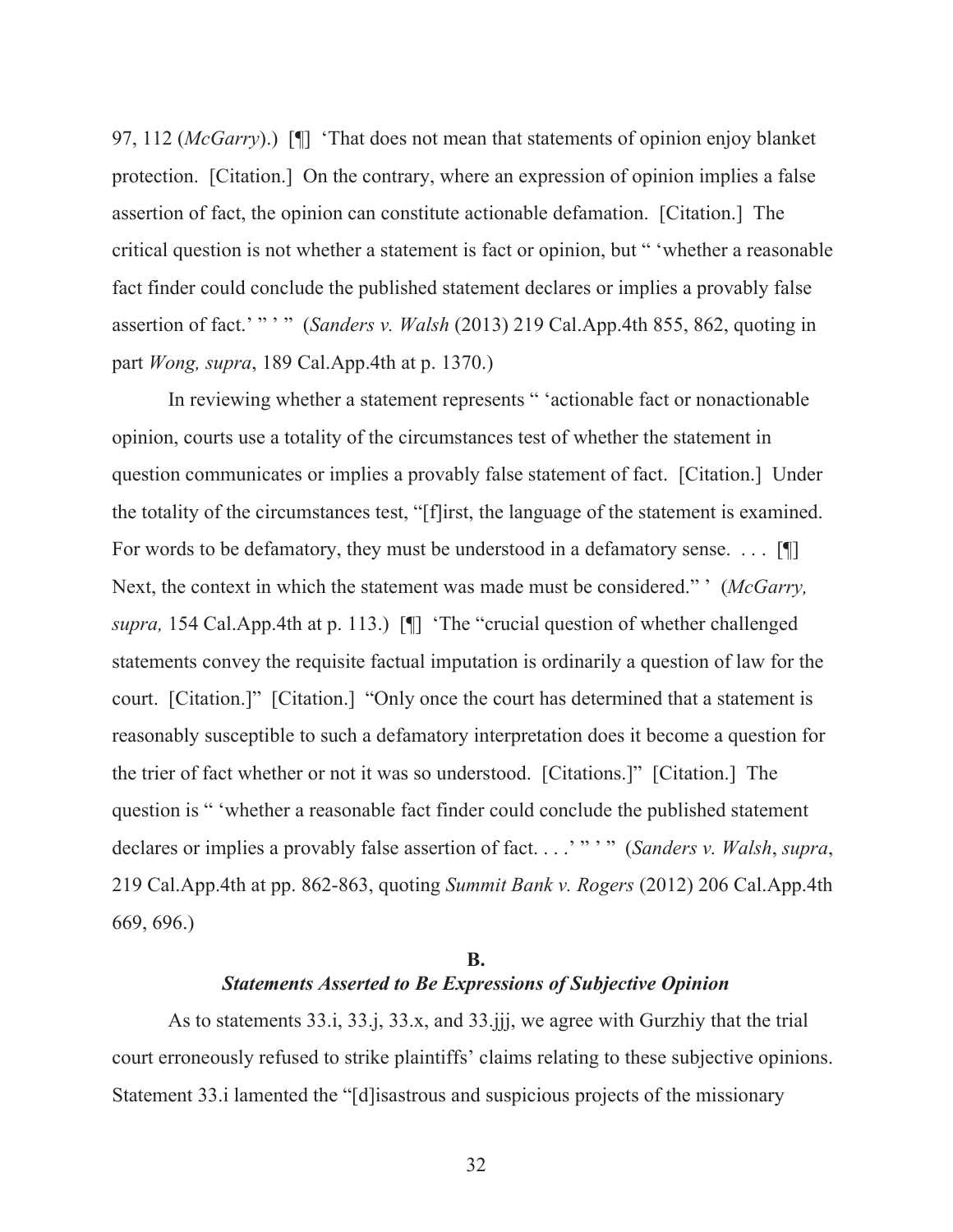businessman Stephan Skots." Statement 33.j urged an examination of Stephan's "past and present 'Christian' projects, including some suspicious and totally disastrous ones." Statement 33.x focused on Stephan's project that was a "highly unfortunate affair in Mexico called International Ministries Salidad . . . ." Whether a project is disastrous, suspicious, or highly unfortunate can be determined only as a matter of opinion. There is no objective standard for measuring when an outcome might be disastrous, suspicious, or highly unfortunate. (See *McGarry v. University of San Diego* (2007) 154 Cal.App.4th 97, 117 [holding statement of opinion regarding whether an action was right or wrong is nonactionable because "[b]ehavior that might qualify as immoral to one person, although being perfectly acceptable to another person, demonstrates that an amorphous assertion of immoral behavior is within the range of statements of opinion that are not actionable"].) In essence, the adjectives and adjectival phrases in these statements by Gurzhiy are subjective opinions not capable of being proven or disproven.

Statement 33.jjj asked rhetorically whether plaintiffs were putting "the finishing touches to the picture of 'serving God and the Ukrainian people' " by meeting with crooked Ukrainian politicians, flying all over the world at the expense of credulous believers, giving pretentious interviews on TV and enjoying lavish dinners at restaurants. The question of whether someone or something is "crooked," "credulous," or "pretentious" is directed at subjective opinion. Statement 33.jjj asks the reader rhetorically about the value of the true purpose of plaintiffs' charitable efforts that invites an opinion rather than a factual conclusion. We conclude the trial court should have stricken statements 33.i, 33.j, 33.x, and 33.jjj by granting the anti-SLAPP motion as to these.

However, we affirm the trial court's denial of the anti-SLAPP motion to the remainder of the statements challenged by Gurzhiy on appeal as subjective opinion. We note that Gurzhiy presented the articles as investigative journalism that sought to uncover the true nature of plaintiffs' humanitarian activities. Gurzhiy did not preface any of the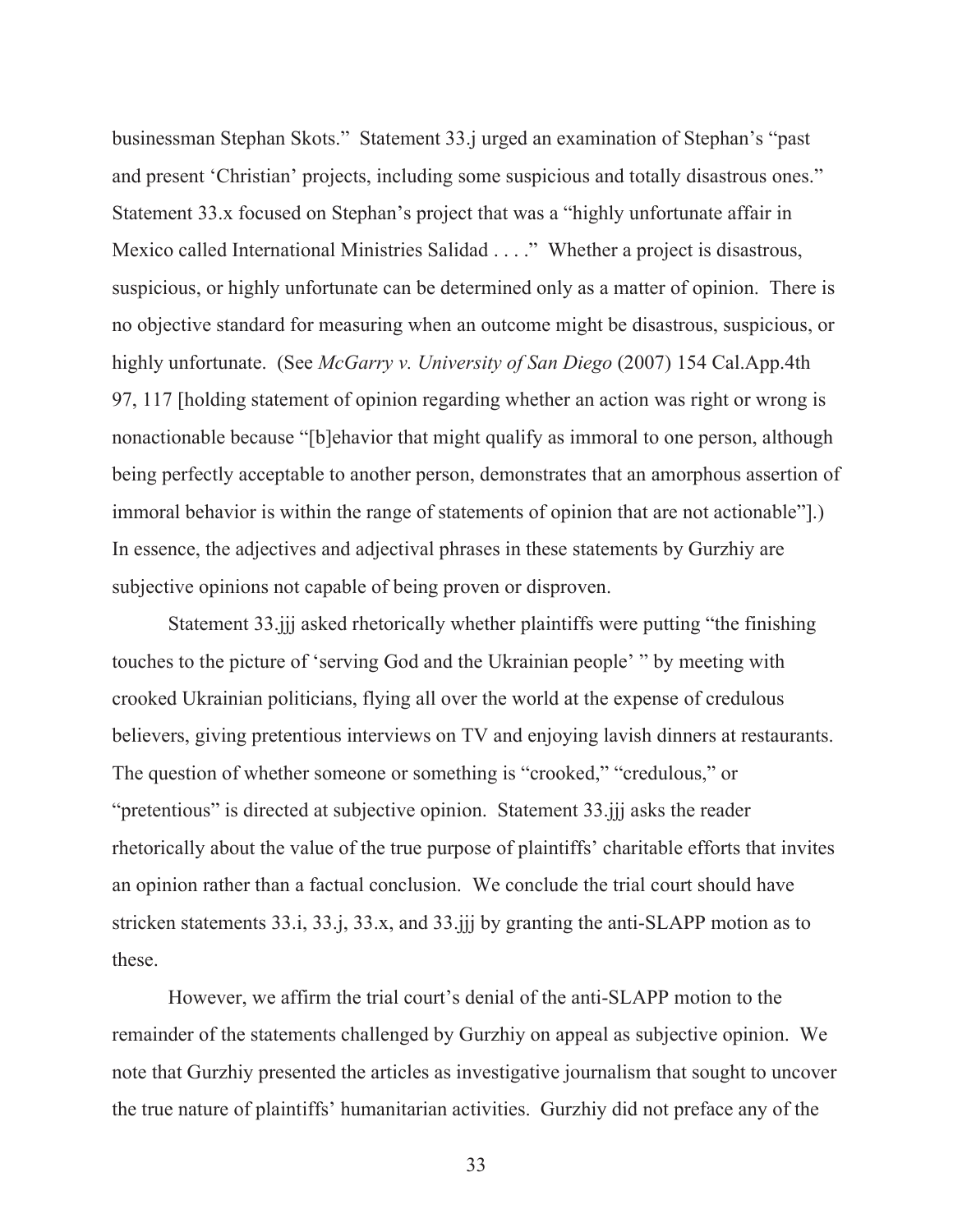allegedly defamatory statements as merely stating his opinion or the opinion of The Slavic Sacramento. Instead, the articles detailed many facts that Gurzhiy represented to be the product of his own research and even his personal in-the-field observations. "A court distinguishing between statements of fact and protected statements of opinion must consider the effect of cautionary language in an allegedly defamatory communication. 'Where the language . . . is "cautiously phrased in terms of apparency" the statement is less likely to be reasonably understood as a statement of fact rather than opinion.' " (*John Doe 2 v. Superior Court* (2016) 1 Cal.App.5th 1300, 1314, quoting *Baker v. Los Angeles Herald Examiner* (1986) 42 Cal.3d 254, 260-261.) Gurzhiy portrayed his observations during his travel to Ukraine as facts. Based on these and other alleged facts, Gurzhiy clearly and repeatedly accused the plaintiffs of committing crimes, enriching themselves at the expense of duped charitable contributors, and being fugitives from justice. Whether plaintiffs engaged in the specific acts alleged by Gurzhiy are facts amenable to proof or disproof.

If plaintiffs have credible evidence on point, they can prove that USKO Shipping employees were not caught with hundreds of thousands of dollars in unaccounted money (statement 33.a), that their charities were effective in delivering aid without wasting millions of dollars of donated money (statements 33.c, 33.o, 33.p, 33.t, & 33.dd), they produced accountings showing how donations were properly received and properly spent by their charities (statements 33.d, 33.bb, 33.jj, 33.yy, & 35.f), none of the donated items were sold for profit in their stores in Ukraine (statements 33.k, 33.ww, 35.r, 35.s, & 35.x), they did not charge \$6,500 for every container of humanitarian aid shipped abroad (statement 33.m), they actually constructed water wells in Malawi (statement 33.q), that an arrest warrant never issued for Anna and Roman and that they never fled from threatened criminal indictment (statements 33.rr & 35.bb), that Roman never engaged in forgery, blackmail, or bribery of public officials (statement 35.a), that churches in the United States and Ukraine were not integral to plaintiffs' misappropriation of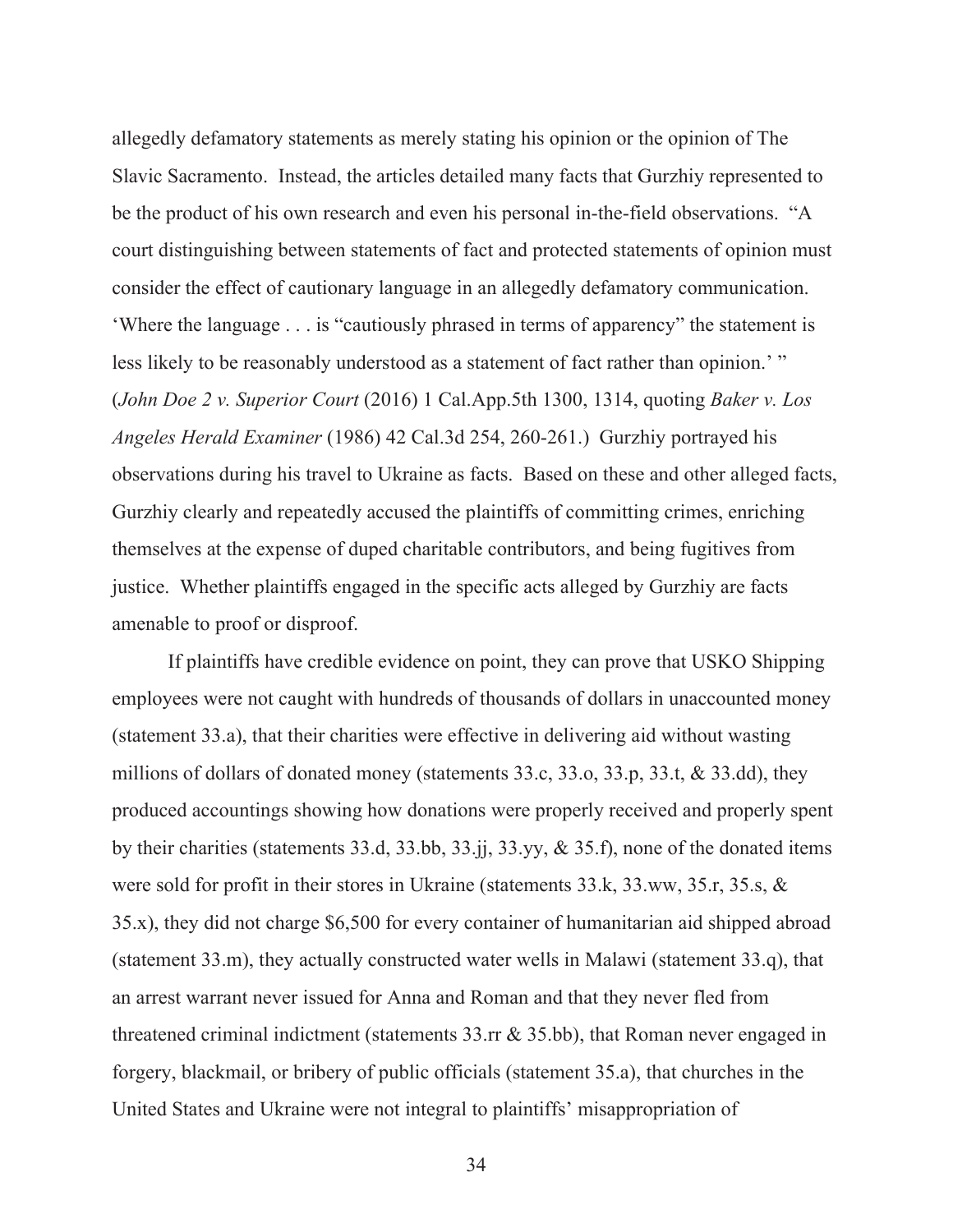humanitarian aid (statement 35.b), that Roman has not engaged in a course of conduct of stealing from and intimidating Christians (statement 35.y), and that Roman never engaged in arson of houses to build a church (statement 35.ff). In concluding that these statements are susceptible to being proven or disproven, we do not express any opinion on whether the evidence offered in opposition to the anti-SLAPP motion would be persuasive at trial. Instead, we conclude only that these statements sufficiently show facts for which it is possible to introduce proof of falsity. Based on this conclusion, the trial court properly ruled that these were not mere statements of opinion and thus not the proper subjects of Gurzhiy's anti-SLAPP motion to strike these statements.

Gurzhiy's main ground for accusing plaintiffs of engaging in a systematic course of crime was his repeated assertion that plaintiffs stole humanitarian aid for themselves (see e.g., statements 35.b., 35.f., 35.r., & 35.s). Gurzhiy's accusations of theft are not subjective opinion. Plaintiffs either committed the alleged crimes or they did not. Whether the crime of theft is capable of proof or disproof is not a subjective and nonactionable opinion.

#### **V**  *Fair Reporting Privilege*

Gurzhiy argues that the trial court erred in rejecting the defense that the following statements are protected as fair and true reports of public proceedings: statements 33.a, 33.jj, 35.a, 35.b, 35.y, 35.bb, and 35.ff. We are not persuaded.

## **A.**  *Other Proceedings*

Gurzhiy argues that statements 33.a, 33.jj, 35.a, 35.b, and 35.bb related to federal forfeiture proceedings involving plaintiffs.

Gurzhiy next argues that statements 35.a, 35.b, 35.y, and 35.ff "reported on official records from Ukraine detailing the accusations made against Roman . . . ."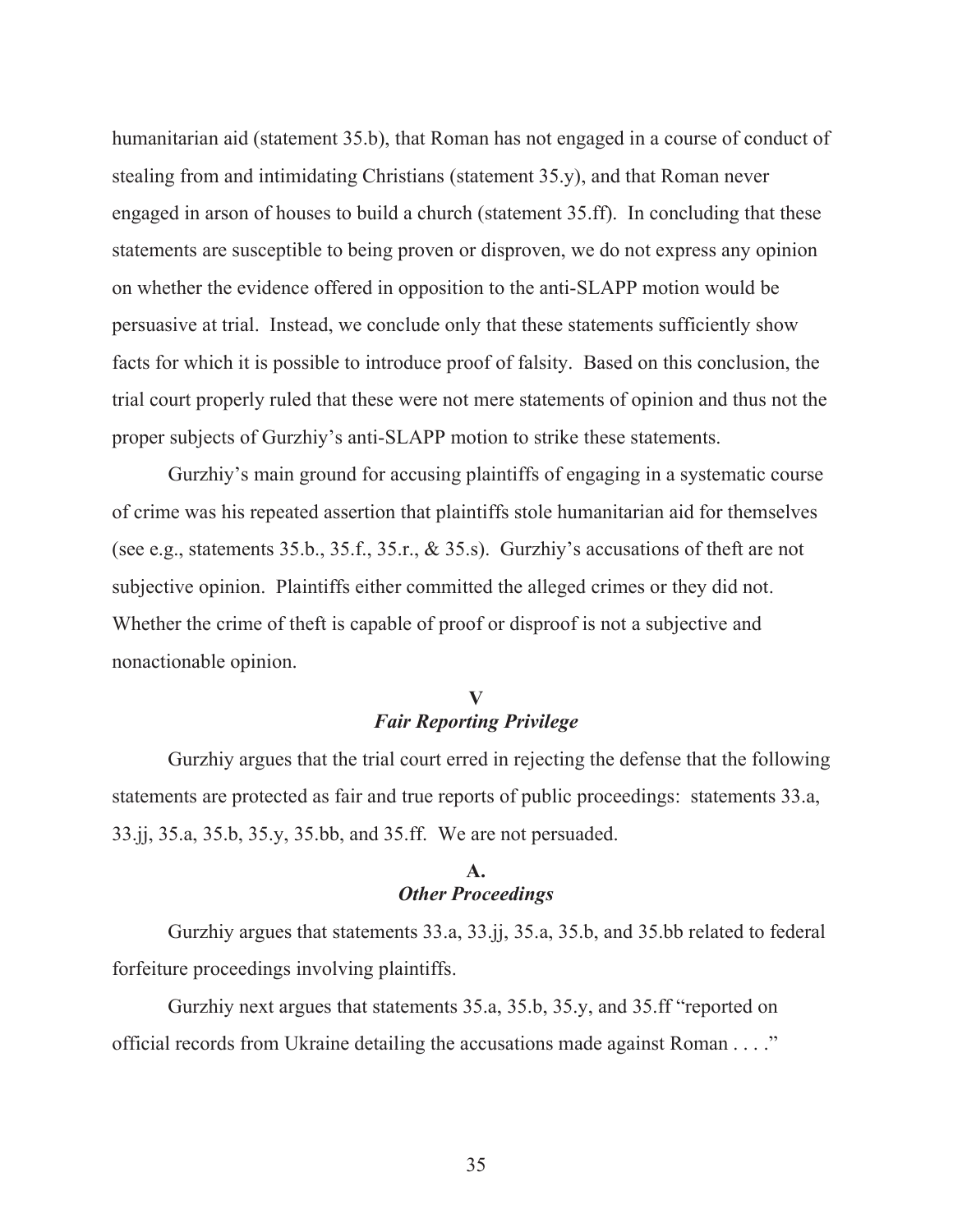# **B.**

#### *Analysis*

Section 47, subdivision (d), provides that privileged publications include statements made "[b]y a fair and true report in, or a communication to, a public journal, of (A) a judicial, (B) legislative, or (C) other public official proceeding, or (D) of anything said in the course thereof, or (E) of a verified charge or complaint made by any person to a public official, upon which complaint a warrant has been issued." (§ 47, subd. (d)(1).) This fair report privilege applies to "reports and communications '*of* . . . a judicial . . . proceeding, or . . . *of* anything said in the course thereof.' (§ 47, subd. (d)(1), italics added.) That is, the statements are privileged if they are fair and true reports *about the proceedings* or of what was *said in the proceedings*." (*Healthsmart Pacific, Inc. v. Kabateck* (2016) 7 Cal.App.5th 416, 435 (*Healthsmart*).)

*Healthsmart* involved an action by hospital operators against attorneys who filed a medical malpractice lawsuit and made statements on television and radio programs about an alleged conspiracy to install defective surgical hardware in thousands of patients. (*Healthsmart, supra,* 7 Cal.App.5th at pp. 420-421.) The attorneys tendered the defense that their comments were fair reports on pending litigation. (*Id.* at p. 431.) The attorneys filed an anti-SLAPP motion based on this defense, which the trial court granted. (*Id.* at p. 426.) On appeal, the *Healthsmart* court noted that the applicability of the privilege of section 47 depended on "whether the average viewer or listener of the media reports would understand the attorneys' statements as communications about the [medical malpractice] complaint (which would be privileged) or as facts (which would not)." (*Healthsmart,* at pp. 435-436.)

As one California court has noted, "It is undenied that a media defendant does not have to justify every word of the alleged defamatory material that is published. (*Kurata v. Los Angeles News Pub. Co.* (1935) 4 Cal.App.2d 224, 227-228.) The media's responsibility lies in ensuring that the 'gist or sting' of the report—its very substance—is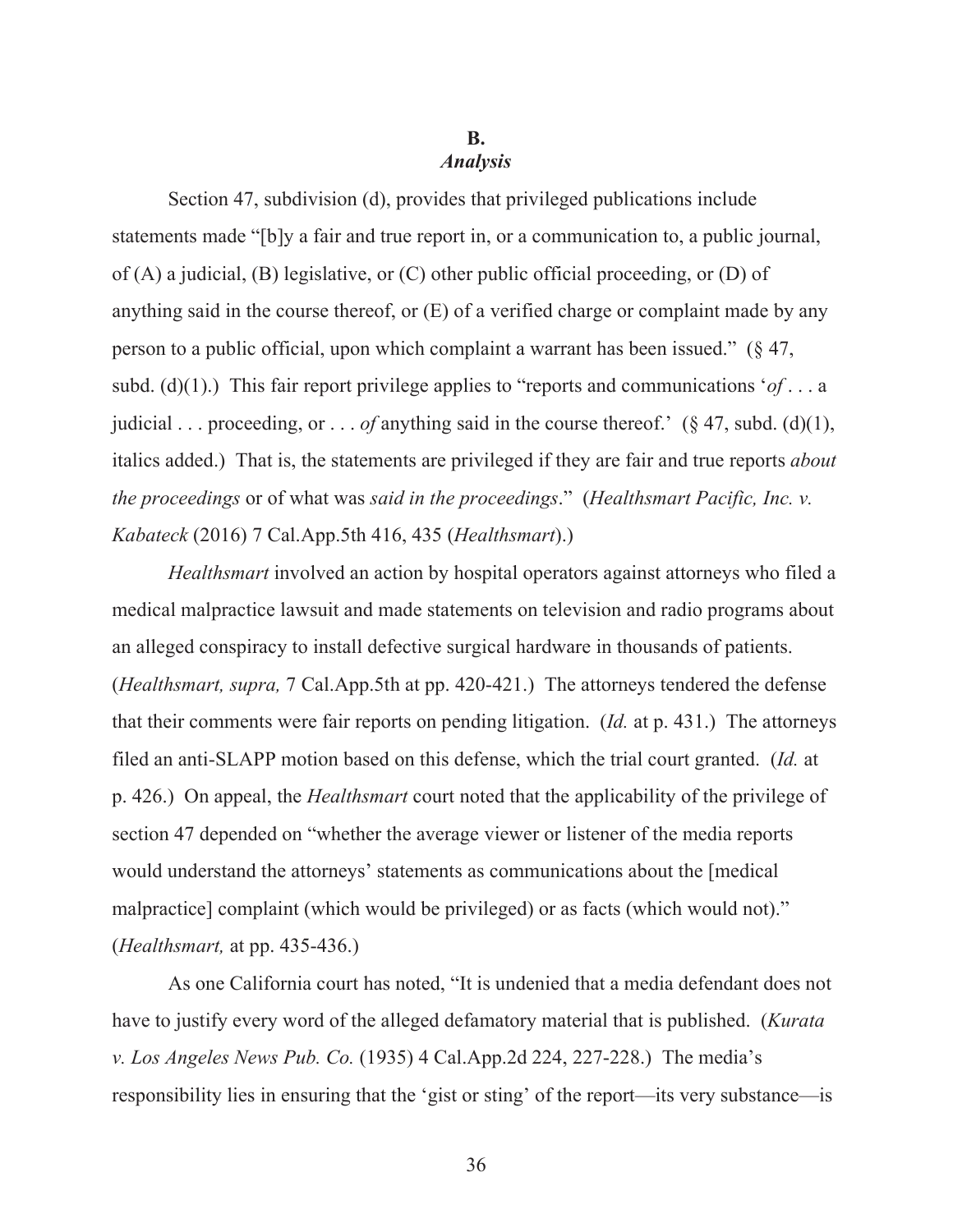accurately conveyed. (*Hayward v. Watsonville Register-Pajaronian & Sun* (1968) 265 Cal.App.2d 255, 262.) Moreover, this responsibility carries with it a certain amount of literary license. The reporter is not bound by the straitjacket of the testifier's exact words; a degree of flexibility is tolerated in deciding what is a 'fair report.' " (*McClatchy Newspapers, Inc. v. Superior Court* (1987) 189 Cal.App.3d 961, 975-976.) "In general, whether a privileged occasion exists within the meaning of Civil Code section 47, subdivision (d), is for the court to decide; whether the report of the official proceedings itself is 'fair and true,' provided reasonable minds could disagree as to the effect of the communication on the average reader or listener, is a question of fact for the jury." (*J-M Manufacturing Co., Inc. v. Phillips & Cohen* LLP (2016) 247 Cal.App.4th 87, 98.)

## **C.**  *Statements 33.a, 33.jj, 35.a, 35.b, 35.y, 35.bb, and 35.ff*

With respect to statements 33.a, 33.jj, 35.a, 35.b, 35.y, 35.bb, and 35.ff, the trial court did not err in denying the anti-SLAPP motion on grounds of the fair reporting privilege. Statement 33.a is part of Gurzhiy's article synopsis that presents the statement about UKSO Shipping employees getting caught with unaccounted money as a fact. The statement does not indicate that it recites statements made in connection with litigation. Instead, the statement appears to convey the conclusion reached by Gurzhiy's investigation. Statement 33.jj states a fact about USKO Shipping's annual income made "[a]ccording to information from open sources," without making clear what those sources may have been. Sources mentioned in the article include statements made by Anna, IRS records, Web sites, other unidentified sources, Great Commission's official bulletin, Facebook posts, statements made on Ukrainian television, a logistics company, a federal lawsuit, and accounting records. Statement 33.jj's juxtaposition of its assertion with information gleaned from the federal legal action indicates that this statement was not a report of a judicial or public proceeding.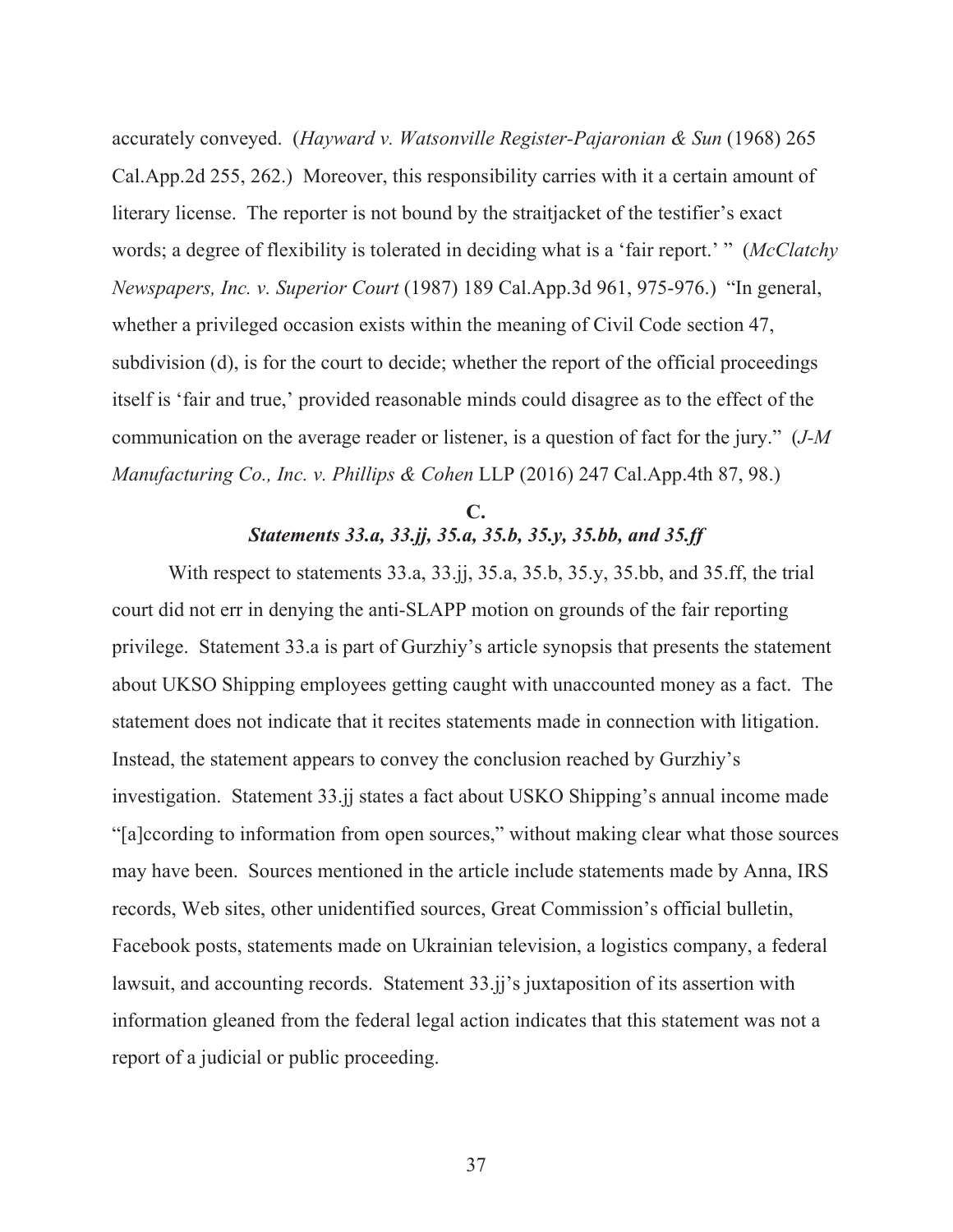Statement 35.a asserts that Roman "escaped justice in the U.S." only to commit numerous crimes in Ukraine. In context of the article, the statement does not appear to be connected with any public proceeding but instead appears to be the factual assertion of the author. Likewise, statement 35.b appears to be a factual statement of the author in alleging a "cover[] up" by American churches connected with Roman. There is no assertion that the evidence of the cover up was sourced from any judicial or public proceeding.

Statements 35.y, 35.bb, and 35.ff assert that Roman engaged in a pattern of intimidation, money laundering, and arson. These allegations of criminal behavior appear to rest on Gurzhiy's travels and his own interviews, not on any public or judicial proceeding. The trial court correctly determined that the fair reporting privilege does not apply and declined to strike these statements.

## **VI**  *Nondefamatory Statements*

Gurzhiy argues that statements 33.c, 33.d, 33.x, and 33.jj are not defamatory because they did not injure the plaintiffs' reputations. He reasons that "any questions the Articles may have raised regarding the fundraising and spending of the charities, and regarding USKO Shipping's income while its principals were being criminally investigated — when viewed in context with the remainder of the Articles, which Plaintiffs have failed to prove false — do not relay a defamatory message." In his reply, Gurzhiy asserts that plaintiffs have failed to address particular statements and have therefore conceded the points. Regardless of whether respondents have addressed a particular issue, we nonetheless "examine the record on the basis of appellant's brief and . . . reverse only if prejudicial error is found." (*Walker v. Porter* (1974) 44 Cal.App.3d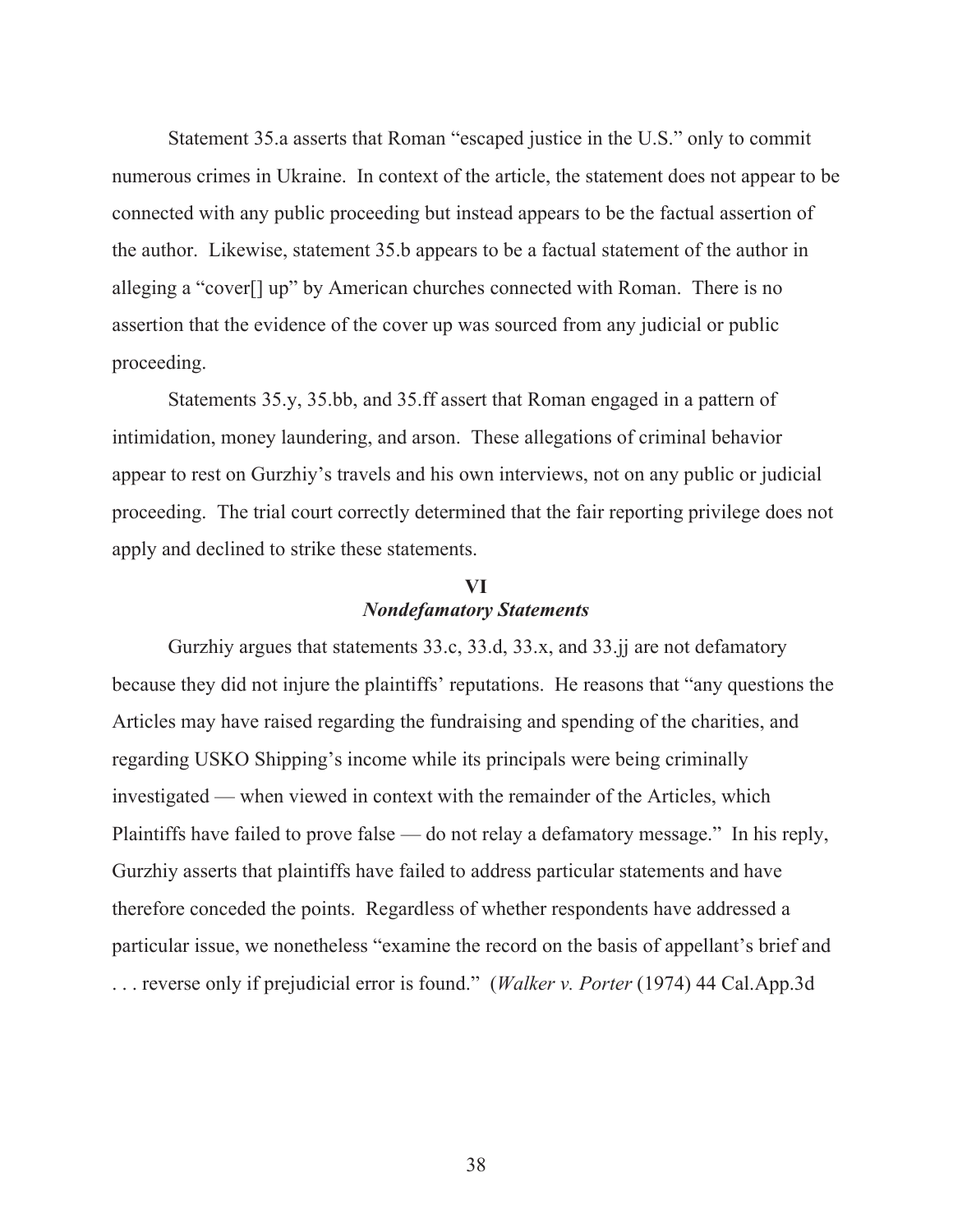174, 177.) Having examined the argument, we determine that we are not persuaded as to statements 33.c, 33.d, and 33.jj.**<sup>11</sup>**

## **A.**  *Injury to Reputation*

Section 45 defines an actionable defamatory statement as "a false and unprivileged publication by writing . . . which exposes any person to hatred, contempt, ridicule, or obloquy, or which causes him to be shunned or avoided, or which has a tendency to injure him in his occupation." Sometimes defamatory statements may be amenable to a nondefamatory interpretation. Consequently, " '[t]he test is whether a defamatory meaning appears from the language itself without the necessity of explanation or the pleading of extrinsic facts. If it does, "whether the charge be directly made or merely implied, the publication—without averment, colloquium, or innuendo—will, in itself, constitute a libel." ' (*MacLeod v. Tribune Publishing Co.* [(1959)] 52 Cal.2d 536, 549.) Perhaps the clearest example of libel per se is an accusation of crime." (*Barnes-Hind, Inc. v. Superior Court* (1986) 181 Cal.App.3d 377, 384-385.)

In assessing whether a statement has a defamatory import, we do not take individual words in isolation or parse sentences in a hypertechnical dissection. (*Bartholomew v. YouTube, LLC.* (2017) 17 Cal.App.5th 1217, 1227-1228.) " ' " '[I]n passing upon the sufficiency of such language as stating a cause of action, a court is to place itself in the situation of the hearer or reader, and determine the sense or meaning of the language of the complaint for libelous publication according to its natural and popular construction.' That is to say, the publication is to be measured not so much by its effect when subjected to the critical analysis of a mind trained in the law, but by the natural and probable effect upon the mind of the average reader. A defendant is liable for what is insinuated, as well as for what is stated explicitly." ' " (*Bartholomew v. YouTube, LLC*.

**<sup>11</sup>** We concluded that statement 33.x is nonactionable in part IV, above.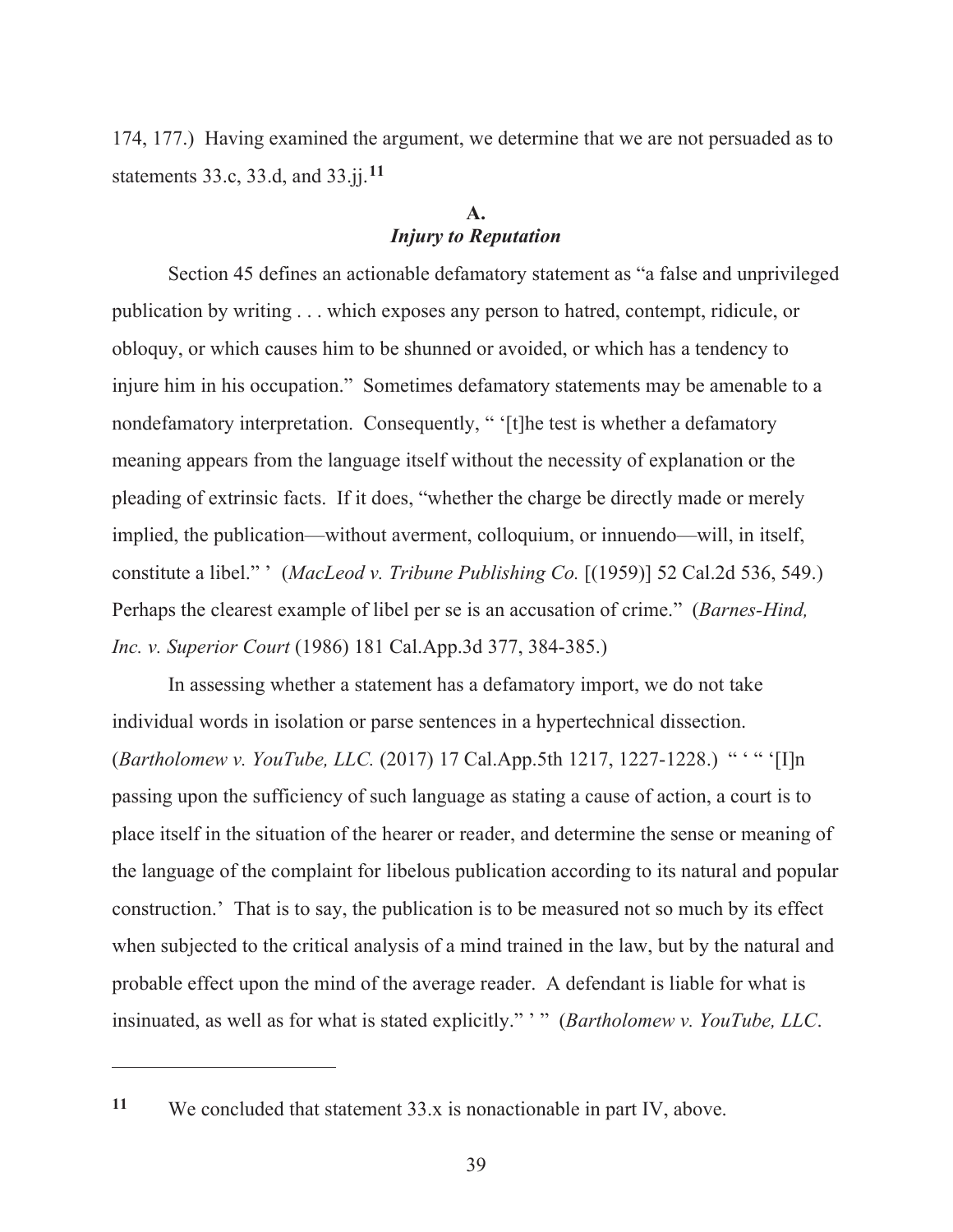(2017) 17 Cal.App.5th 1217, 1227, quoting *MacLeod v. Tribune Pub. Co.* (1959) 52 Cal.2d 536, 547.)

#### **B.**  *Statements with Potentially Defamatory Meaning*

Giving statements 33.c, 33.d, and  $33$ .ji a natural and popular construction – especially in the context of the articles within which they were made – we conclude that these statements have defamatory meaning if the statements are false. Statement 33.c asserts that plaintiffs' charitable activities "wasted and lost" millions of dollars of donated money. In addition to wasting or losing the money, statement 33.d informs readers that plaintiffs did not bother to ever account for donated funds received or how those funds were spent. Statement 33.jj asserts that plaintiffs' shipping company seems to have received an annual income that was only a fraction of the "criminal case" against Roman. All three statements were made in the context of an article that branded Roman and Anna as criminals and fugitives. Plaintiffs were described as a "religious mafia" who engaged in crime and repeatedly wasted millions of dollars in charitable aid. In the context of the article, these three statements disparaged plaintiffs if the statements are proven untrue. Moreover, the purpose of the article included Gurzhiy's urging of donors to plaintiffs' charities to ask about the "stolen" donations. To the average reader, statements 33.c, 33.d, and 33.jj cast doubt on the plaintiffs' character and their purported charitable efforts. These statements are therefore defamatory if the statements are proven to be false.

## **VII**  *"Of and Concerning" Plaintiffs*

Gurzhiy argues statement 33.u. and 33.v. are not " 'of and concerning' " any of the plaintiffs. He reasons that these statements related only to "unnamed 'missionaries' " and "do not refer to any particular Plaintiff." We disagree.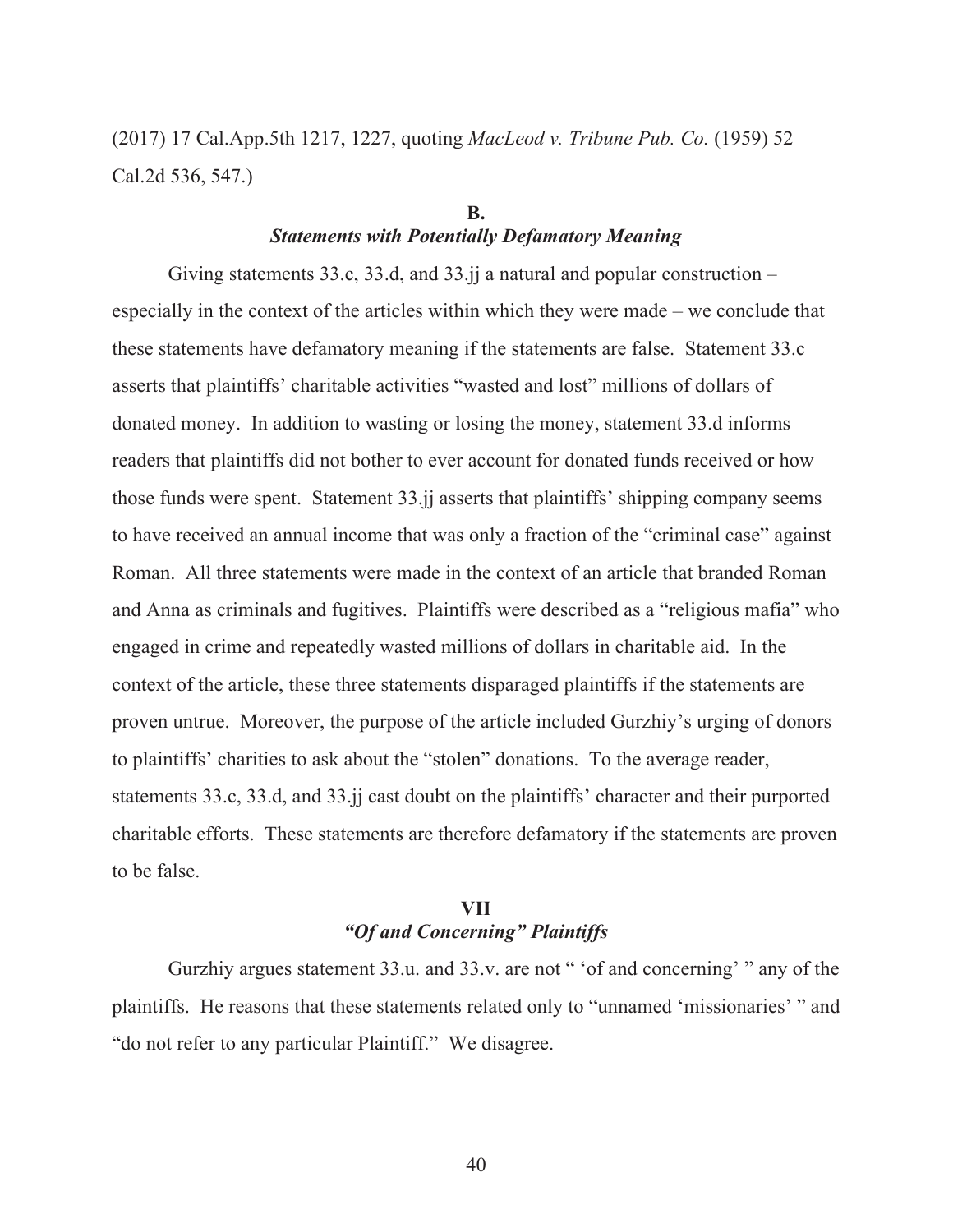That statements 33.u and 33.v do not name specified individuals who were arrested from smuggling cash does not necessarily mean that the statements are not of and concerning any of the plaintiffs in this case. "There is no requirement that the person defamed be mentioned by name. (*Washer v. Bank of America* [(1943)] 21 Cal.2d 822.) It is sufficient if from the evidence the jury can infer that the defamatory statement applies to the plaintiff. (*Brayton v. Crowell-Collier Pub. Co*. [(2d Cir. 1953)] 205 F.2d 644.) It is sufficient if the publication points to the plaintiff by description or circumstance tending to identify him." (*DiGiorgio Fruit Corp. v. AFL-CIO*(1963) 215 Cal.App.2d 560, 569-570.) Thus, we examine the statements in context.

The statements regarding unnamed missionaries smuggling cash and getting arrested for their illicit activity falls in the middle of Gurzhiy's discussion of how Stephan oversaw Great Commission and did so in a manner that was reprehensible. Gurzhiy addressed Great Commission donors and exhorted them to examine where Great Commission stole \$1.5 million in Malawi. Great Commission was supposed to build 50 water wells, but "witnesses have said that the missionaries who left the country hid stacks of cash under their clothes. Two of them were even arrested by the local authorities for trying to smuggle out a large amount of money and had to spend some time in a local jail." To conclude this section, Gurzhiy lamented: "All that's left is many disappointed donors and unanswered questions of the organizer of the Great Commission." As the article earlier noted, Stephan was the one to work on the Great Commission. And, it was Stephan to whom Gurzhiy pointed the blame for thefts in connection with Great Commission. In context, the trial court did not err in determining that statements 33.u and 33.v were of and concerning Stephan and Great Commission.

## **VIII**  *Evidentiary Objections*

Gurzhiy argues that the trial court abused its discretion in overruling evidentiary objections made on grounds that plaintiffs opposed the anti-SLAPP motion with evidence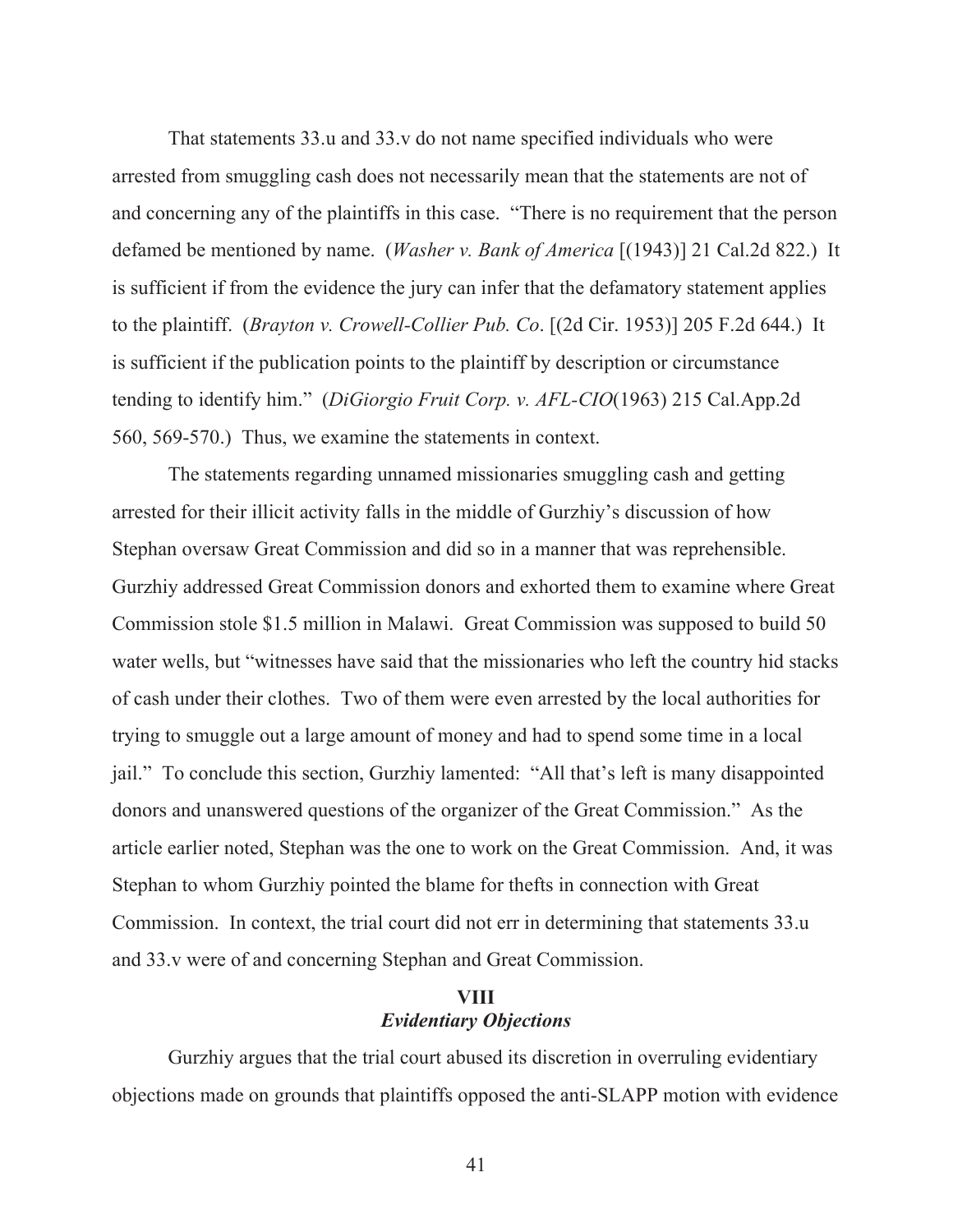that was vague and conclusory, based on speculation and lacked foundation, relied on hearsay, was not best evidence, and/or lacked authentication. Careful examination of Gurzhiy's opening brief shows that his arguments assert error, but without attempting to show prejudice for any of the evidentiary rulings made by the trial court. However, to secure a reversal based on an evidentiary argument on appeal, an appellant must demonstrate prejudice that amounts to a miscarriage of justice. (*Carnes v. Superior Court* (2005) 126 Cal.App.4th 688, 694; Cal. Const., art. VI, § 13.) Gurzhiy has not done so.

#### **DISPOSITION**

The trial court's order, granting in part and denying in part, the anti-SLAPP motion is reversed insofar as the court denied the motion as to statements 33.i, 33.j, 33.x, and 33.jjj. On remand, the trial court shall strike statements 33.i, 33.j, 33.x, and 33.jjj as nonactionable as defamatory statements under Code of Civil Procedure section 425.16. As to the remainder of the trial court's order on the anti-SLAPP motion, it is affirmed. Plaintiffs shall recover their costs on appeal. (Cal. Rules of Court, rule  $8.278(a)(1)$  &  $(5).$ 

 $\overline{a}$ 

HOCH, J.

We concur:

DUARTE, Acting P. J.

Kvaise

KRAUSE, J.